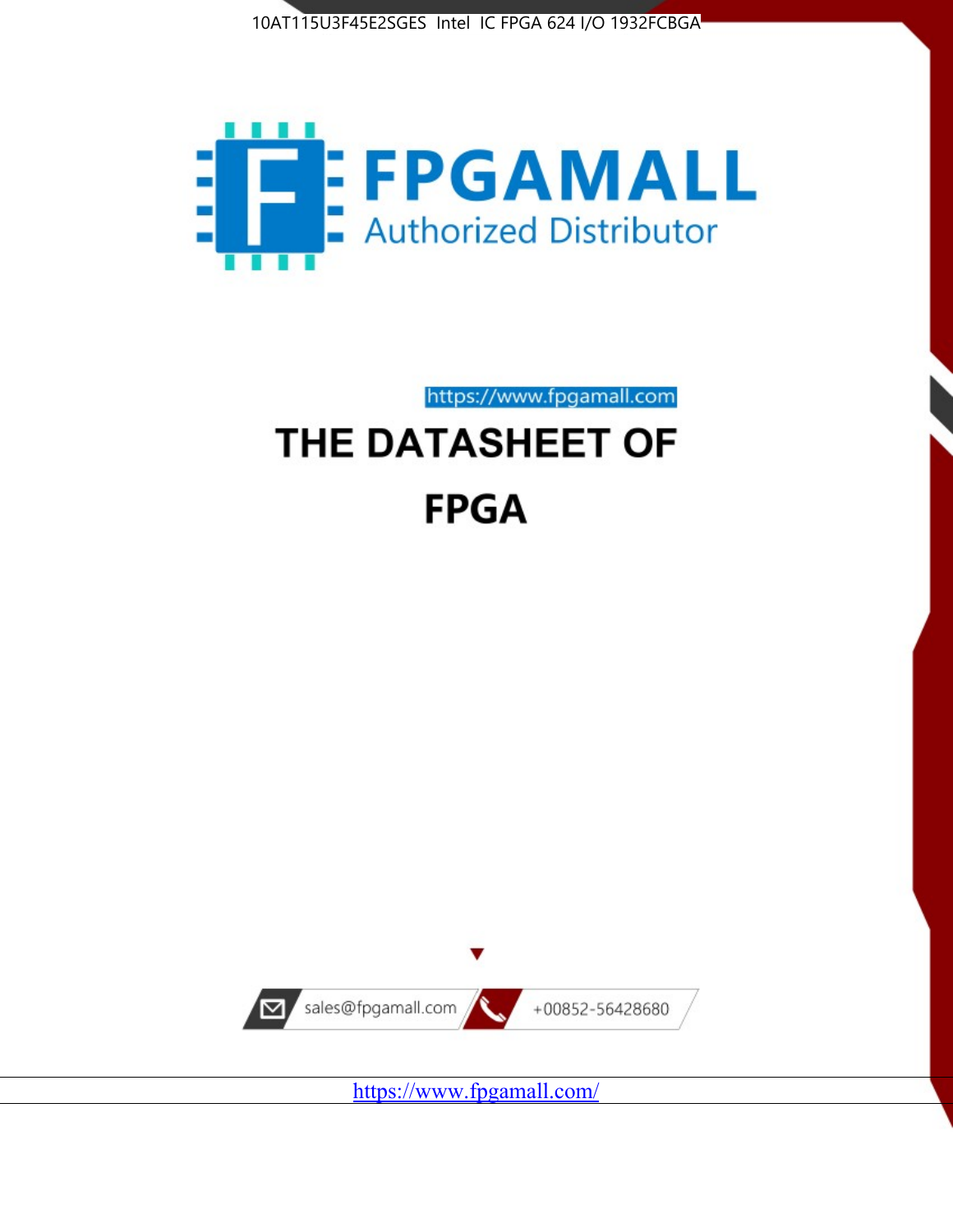10AT115U3F45E2SGES Intel IC FPGA 624 I/O 1932FCBGA



# **Intel® Arria® 10 Device Overview**



**A10-OVERVIEW | 2018.12.06** Latest document on the web: **[PDF](https://www.intel.com/content/dam/www/programmable/us/en/pdfs/literature/hb/arria-10/a10_overview.pdf)** | **[HTML](https://www.intel.com/content/www/us/en/programmable/documentation/sam1403480274650.html)**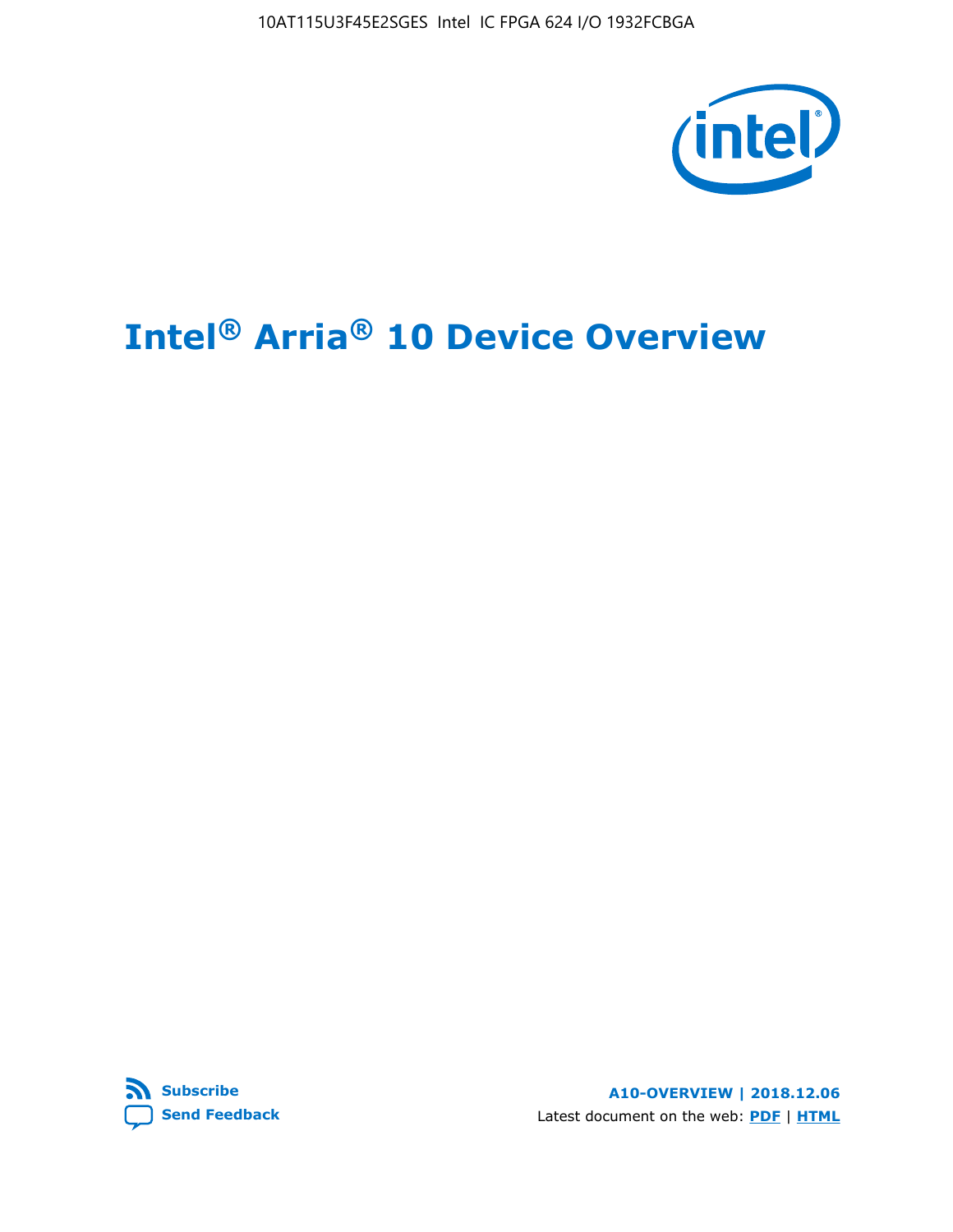

**Contents** 

# **Contents**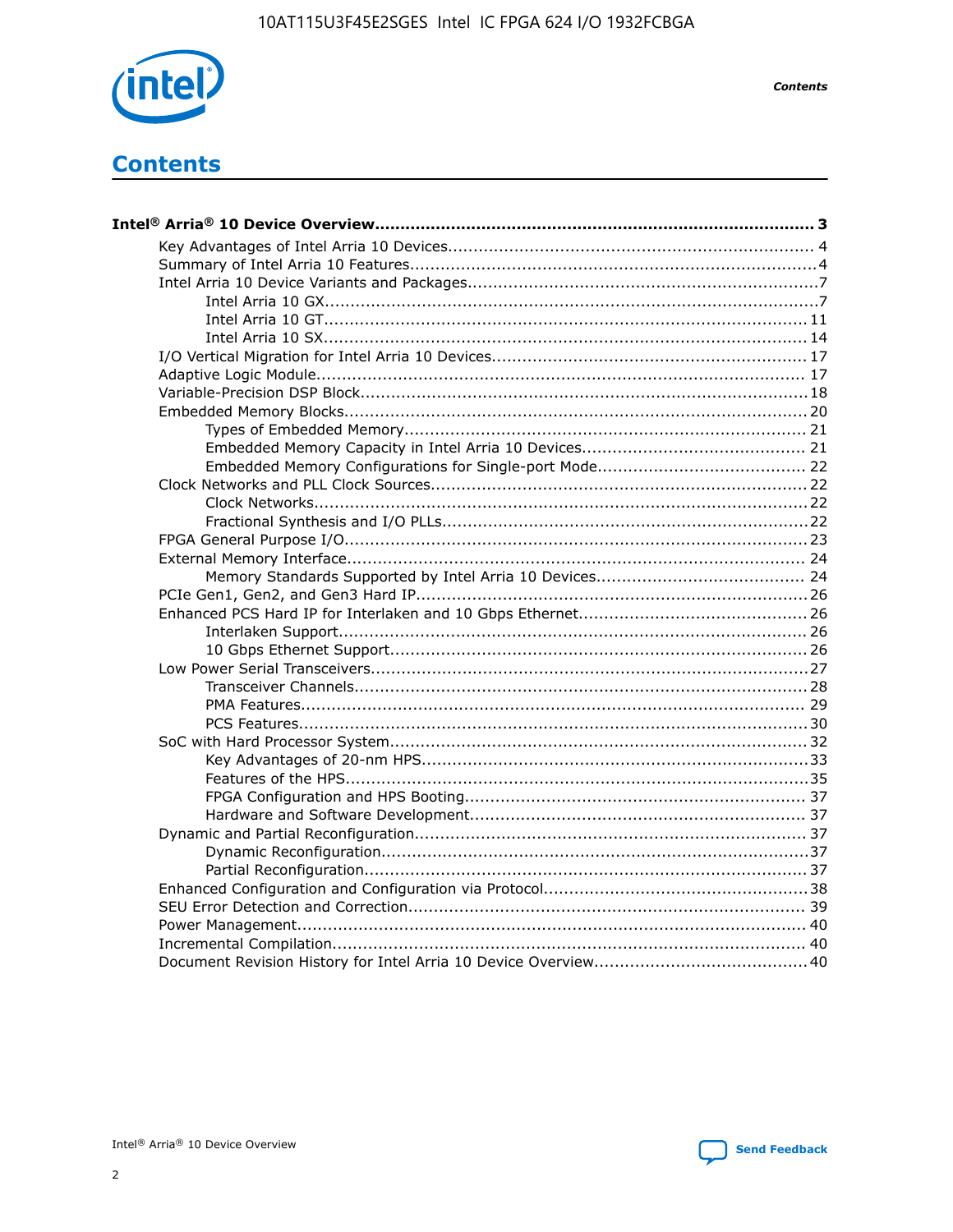**A10-OVERVIEW | 2018.12.06**

**[Send Feedback](mailto:FPGAtechdocfeedback@intel.com?subject=Feedback%20on%20Intel%20Arria%2010%20Device%20Overview%20(A10-OVERVIEW%202018.12.06)&body=We%20appreciate%20your%20feedback.%20In%20your%20comments,%20also%20specify%20the%20page%20number%20or%20paragraph.%20Thank%20you.)**



# **Intel® Arria® 10 Device Overview**

The Intel<sup>®</sup> Arria<sup>®</sup> 10 device family consists of high-performance and power-efficient 20 nm mid-range FPGAs and SoCs.

Intel Arria 10 device family delivers:

- Higher performance than the previous generation of mid-range and high-end FPGAs.
- Power efficiency attained through a comprehensive set of power-saving technologies.

The Intel Arria 10 devices are ideal for high performance, power-sensitive, midrange applications in diverse markets.

| <b>Market</b>         | <b>Applications</b>                                                                                               |
|-----------------------|-------------------------------------------------------------------------------------------------------------------|
| Wireless              | Channel and switch cards in remote radio heads<br>٠<br>Mobile backhaul<br>٠                                       |
| Wireline              | 40G/100G muxponders and transponders<br>٠<br>100G line cards<br>٠<br><b>Bridging</b><br>٠<br>Aggregation<br>٠     |
| <b>Broadcast</b>      | Studio switches<br>٠<br>Servers and transport<br>٠<br>Videoconferencing<br>٠<br>Professional audio and video<br>٠ |
| Computing and Storage | Flash cache<br>٠<br>Cloud computing servers<br>٠<br>Server acceleration<br>٠                                      |
| Medical               | Diagnostic scanners<br>٠<br>Diagnostic imaging<br>٠                                                               |
| Military              | Missile guidance and control<br>٠<br>Radar<br>٠<br>Electronic warfare<br>٠<br>Secure communications<br>٠          |

#### **Table 1. Sample Markets and Ideal Applications for Intel Arria 10 Devices**

#### **Related Information**

- [Intel Arria 10 Device Handbook: Known Issues](http://www.altera.com/support/kdb/solutions/rd07302013_646.html) Lists the planned updates to the *Intel Arria 10 Device Handbook* chapters.
- [Intel Arria 10 GX/GT Device Errata and Design Recommendations](https://www.intel.com/content/www/us/en/programmable/documentation/agz1493851706374.html#yqz1494433888646)
- [Intel Arria 10 SX Device Errata and Design Recommendations](https://www.intel.com/content/www/us/en/programmable/documentation/cru1462832385668.html#cru1462832558642)

Intel Corporation. All rights reserved. Intel, the Intel logo, Altera, Arria, Cyclone, Enpirion, MAX, Nios, Quartus and Stratix words and logos are trademarks of Intel Corporation or its subsidiaries in the U.S. and/or other countries. Intel warrants performance of its FPGA and semiconductor products to current specifications in accordance with Intel's standard warranty, but reserves the right to make changes to any products and services at any time without notice. Intel assumes no responsibility or liability arising out of the application or use of any information, product, or service described herein except as expressly agreed to in writing by Intel. Intel customers are advised to obtain the latest version of device specifications before relying on any published information and before placing orders for products or services. \*Other names and brands may be claimed as the property of others.

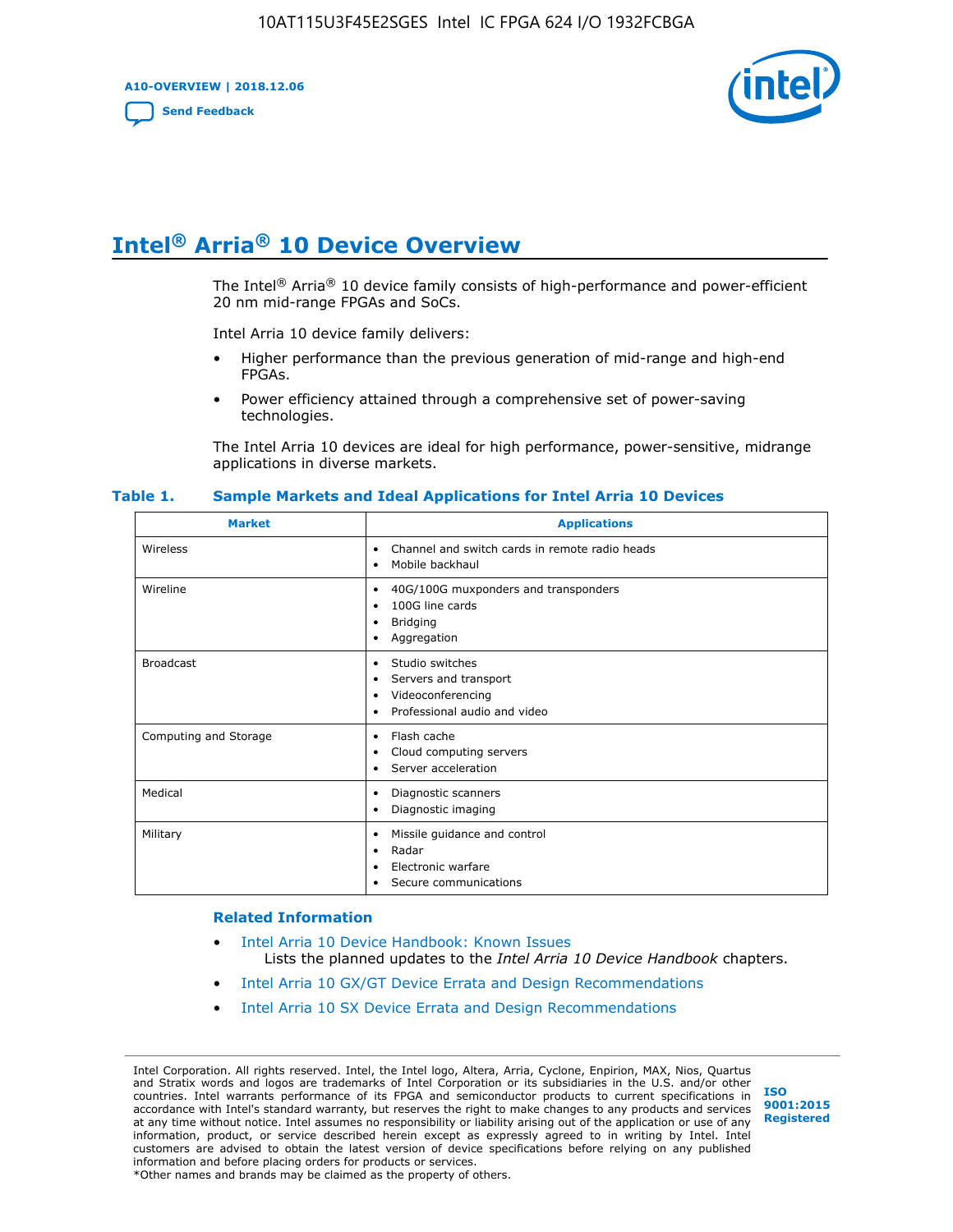

# **Key Advantages of Intel Arria 10 Devices**

## **Table 2. Key Advantages of the Intel Arria 10 Device Family**

| <b>Advantage</b>                                                                                          | <b>Supporting Feature</b>                                                                                                                                                                                                                                                                                                |
|-----------------------------------------------------------------------------------------------------------|--------------------------------------------------------------------------------------------------------------------------------------------------------------------------------------------------------------------------------------------------------------------------------------------------------------------------|
| Enhanced core architecture                                                                                | Built on TSMC's 20 nm process technology<br>٠<br>60% higher performance than the previous generation of mid-range FPGAs<br>٠<br>15% higher performance than the fastest previous-generation FPGA<br>٠                                                                                                                    |
| High-bandwidth integrated<br>transceivers                                                                 | Short-reach rates up to 25.8 Gigabits per second (Gbps)<br>٠<br>Backplane capability up to 12.5 Gbps<br>٠<br>Integrated 10GBASE-KR and 40GBASE-KR4 Forward Error Correction (FEC)<br>٠                                                                                                                                   |
| Improved logic integration and<br>hard IP blocks                                                          | 8-input adaptive logic module (ALM)<br>٠<br>Up to 65.6 megabits (Mb) of embedded memory<br>٠<br>Variable-precision digital signal processing (DSP) blocks<br>Fractional synthesis phase-locked loops (PLLs)<br>Hard PCI Express Gen3 IP blocks<br>Hard memory controllers and PHY up to 2,400 Megabits per second (Mbps) |
| Second generation hard<br>processor system (HPS) with<br>integrated ARM* Cortex*-A9*<br>MPCore* processor | Tight integration of a dual-core ARM Cortex-A9 MPCore processor, hard IP, and an<br>٠<br>FPGA in a single Intel Arria 10 system-on-a-chip (SoC)<br>Supports over 128 Gbps peak bandwidth with integrated data coherency between<br>$\bullet$<br>the processor and the FPGA fabric                                        |
| Advanced power savings                                                                                    | Comprehensive set of advanced power saving features<br>٠<br>Power-optimized MultiTrack routing and core architecture<br>٠<br>Up to 40% lower power compared to previous generation of mid-range FPGAs<br>٠<br>Up to 60% lower power compared to previous generation of high-end FPGAs                                    |

# **Summary of Intel Arria 10 Features**

## **Table 3. Summary of Features for Intel Arria 10 Devices**

| <b>Feature</b>                  | <b>Description</b>                                                                                                                                                                                                                                                                                                                                                                                           |
|---------------------------------|--------------------------------------------------------------------------------------------------------------------------------------------------------------------------------------------------------------------------------------------------------------------------------------------------------------------------------------------------------------------------------------------------------------|
| Technology                      | TSMC's 20-nm SoC process technology<br>Allows operation at a lower $V_{\text{CC}}$ level of 0.82 V instead of the 0.9 V standard $V_{\text{CC}}$ core voltage                                                                                                                                                                                                                                                |
| Packaging                       | 1.0 mm ball-pitch Fineline BGA packaging<br>٠<br>0.8 mm ball-pitch Ultra Fineline BGA packaging<br>Multiple devices with identical package footprints for seamless migration between different<br><b>FPGA</b> densities<br>Devices with compatible package footprints allow migration to next generation high-end<br>Stratix <sup>®</sup> 10 devices<br>RoHS, leaded $(1)$ , and lead-free (Pb-free) options |
| High-performance<br>FPGA fabric | Enhanced 8-input ALM with four registers<br>Improved multi-track routing architecture to reduce congestion and improve compilation time<br>Hierarchical core clocking architecture<br>Fine-grained partial reconfiguration                                                                                                                                                                                   |
| Internal memory<br>blocks       | M20K-20-Kb memory blocks with hard error correction code (ECC)<br>Memory logic array block (MLAB)-640-bit memory                                                                                                                                                                                                                                                                                             |
|                                 | continued                                                                                                                                                                                                                                                                                                                                                                                                    |



<sup>(1)</sup> Contact Intel for availability.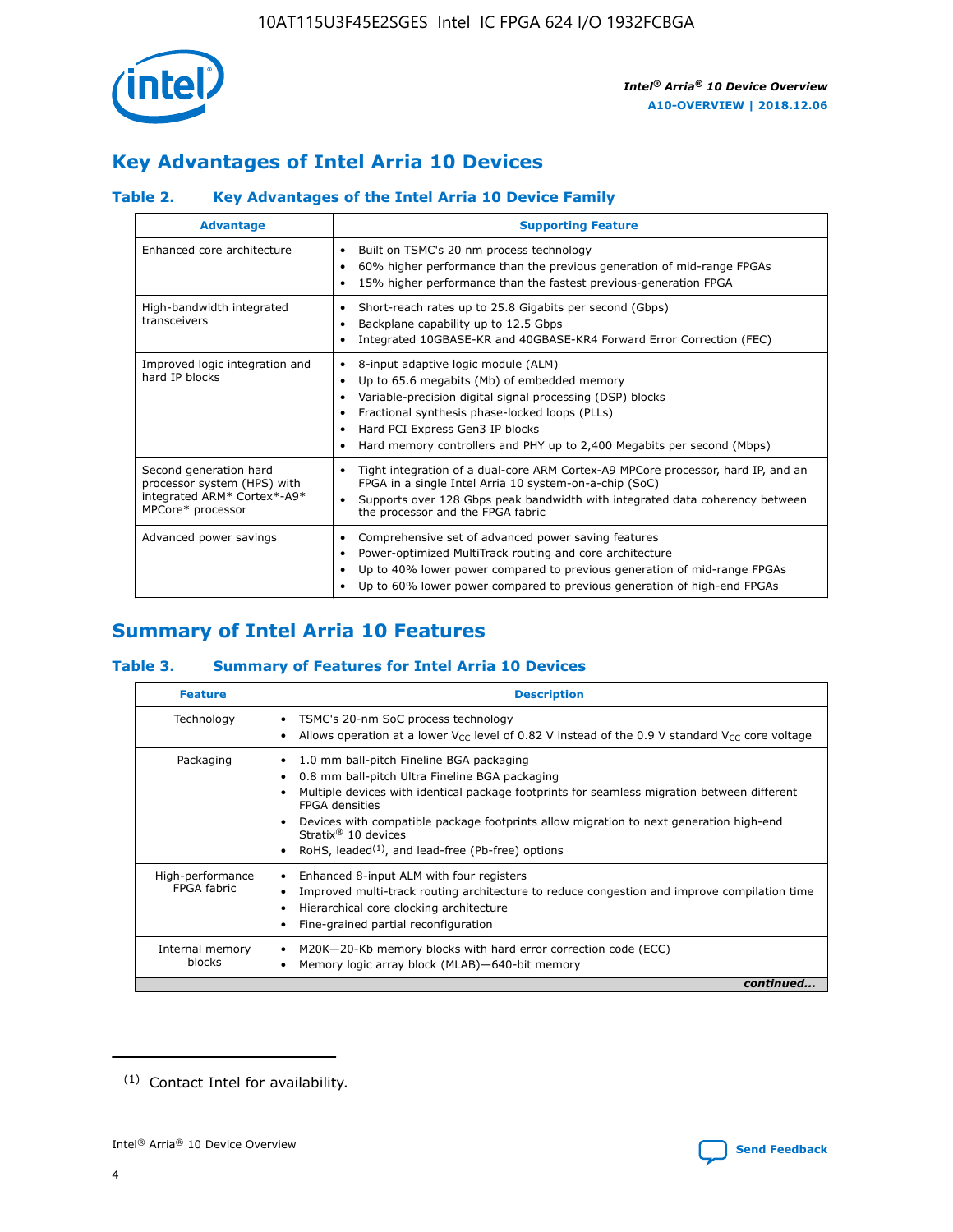r



| <b>Feature</b>                         | <b>Description</b>                                                                                             |                                                                                                                                                                                                                                                                                                                                                                                                                                                                                                                                                                                                                                                                                                                                                                                                                                        |  |  |  |  |  |
|----------------------------------------|----------------------------------------------------------------------------------------------------------------|----------------------------------------------------------------------------------------------------------------------------------------------------------------------------------------------------------------------------------------------------------------------------------------------------------------------------------------------------------------------------------------------------------------------------------------------------------------------------------------------------------------------------------------------------------------------------------------------------------------------------------------------------------------------------------------------------------------------------------------------------------------------------------------------------------------------------------------|--|--|--|--|--|
| Embedded Hard IP<br>blocks             | Variable-precision DSP                                                                                         | Native support for signal processing precision levels from $18 \times 19$ to<br>54 x 54<br>Native support for 27 x 27 multiplier mode<br>64-bit accumulator and cascade for systolic finite impulse responses<br>(FIRs)<br>Internal coefficient memory banks<br>$\bullet$<br>Preadder/subtractor for improved efficiency<br>Additional pipeline register to increase performance and reduce<br>power<br>Supports floating point arithmetic:<br>- Perform multiplication, addition, subtraction, multiply-add,<br>multiply-subtract, and complex multiplication.<br>- Supports multiplication with accumulation capability, cascade<br>summation, and cascade subtraction capability.<br>- Dynamic accumulator reset control.<br>- Support direct vector dot and complex multiplication chaining<br>multiply floating point DSP blocks. |  |  |  |  |  |
|                                        | Memory controller                                                                                              | DDR4, DDR3, and DDR3L                                                                                                                                                                                                                                                                                                                                                                                                                                                                                                                                                                                                                                                                                                                                                                                                                  |  |  |  |  |  |
|                                        | PCI Express*                                                                                                   | PCI Express (PCIe*) Gen3 (x1, x2, x4, or x8), Gen2 (x1, x2, x4, or x8)<br>and Gen1 (x1, x2, x4, or x8) hard IP with complete protocol stack,<br>endpoint, and root port                                                                                                                                                                                                                                                                                                                                                                                                                                                                                                                                                                                                                                                                |  |  |  |  |  |
|                                        | Transceiver I/O                                                                                                | 10GBASE-KR/40GBASE-KR4 Forward Error Correction (FEC)<br>PCS hard IPs that support:<br>$\bullet$<br>- 10-Gbps Ethernet (10GbE)<br>- PCIe PIPE interface<br>$-$ Interlaken<br>- Gbps Ethernet (GbE)<br>- Common Public Radio Interface (CPRI) with deterministic latency<br>support<br>- Gigabit-capable passive optical network (GPON) with fast lock-<br>time support<br>13.5G JESD204b<br>$\bullet$<br>8B/10B, 64B/66B, 64B/67B encoders and decoders<br>Custom mode support for proprietary protocols                                                                                                                                                                                                                                                                                                                               |  |  |  |  |  |
| Core clock networks                    | $\bullet$<br>$\bullet$                                                                                         | Up to 800 MHz fabric clocking, depending on the application:<br>- 667 MHz external memory interface clocking with 2,400 Mbps DDR4 interface<br>- 800 MHz LVDS interface clocking with 1,600 Mbps LVDS interface<br>Global, regional, and peripheral clock networks<br>Clock networks that are not used can be gated to reduce dynamic power                                                                                                                                                                                                                                                                                                                                                                                                                                                                                            |  |  |  |  |  |
| Phase-locked loops<br>(PLLs)           | High-resolution fractional synthesis PLLs:<br>$\bullet$<br>Integer PLLs:<br>- Adjacent to general purpose I/Os | - Precision clock synthesis, clock delay compensation, and zero delay buffering (ZDB)<br>- Support integer mode and fractional mode<br>- Fractional mode support with third-order delta-sigma modulation<br>- Support external memory and LVDS interfaces                                                                                                                                                                                                                                                                                                                                                                                                                                                                                                                                                                              |  |  |  |  |  |
| FPGA General-purpose<br>$I/Os$ (GPIOs) | On-chip termination (OCT)                                                                                      | 1.6 Gbps LVDS-every pair can be configured as receiver or transmitter<br>1.2 V to 3.0 V single-ended LVTTL/LVCMOS interfacing                                                                                                                                                                                                                                                                                                                                                                                                                                                                                                                                                                                                                                                                                                          |  |  |  |  |  |
| <b>External Memory</b><br>Interface    |                                                                                                                | Hard memory controller- DDR4, DDR3, and DDR3L support<br>$-$ DDR4-speeds up to 1,200 MHz/2,400 Mbps<br>- DDR3-speeds up to 1,067 MHz/2,133 Mbps<br>Soft memory controller—provides support for RLDRAM $3^{(2)}$ , QDR IV $^{(2)}$ , and QDR II+<br>continued                                                                                                                                                                                                                                                                                                                                                                                                                                                                                                                                                                           |  |  |  |  |  |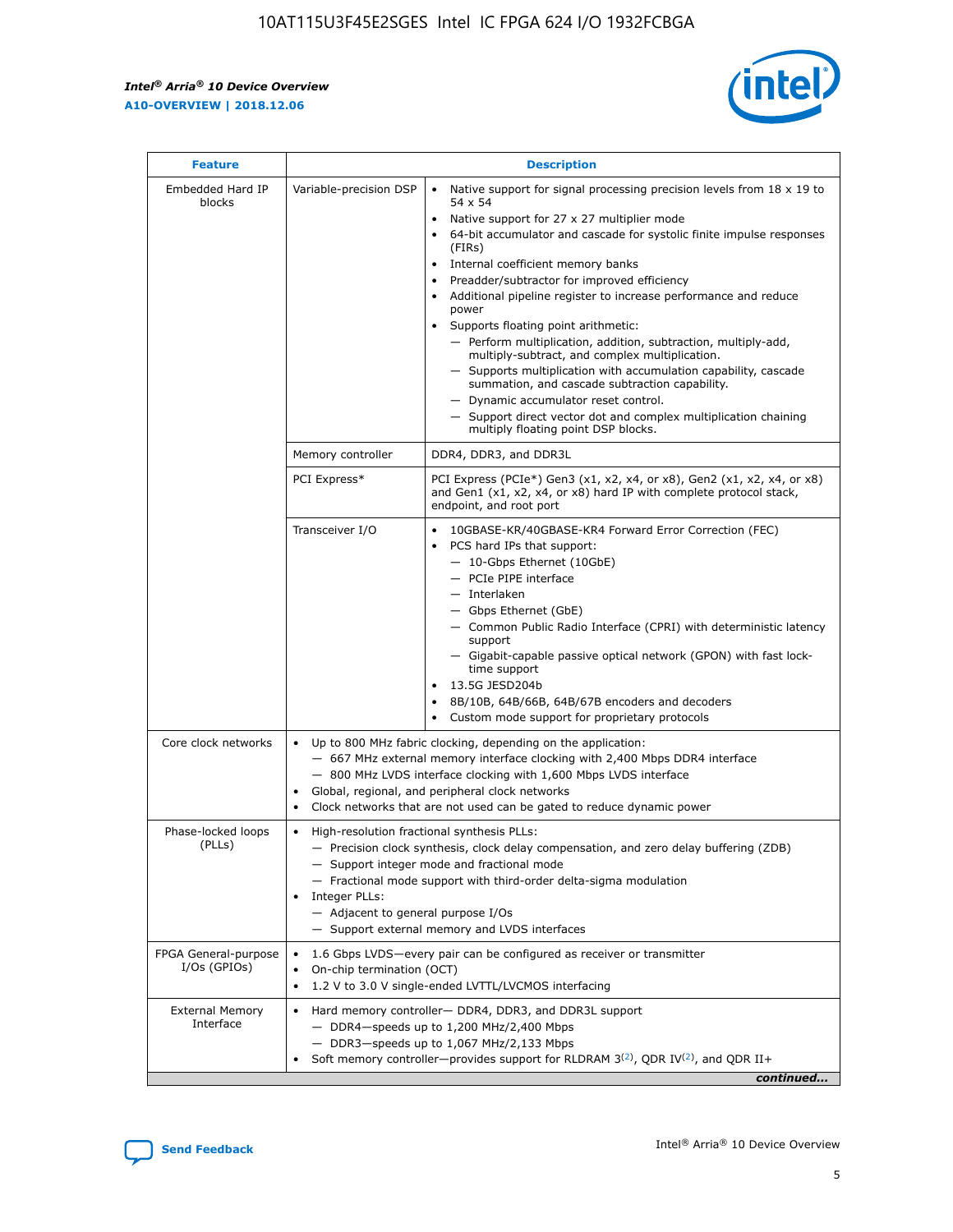

| <b>Feature</b>                                    | <b>Description</b>                                                                                                                                                                                                                                                                                                                                                                                                                                                                                                                                                                                                                           |  |  |  |  |  |  |  |
|---------------------------------------------------|----------------------------------------------------------------------------------------------------------------------------------------------------------------------------------------------------------------------------------------------------------------------------------------------------------------------------------------------------------------------------------------------------------------------------------------------------------------------------------------------------------------------------------------------------------------------------------------------------------------------------------------------|--|--|--|--|--|--|--|
| Low-power serial<br>transceivers                  | • Continuous operating range:<br>- Intel Arria 10 GX-1 Gbps to 17.4 Gbps<br>- Intel Arria 10 GT-1 Gbps to 25.8 Gbps<br>Backplane support:<br>$-$ Intel Arria 10 GX-up to 12.5<br>$-$ Intel Arria 10 GT-up to 12.5<br>Extended range down to 125 Mbps with oversampling<br>ATX transmit PLLs with user-configurable fractional synthesis capability<br>Electronic Dispersion Compensation (EDC) support for XFP, SFP+, QSFP, and CFP optical<br>module<br>• Adaptive linear and decision feedback equalization<br>Transmitter pre-emphasis and de-emphasis<br>$\bullet$<br>Dynamic partial reconfiguration of individual transceiver channels |  |  |  |  |  |  |  |
| <b>HPS</b><br>(Intel Arria 10 SX<br>devices only) | Dual-core ARM Cortex-A9 MPCore processor-1.2 GHz CPU with<br>Processor and system<br>$\bullet$<br>1.5 GHz overdrive capability<br>256 KB on-chip RAM and 64 KB on-chip ROM<br>System peripherals-general-purpose timers, watchdog timers, direct<br>memory access (DMA) controller, FPGA configuration manager, and<br>clock and reset managers<br>Security features-anti-tamper, secure boot, Advanced Encryption<br>$\bullet$<br>Standard (AES) and authentication (SHA)<br>ARM CoreSight* JTAG debug access port, trace port, and on-chip<br>trace storage                                                                                |  |  |  |  |  |  |  |
|                                                   | <b>External interfaces</b><br>Hard memory interface-Hard memory controller (2,400 Mbps DDR4,<br>$\bullet$<br>and 2,133 Mbps DDR3), Quad serial peripheral interface (QSPI) flash<br>controller, NAND flash controller, direct memory access (DMA)<br>controller, Secure Digital/MultiMediaCard (SD/MMC) controller<br>Communication interface-10/100/1000 Ethernet media access<br>$\bullet$<br>control (MAC), USB On-The-GO (OTG) controllers, I <sup>2</sup> C controllers,<br>UART 16550, serial peripheral interface (SPI), and up to 62<br>HPS GPIO interfaces (48 direct-share I/Os)                                                   |  |  |  |  |  |  |  |
|                                                   | High-performance ARM AMBA* AXI bus bridges that support<br>Interconnects to core<br>$\bullet$<br>simultaneous read and write<br>HPS-FPGA bridges-include the FPGA-to-HPS, HPS-to-FPGA, and<br>$\bullet$<br>lightweight HPS-to-FPGA bridges that allow the FPGA fabric to issue<br>transactions to slaves in the HPS, and vice versa<br>Configuration bridge that allows HPS configuration manager to<br>configure the core logic via dedicated 32-bit configuration port<br>FPGA-to-HPS SDRAM controller bridge-provides configuration<br>interfaces for the multiport front end (MPFE) of the HPS SDRAM<br>controller                       |  |  |  |  |  |  |  |
| Configuration                                     | Tamper protection—comprehensive design protection to protect your valuable IP investments<br>Enhanced 256-bit advanced encryption standard (AES) design security with authentication<br>٠<br>Configuration via protocol (CvP) using PCIe Gen1, Gen2, or Gen3<br>continued                                                                                                                                                                                                                                                                                                                                                                    |  |  |  |  |  |  |  |

<sup>(2)</sup> Intel Arria 10 devices support this external memory interface using hard PHY with soft memory controller.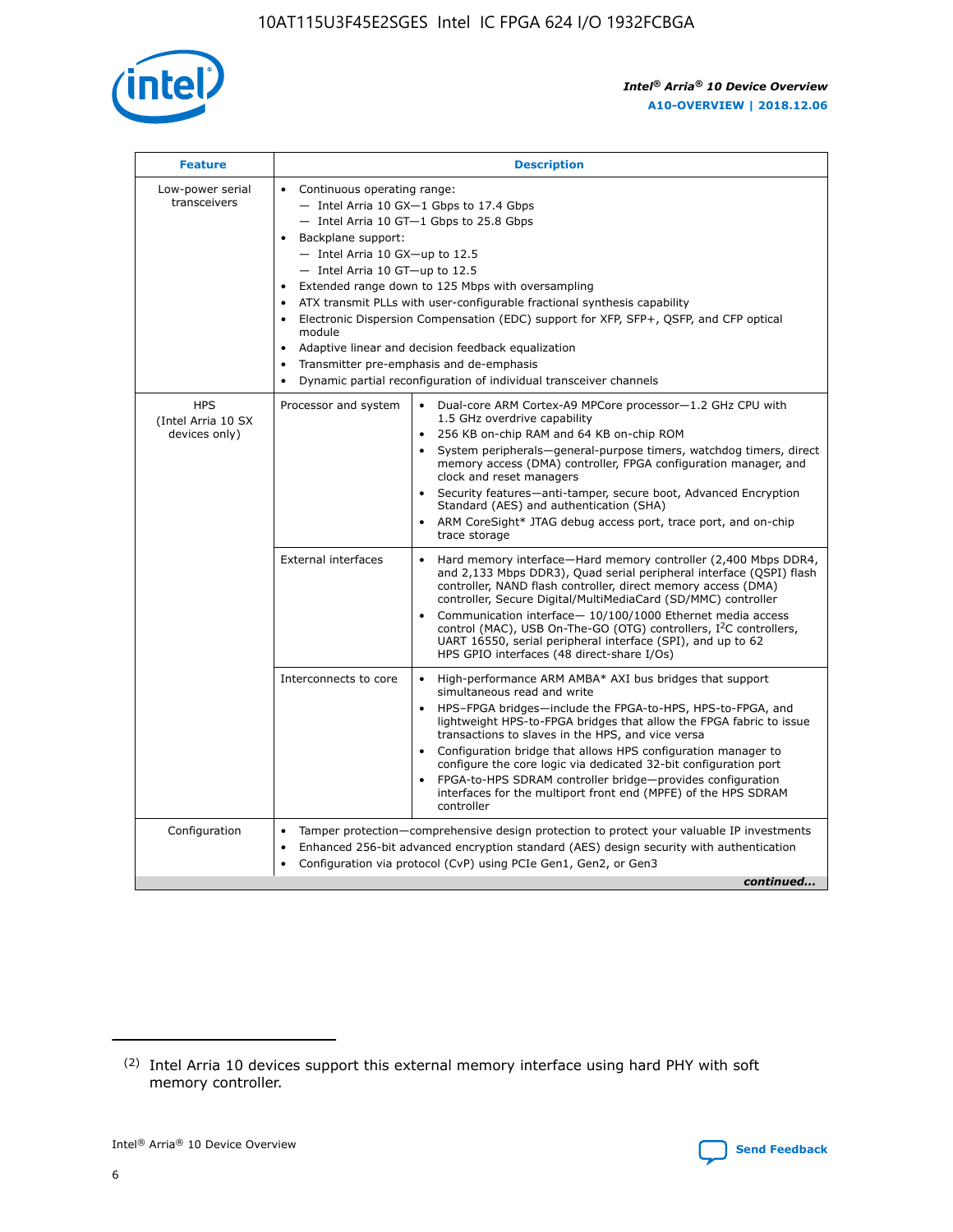

| <b>Feature</b>     | <b>Description</b>                                                                                                                                                                                                    |
|--------------------|-----------------------------------------------------------------------------------------------------------------------------------------------------------------------------------------------------------------------|
|                    | Dynamic reconfiguration of the transceivers and PLLs<br>Fine-grained partial reconfiguration of the core fabric<br>Active Serial x4 Interface                                                                         |
| Power management   | SmartVID<br>Low static power device options<br>Programmable Power Technology<br>Intel Quartus <sup>®</sup> Prime integrated power analysis                                                                            |
| Software and tools | Intel Quartus Prime design suite<br>Transceiver toolkit<br>٠<br>Platform Designer system integration tool<br>DSP Builder for Intel FPGAs<br>OpenCL <sup>™</sup> support<br>Intel SoC FPGA Embedded Design Suite (EDS) |

## **Related Information**

[Intel Arria 10 Transceiver PHY Overview](https://www.intel.com/content/www/us/en/programmable/documentation/nik1398707230472.html#nik1398706768037) Provides details on Intel Arria 10 transceivers.

## **Intel Arria 10 Device Variants and Packages**

#### **Table 4. Device Variants for the Intel Arria 10 Device Family**

| <b>Variant</b>    | <b>Description</b>                                                                                                                                                                                                     |
|-------------------|------------------------------------------------------------------------------------------------------------------------------------------------------------------------------------------------------------------------|
| Intel Arria 10 GX | FPGA featuring 17.4 Gbps transceivers for short reach applications with 12.5 backplane driving<br>capability.                                                                                                          |
| Intel Arria 10 GT | FPGA featuring:<br>17.4 Gbps transceivers for short reach applications with 12.5 backplane driving capability.<br>25.8 Gbps transceivers for supporting CAUI-4 and CEI-25G applications with CFP2 and CFP4<br>modules. |
| Intel Arria 10 SX | SoC integrating ARM-based HPS and FPGA featuring 17.4 Gbps transceivers for short reach<br>applications with 12.5 backplane driving capability.                                                                        |

## **Intel Arria 10 GX**

This section provides the available options, maximum resource counts, and package plan for the Intel Arria 10 GX devices.

The information in this section is correct at the time of publication. For the latest information and to get more details, refer to the Intel FPGA Product Selector.

#### **Related Information**

#### [Intel FPGA Product Selector](http://www.altera.com/products/selector/psg-selector.html) Provides the latest information on Intel products.

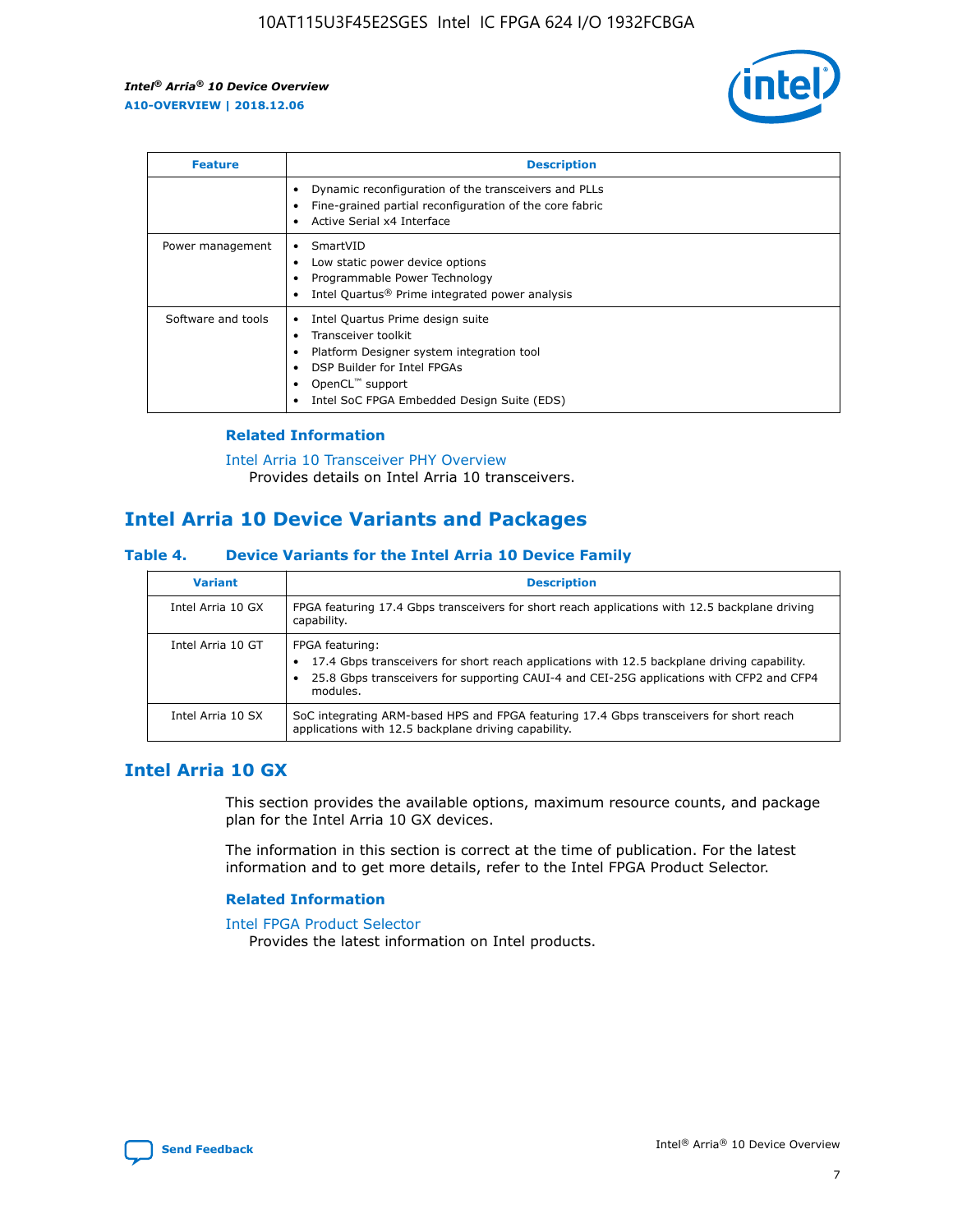

## **Available Options**





#### **Related Information**

[Transceiver Performance for Intel Arria 10 GX/SX Devices](https://www.intel.com/content/www/us/en/programmable/documentation/mcn1413182292568.html#mcn1413213965502) Provides more information about the transceiver speed grade.

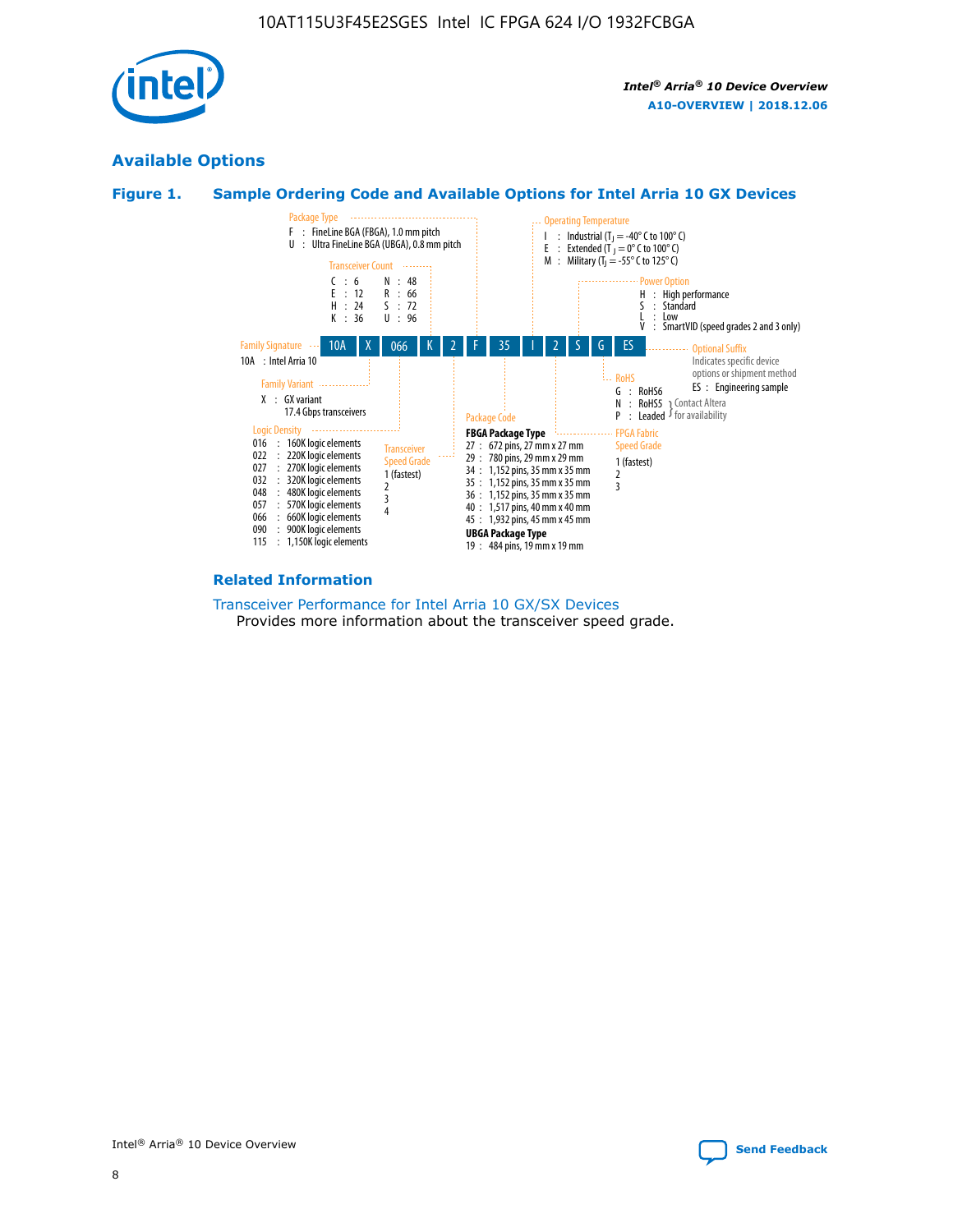

## **Maximum Resources**

#### **Table 5. Maximum Resource Counts for Intel Arria 10 GX Devices (GX 160, GX 220, GX 270, GX 320, and GX 480)**

| <b>Resource</b>              |                         | <b>Product Line</b> |                                                 |                |         |                |  |  |  |
|------------------------------|-------------------------|---------------------|-------------------------------------------------|----------------|---------|----------------|--|--|--|
|                              |                         | <b>GX 160</b>       | <b>GX 220</b><br><b>GX 270</b><br><b>GX 320</b> |                |         | <b>GX 480</b>  |  |  |  |
| Logic Elements (LE) (K)      |                         | 160                 | 320<br>220<br>270                               |                |         | 480            |  |  |  |
| <b>ALM</b>                   |                         | 61,510              | 80,330                                          | 101,620        | 119,900 | 183,590        |  |  |  |
| Register                     |                         | 246,040             | 321,320<br>406,480                              |                | 479,600 | 734,360        |  |  |  |
| Memory (Kb)                  | M <sub>20</sub> K       | 8,800               | 11,740                                          | 15,000         | 17,820  | 28,620         |  |  |  |
|                              | <b>MLAB</b>             | 1,050               | 1,690<br>2,452<br>2,727                         |                |         | 4,164          |  |  |  |
| Variable-precision DSP Block |                         | 156                 | 192                                             | 830<br>985     |         | 1,368          |  |  |  |
| 18 x 19 Multiplier           |                         | 312                 | 384                                             | 1,660<br>1,970 |         | 2,736          |  |  |  |
| PLL                          | Fractional<br>Synthesis | 6                   | 6                                               | 8              | 8       | 12             |  |  |  |
|                              | I/O                     | 6                   | 6                                               | 8              | 8       | 12             |  |  |  |
| 17.4 Gbps Transceiver        |                         | 12                  | 12                                              | 24             | 24      |                |  |  |  |
| GPIO <sup>(3)</sup>          |                         | 288                 | 288                                             | 384            | 384     |                |  |  |  |
| LVDS Pair $(4)$              |                         | 120                 | 120                                             | 168            | 168     | 222            |  |  |  |
| PCIe Hard IP Block           |                         | 1                   | $\mathbf{1}$                                    | $\overline{2}$ | 2       | $\overline{2}$ |  |  |  |
| Hard Memory Controller       |                         | 6                   | 6                                               | 8              | 8       |                |  |  |  |

<sup>(4)</sup> Each LVDS I/O pair can be used as differential input or output.



<sup>(3)</sup> The number of GPIOs does not include transceiver I/Os. In the Intel Quartus Prime software, the number of user I/Os includes transceiver I/Os.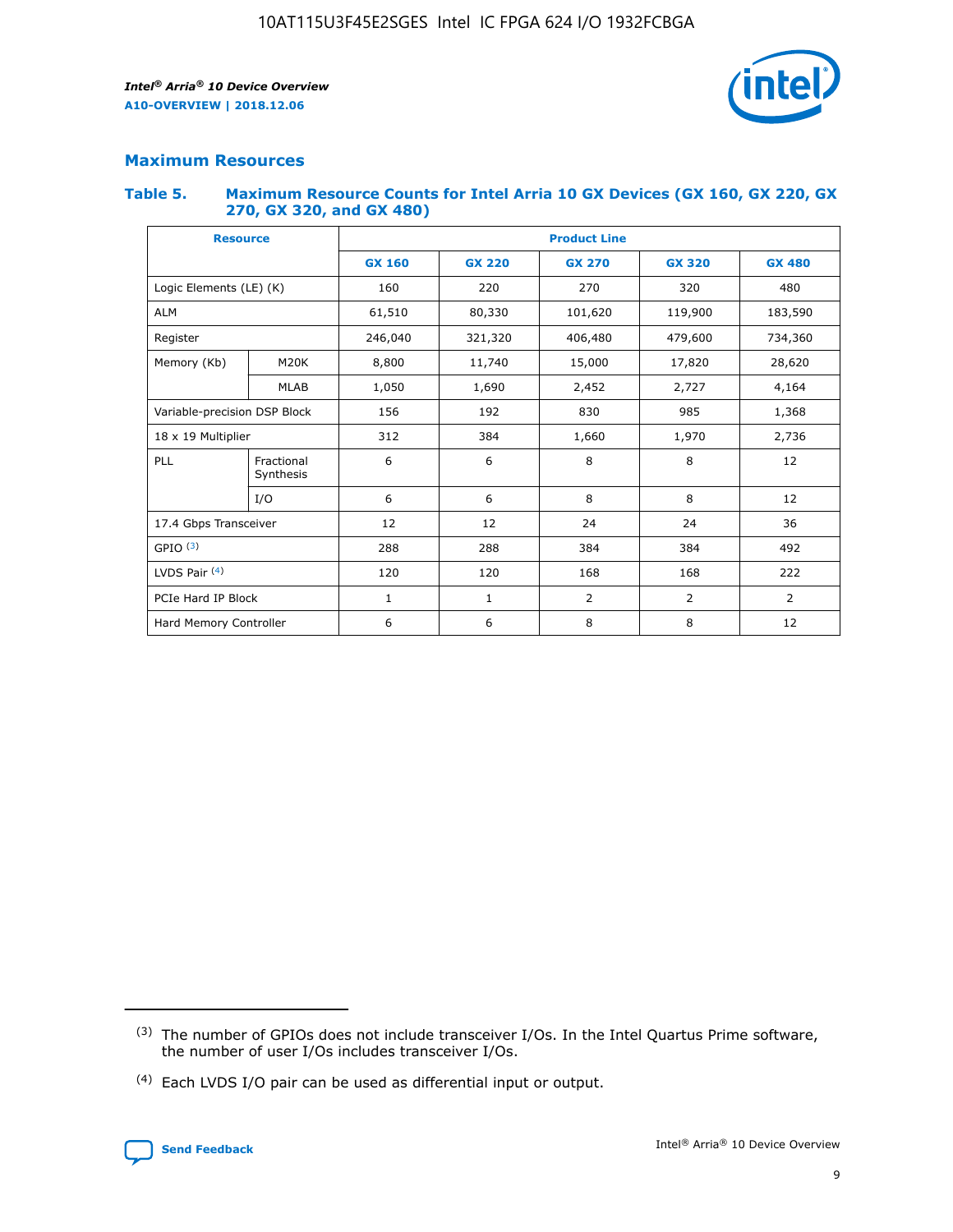

## **Table 6. Maximum Resource Counts for Intel Arria 10 GX Devices (GX 570, GX 660, GX 900, and GX 1150)**

|                              | <b>Resource</b>         | <b>Product Line</b> |                |                |                |  |  |  |
|------------------------------|-------------------------|---------------------|----------------|----------------|----------------|--|--|--|
|                              |                         | <b>GX 570</b>       | <b>GX 660</b>  | <b>GX 900</b>  | <b>GX 1150</b> |  |  |  |
| Logic Elements (LE) (K)      |                         | 570                 | 660            | 900            | 1,150          |  |  |  |
| <b>ALM</b>                   |                         | 217,080             | 251,680        | 339,620        | 427,200        |  |  |  |
| Register                     |                         | 868,320             | 1,006,720      |                | 1,708,800      |  |  |  |
| Memory (Kb)                  | <b>M20K</b>             | 36,000              | 42,620         | 48,460         | 54,260         |  |  |  |
|                              | <b>MLAB</b>             | 5,096               | 5,788<br>9,386 |                | 12,984         |  |  |  |
| Variable-precision DSP Block |                         | 1,523               | 1,687          | 1,518          | 1,518          |  |  |  |
| $18 \times 19$ Multiplier    |                         | 3,046               | 3,374          | 3,036          | 3,036          |  |  |  |
| PLL                          | Fractional<br>Synthesis | 16                  | 16             | 32             | 32             |  |  |  |
|                              | I/O                     | 16                  | 16             | 16             | 16             |  |  |  |
| 17.4 Gbps Transceiver        |                         | 48                  | 48<br>96       |                | 96             |  |  |  |
| GPIO <sup>(3)</sup>          |                         | 696                 | 696            | 768            | 768            |  |  |  |
| LVDS Pair $(4)$              |                         | 324                 | 324            | 384            | 384            |  |  |  |
| PCIe Hard IP Block           |                         | 2                   | $\overline{2}$ | $\overline{4}$ | 4              |  |  |  |
| Hard Memory Controller       |                         | 16                  | 16             | 16             | 16             |  |  |  |

## **Package Plan**

## **Table 7. Package Plan for Intel Arria 10 GX Devices (U19, F27, and F29)**

Refer to I/O and High Speed I/O in Intel Arria 10 Devices chapter for the number of 3 V I/O, LVDS I/O, and LVDS channels in each device package.

| <b>Product Line</b> | U <sub>19</sub><br>$(19 \text{ mm} \times 19 \text{ mm})$<br>484-pin UBGA) |          |             |         | <b>F27</b><br>(27 mm × 27 mm,<br>672-pin FBGA) |             | <b>F29</b><br>(29 mm × 29 mm,<br>780-pin FBGA) |          |             |  |
|---------------------|----------------------------------------------------------------------------|----------|-------------|---------|------------------------------------------------|-------------|------------------------------------------------|----------|-------------|--|
|                     | 3 V I/O                                                                    | LVDS I/O | <b>XCVR</b> | 3 V I/O | <b>LVDS I/O</b>                                | <b>XCVR</b> | 3 V I/O                                        | LVDS I/O | <b>XCVR</b> |  |
| GX 160              | 48                                                                         | 192      | 6           | 48      | 192                                            | 12          | 48                                             | 240      | 12          |  |
| GX 220              | 48                                                                         | 192      | 6           | 48      | 192                                            | 12          | 48                                             | 240      | 12          |  |
| GX 270              |                                                                            |          |             | 48      | 192                                            | 12          | 48                                             | 312      | 12          |  |
| GX 320              |                                                                            |          |             | 48      | 192                                            | 12          | 48                                             | 312      | 12          |  |
| GX 480              |                                                                            |          |             |         |                                                |             | 48                                             | 312      | 12          |  |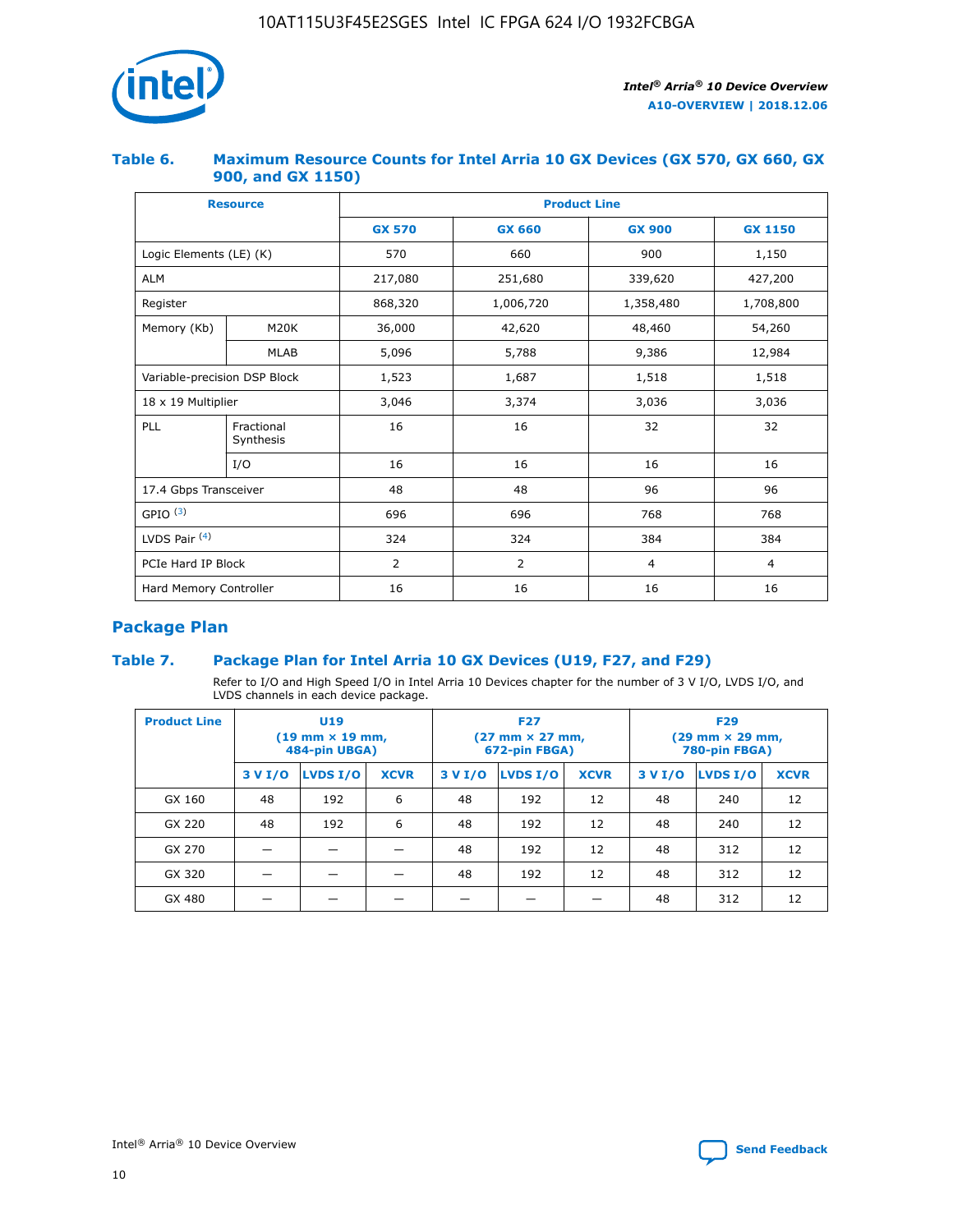

#### **Table 8. Package Plan for Intel Arria 10 GX Devices (F34, F35, NF40, and KF40)**

Refer to I/O and High Speed I/O in Intel Arria 10 Devices chapter for the number of 3 V I/O, LVDS I/O, and LVDS channels in each device package.

| <b>Product Line</b> | <b>F34</b><br>$(35 \text{ mm} \times 35 \text{ mm})$<br>1152-pin FBGA) |                    | <b>F35</b><br>$(35 \text{ mm} \times 35 \text{ mm})$<br><b>1152-pin FBGA)</b> |           | <b>KF40</b><br>$(40$ mm $\times$ 40 mm,<br>1517-pin FBGA) |             |           | <b>NF40</b><br>$(40$ mm $\times$ 40 mm,<br><b>1517-pin FBGA)</b> |             |            |                    |             |
|---------------------|------------------------------------------------------------------------|--------------------|-------------------------------------------------------------------------------|-----------|-----------------------------------------------------------|-------------|-----------|------------------------------------------------------------------|-------------|------------|--------------------|-------------|
|                     | 3V<br>I/O                                                              | <b>LVDS</b><br>I/O | <b>XCVR</b>                                                                   | 3V<br>I/O | <b>LVDS</b><br>I/O                                        | <b>XCVR</b> | 3V<br>I/O | <b>LVDS</b><br>I/O                                               | <b>XCVR</b> | 3 V<br>I/O | <b>LVDS</b><br>I/O | <b>XCVR</b> |
| GX 270              | 48                                                                     | 336                | 24                                                                            | 48        | 336                                                       | 24          |           |                                                                  |             |            |                    |             |
| GX 320              | 48                                                                     | 336                | 24                                                                            | 48        | 336                                                       | 24          |           |                                                                  |             |            |                    |             |
| GX 480              | 48                                                                     | 444                | 24                                                                            | 48        | 348                                                       | 36          |           |                                                                  |             |            |                    |             |
| GX 570              | 48                                                                     | 444                | 24                                                                            | 48        | 348                                                       | 36          | 96        | 600                                                              | 36          | 48         | 540                | 48          |
| GX 660              | 48                                                                     | 444                | 24                                                                            | 48        | 348                                                       | 36          | 96        | 600                                                              | 36          | 48         | 540                | 48          |
| GX 900              |                                                                        | 504                | 24                                                                            | -         |                                                           |             |           |                                                                  |             |            | 600                | 48          |
| GX 1150             |                                                                        | 504                | 24                                                                            |           |                                                           |             |           |                                                                  |             |            | 600                | 48          |

#### **Table 9. Package Plan for Intel Arria 10 GX Devices (RF40, NF45, SF45, and UF45)**

Refer to I/O and High Speed I/O in Intel Arria 10 Devices chapter for the number of 3 V I/O, LVDS I/O, and LVDS channels in each device package.

| <b>Product Line</b> | <b>RF40</b><br>$(40$ mm $\times$ 40 mm,<br>1517-pin FBGA) |                    |             | <b>NF45</b><br>$(45 \text{ mm} \times 45 \text{ mm})$<br><b>1932-pin FBGA)</b> |                    |             | <b>SF45</b><br>$(45 \text{ mm} \times 45 \text{ mm})$<br><b>1932-pin FBGA)</b> |                    |             | <b>UF45</b><br>$(45 \text{ mm} \times 45 \text{ mm})$<br><b>1932-pin FBGA)</b> |                    |             |
|---------------------|-----------------------------------------------------------|--------------------|-------------|--------------------------------------------------------------------------------|--------------------|-------------|--------------------------------------------------------------------------------|--------------------|-------------|--------------------------------------------------------------------------------|--------------------|-------------|
|                     | 3V<br>I/O                                                 | <b>LVDS</b><br>I/O | <b>XCVR</b> | 3 V<br>I/O                                                                     | <b>LVDS</b><br>I/O | <b>XCVR</b> | 3 V<br>I/O                                                                     | <b>LVDS</b><br>I/O | <b>XCVR</b> | 3V<br>I/O                                                                      | <b>LVDS</b><br>I/O | <b>XCVR</b> |
| GX 900              |                                                           | 342                | 66          | _                                                                              | 768                | 48          |                                                                                | 624                | 72          |                                                                                | 480                | 96          |
| GX 1150             |                                                           | 342                | 66          | _                                                                              | 768                | 48          |                                                                                | 624                | 72          |                                                                                | 480                | 96          |

#### **Related Information**

[I/O and High-Speed Differential I/O Interfaces in Intel Arria 10 Devices chapter, Intel](https://www.intel.com/content/www/us/en/programmable/documentation/sam1403482614086.html#sam1403482030321) [Arria 10 Device Handbook](https://www.intel.com/content/www/us/en/programmable/documentation/sam1403482614086.html#sam1403482030321)

Provides the number of 3 V and LVDS I/Os, and LVDS channels for each Intel Arria 10 device package.

## **Intel Arria 10 GT**

This section provides the available options, maximum resource counts, and package plan for the Intel Arria 10 GT devices.

The information in this section is correct at the time of publication. For the latest information and to get more details, refer to the Intel FPGA Product Selector.

#### **Related Information**

#### [Intel FPGA Product Selector](http://www.altera.com/products/selector/psg-selector.html)

Provides the latest information on Intel products.

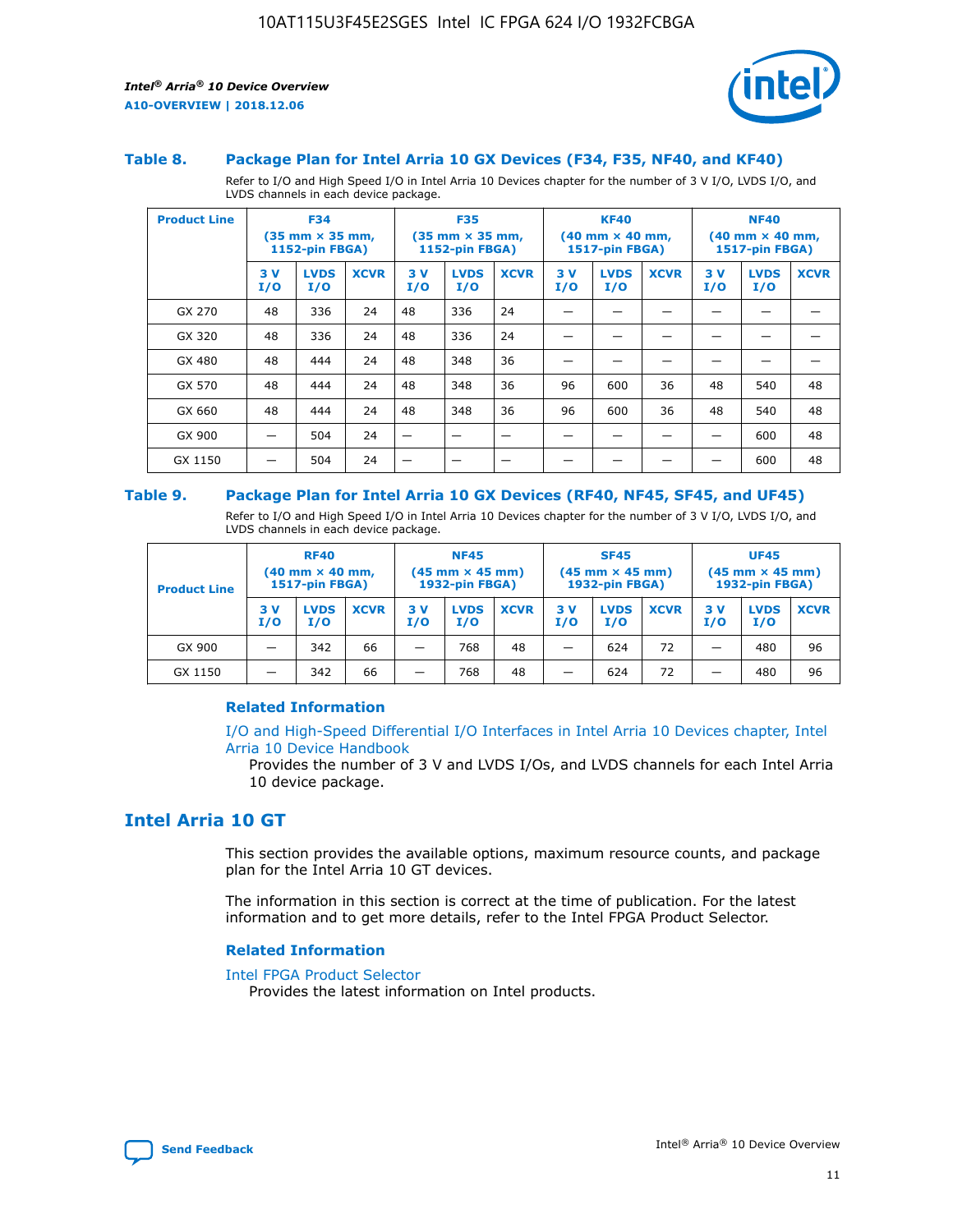

## **Available Options**

## **Figure 2. Sample Ordering Code and Available Options for Intel Arria 10 GT Devices**

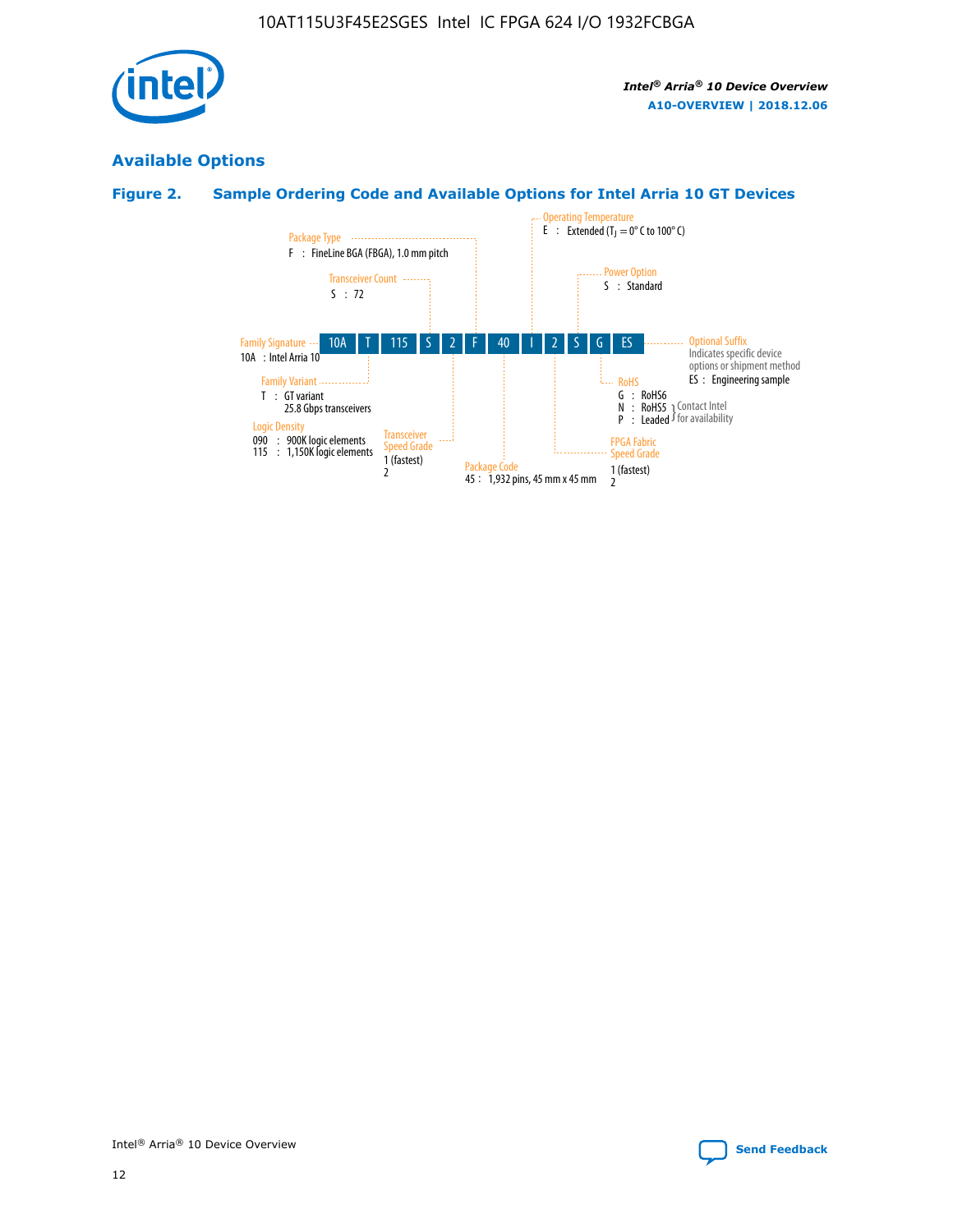

## **Maximum Resources**

#### **Table 10. Maximum Resource Counts for Intel Arria 10 GT Devices**

| <b>Resource</b>              |                      |                | <b>Product Line</b> |  |
|------------------------------|----------------------|----------------|---------------------|--|
|                              |                      | <b>GT 900</b>  | GT 1150             |  |
| Logic Elements (LE) (K)      |                      | 900            | 1,150               |  |
| <b>ALM</b>                   |                      | 339,620        | 427,200             |  |
| Register                     |                      | 1,358,480      | 1,708,800           |  |
| Memory (Kb)                  | M20K                 | 48,460         | 54,260              |  |
|                              | <b>MLAB</b>          | 9,386          | 12,984              |  |
| Variable-precision DSP Block |                      | 1,518          | 1,518               |  |
| 18 x 19 Multiplier           |                      | 3,036          | 3,036               |  |
| PLL                          | Fractional Synthesis | 32             | 32                  |  |
|                              | I/O                  | 16             | 16                  |  |
| Transceiver                  | 17.4 Gbps            | 72(5)          | 72(5)               |  |
|                              | 25.8 Gbps            | 6              | 6                   |  |
| GPIO <sup>(6)</sup>          |                      | 624            | 624                 |  |
| LVDS Pair $(7)$              |                      | 312            | 312                 |  |
| PCIe Hard IP Block           |                      | $\overline{4}$ | $\overline{4}$      |  |
| Hard Memory Controller       |                      | 16             | 16                  |  |

#### **Related Information**

#### [Intel Arria 10 GT Channel Usage](https://www.intel.com/content/www/us/en/programmable/documentation/nik1398707230472.html#nik1398707008178)

Configuring GT/GX channels in Intel Arria 10 GT devices.

## **Package Plan**

#### **Table 11. Package Plan for Intel Arria 10 GT Devices**

Refer to I/O and High Speed I/O in Intel Arria 10 Devices chapter for the number of 3 V I/O, LVDS I/O, and LVDS channels in each device package.

| <b>Product Line</b> | <b>SF45</b><br>(45 mm × 45 mm, 1932-pin FBGA) |                 |             |  |  |  |
|---------------------|-----------------------------------------------|-----------------|-------------|--|--|--|
|                     | 3 V I/O                                       | <b>LVDS I/O</b> | <b>XCVR</b> |  |  |  |
| GT 900              |                                               | 624             | 72          |  |  |  |
| GT 1150             |                                               | 624             | 72          |  |  |  |

<sup>(7)</sup> Each LVDS I/O pair can be used as differential input or output.



 $(5)$  If all 6 GT channels are in use, 12 of the GX channels are not usable.

<sup>(6)</sup> The number of GPIOs does not include transceiver I/Os. In the Intel Quartus Prime software, the number of user I/Os includes transceiver I/Os.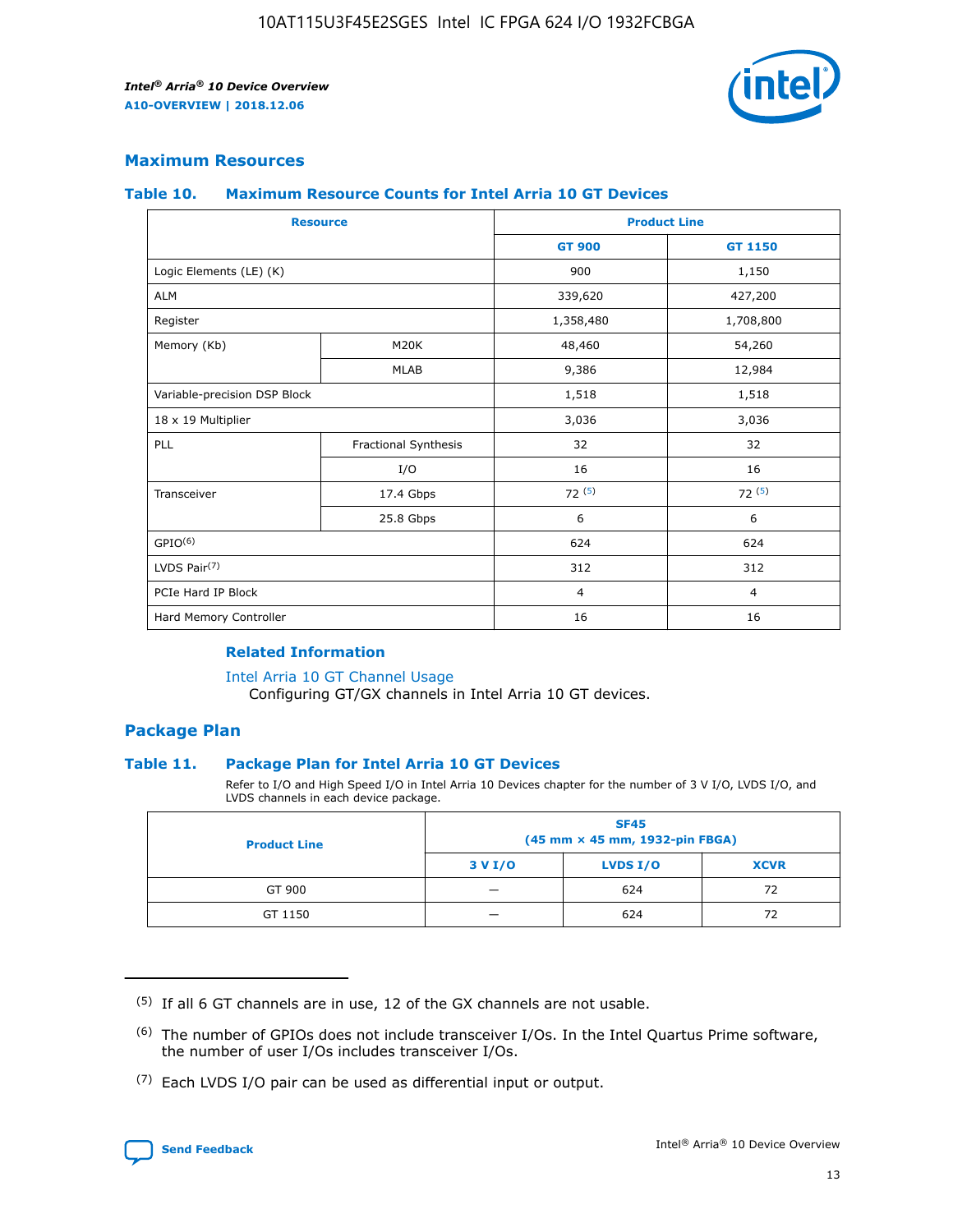

#### **Related Information**

[I/O and High-Speed Differential I/O Interfaces in Intel Arria 10 Devices chapter, Intel](https://www.intel.com/content/www/us/en/programmable/documentation/sam1403482614086.html#sam1403482030321) [Arria 10 Device Handbook](https://www.intel.com/content/www/us/en/programmable/documentation/sam1403482614086.html#sam1403482030321)

Provides the number of 3 V and LVDS I/Os, and LVDS channels for each Intel Arria 10 device package.

## **Intel Arria 10 SX**

This section provides the available options, maximum resource counts, and package plan for the Intel Arria 10 SX devices.

The information in this section is correct at the time of publication. For the latest information and to get more details, refer to the Intel FPGA Product Selector.

#### **Related Information**

[Intel FPGA Product Selector](http://www.altera.com/products/selector/psg-selector.html) Provides the latest information on Intel products.

## **Available Options**

#### **Figure 3. Sample Ordering Code and Available Options for Intel Arria 10 SX Devices**



#### **Related Information**

[Transceiver Performance for Intel Arria 10 GX/SX Devices](https://www.intel.com/content/www/us/en/programmable/documentation/mcn1413182292568.html#mcn1413213965502) Provides more information about the transceiver speed grade.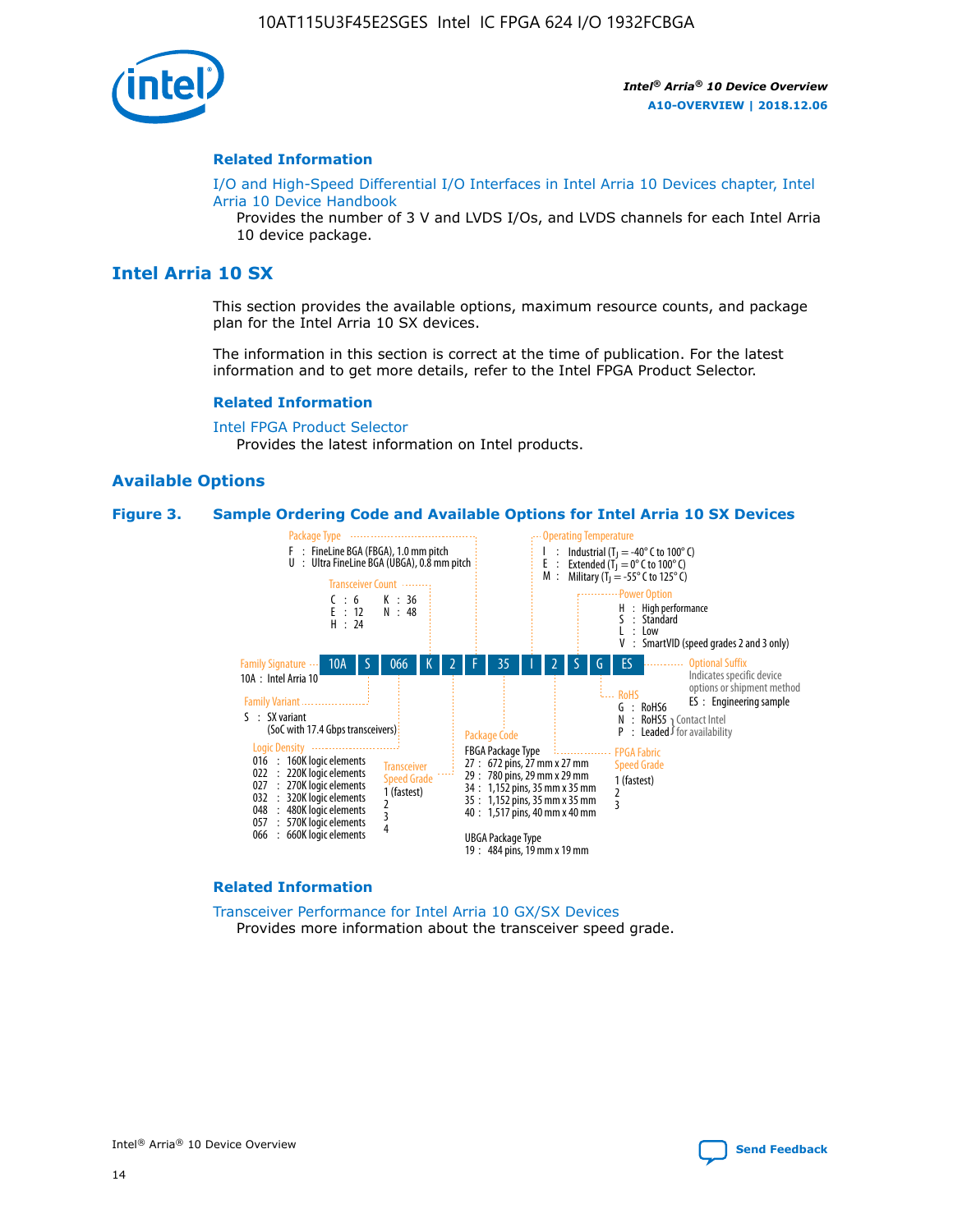

## **Maximum Resources**

#### **Table 12. Maximum Resource Counts for Intel Arria 10 SX Devices**

|                                   | <b>Resource</b>         | <b>Product Line</b> |               |                |                |                |                |                |  |  |  |
|-----------------------------------|-------------------------|---------------------|---------------|----------------|----------------|----------------|----------------|----------------|--|--|--|
|                                   |                         | <b>SX 160</b>       | <b>SX 220</b> | <b>SX 270</b>  | <b>SX 320</b>  | <b>SX 480</b>  | <b>SX 570</b>  | <b>SX 660</b>  |  |  |  |
| Logic Elements (LE) (K)           |                         | 160                 | 220           | 270            | 320            | 480            | 570            | 660            |  |  |  |
| <b>ALM</b>                        |                         | 61,510              | 80,330        | 101,620        | 119,900        | 183,590        | 217,080        | 251,680        |  |  |  |
| Register                          |                         | 246,040             | 321,320       | 406,480        | 479,600        | 734,360        | 868,320        | 1,006,720      |  |  |  |
| Memory (Kb)                       | M <sub>20</sub> K       | 8,800               | 11,740        | 15,000         | 17,820         | 28,620         | 36,000         | 42,620         |  |  |  |
|                                   | <b>MLAB</b>             | 1,050               | 1,690         | 2,452          | 2,727          | 4,164          | 5,096          | 5,788          |  |  |  |
| Variable-precision DSP Block      |                         | 156                 | 192           | 830            | 985            | 1,368          | 1,523          | 1,687          |  |  |  |
| 18 x 19 Multiplier                |                         | 312                 | 384           | 1,660          | 1,970          | 2,736          | 3,046          | 3,374          |  |  |  |
| <b>PLL</b>                        | Fractional<br>Synthesis | 6                   | 6             | 8              | 8              | 12             | 16             | 16             |  |  |  |
|                                   | I/O                     | 6                   | 6             | 8              | 8              | 12             | 16             | 16             |  |  |  |
| 17.4 Gbps Transceiver             |                         | 12                  | 12            | 24             | 24             | 36             | 48             | 48             |  |  |  |
| GPIO <sup>(8)</sup>               |                         | 288                 | 288           | 384            | 384            | 492            | 696            | 696            |  |  |  |
| LVDS Pair $(9)$                   |                         | 120                 | 120           | 168            | 168            | 174            | 324            | 324            |  |  |  |
| PCIe Hard IP Block                |                         | $\mathbf{1}$        | $\mathbf{1}$  | $\overline{2}$ | $\overline{2}$ | $\overline{2}$ | $\overline{2}$ | $\overline{2}$ |  |  |  |
| Hard Memory Controller            |                         | 6                   | 6             | 8              | 8              | 12             | 16             | 16             |  |  |  |
| ARM Cortex-A9 MPCore<br>Processor |                         | Yes                 | Yes           | Yes            | Yes            | Yes            | Yes            | Yes            |  |  |  |

## **Package Plan**

#### **Table 13. Package Plan for Intel Arria 10 SX Devices (U19, F27, F29, and F34)**

Refer to I/O and High Speed I/O in Intel Arria 10 Devices chapter for the number of 3 V I/O, LVDS I/O, and LVDS channels in each device package.

| <b>Product Line</b> | U19<br>$(19 \text{ mm} \times 19 \text{ mm})$<br>484-pin UBGA) |                    | <b>F27</b><br>$(27 \text{ mm} \times 27 \text{ mm})$<br>672-pin FBGA) |           | <b>F29</b><br>$(29 \text{ mm} \times 29 \text{ mm})$<br>780-pin FBGA) |             |            | <b>F34</b><br>$(35 \text{ mm} \times 35 \text{ mm})$<br><b>1152-pin FBGA)</b> |             |           |                    |             |
|---------------------|----------------------------------------------------------------|--------------------|-----------------------------------------------------------------------|-----------|-----------------------------------------------------------------------|-------------|------------|-------------------------------------------------------------------------------|-------------|-----------|--------------------|-------------|
|                     | 3V<br>I/O                                                      | <b>LVDS</b><br>I/O | <b>XCVR</b>                                                           | 3V<br>I/O | <b>LVDS</b><br>I/O                                                    | <b>XCVR</b> | 3 V<br>I/O | <b>LVDS</b><br>I/O                                                            | <b>XCVR</b> | 3V<br>I/O | <b>LVDS</b><br>I/O | <b>XCVR</b> |
| SX 160              | 48                                                             | 144                | 6                                                                     | 48        | 192                                                                   | 12          | 48         | 240                                                                           | 12          | –         |                    |             |
| SX 220              | 48                                                             | 144                | 6                                                                     | 48        | 192                                                                   | 12          | 48         | 240                                                                           | 12          |           |                    |             |
| SX 270              |                                                                |                    |                                                                       | 48        | 192                                                                   | 12          | 48         | 312                                                                           | 12          | 48        | 336                | 24          |
| SX 320              |                                                                |                    |                                                                       | 48        | 192                                                                   | 12          | 48         | 312                                                                           | 12          | 48        | 336                | 24          |
|                     | continued                                                      |                    |                                                                       |           |                                                                       |             |            |                                                                               |             |           |                    |             |

 $(8)$  The number of GPIOs does not include transceiver I/Os. In the Intel Quartus Prime software, the number of user I/Os includes transceiver I/Os.

 $(9)$  Each LVDS I/O pair can be used as differential input or output.

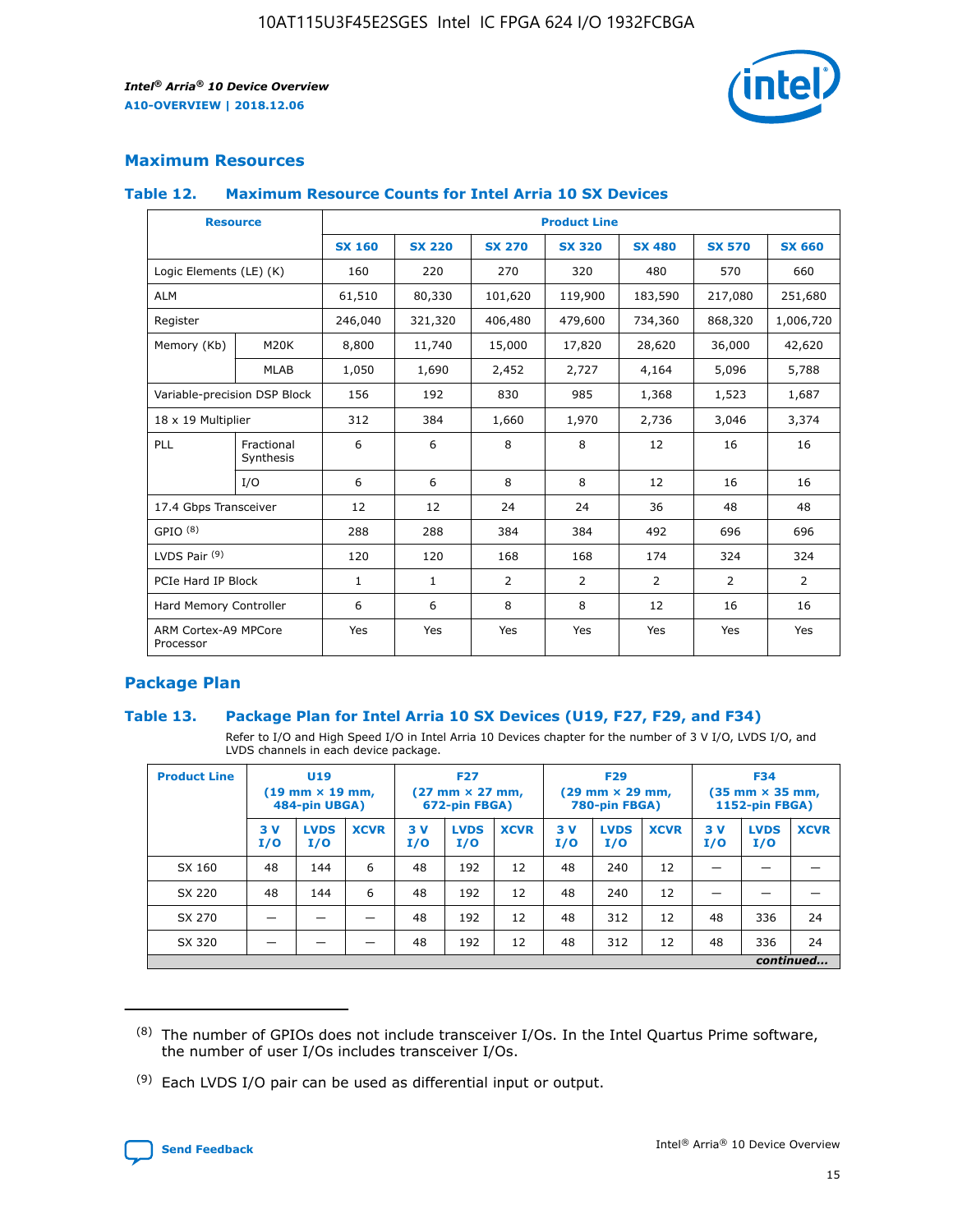

| <b>Product Line</b> | U <sub>19</sub><br>$(19 \text{ mm} \times 19 \text{ mm})$<br>484-pin UBGA) |                    | <b>F27</b><br>$(27 \text{ mm} \times 27 \text{ mm})$<br>672-pin FBGA) |           | <b>F29</b><br>$(29$ mm $\times$ 29 mm,<br>780-pin FBGA) |             |           | <b>F34</b><br>$(35$ mm $\times$ 35 mm,<br><b>1152-pin FBGA)</b> |             |            |                    |             |
|---------------------|----------------------------------------------------------------------------|--------------------|-----------------------------------------------------------------------|-----------|---------------------------------------------------------|-------------|-----------|-----------------------------------------------------------------|-------------|------------|--------------------|-------------|
|                     | 3 V<br>I/O                                                                 | <b>LVDS</b><br>I/O | <b>XCVR</b>                                                           | 3V<br>I/O | <b>LVDS</b><br>I/O                                      | <b>XCVR</b> | 3V<br>I/O | <b>LVDS</b><br>I/O                                              | <b>XCVR</b> | 3 V<br>I/O | <b>LVDS</b><br>I/O | <b>XCVR</b> |
| SX 480              |                                                                            |                    |                                                                       |           |                                                         |             | 48        | 312                                                             | 12          | 48         | 444                | 24          |
| SX 570              |                                                                            |                    |                                                                       |           |                                                         |             |           |                                                                 |             | 48         | 444                | 24          |
| SX 660              |                                                                            |                    |                                                                       |           |                                                         |             |           |                                                                 |             | 48         | 444                | 24          |

## **Table 14. Package Plan for Intel Arria 10 SX Devices (F35, KF40, and NF40)**

Refer to I/O and High Speed I/O in Intel Arria 10 Devices chapter for the number of 3 V I/O, LVDS I/O, and LVDS channels in each device package.

| <b>Product Line</b> | <b>F35</b><br>$(35 \text{ mm} \times 35 \text{ mm})$<br><b>1152-pin FBGA)</b> |          |             |                                           | <b>KF40</b><br>(40 mm × 40 mm,<br>1517-pin FBGA) |    | <b>NF40</b><br>$(40 \text{ mm} \times 40 \text{ mm})$<br>1517-pin FBGA) |          |             |  |
|---------------------|-------------------------------------------------------------------------------|----------|-------------|-------------------------------------------|--------------------------------------------------|----|-------------------------------------------------------------------------|----------|-------------|--|
|                     | 3 V I/O                                                                       | LVDS I/O | <b>XCVR</b> | <b>LVDS I/O</b><br><b>XCVR</b><br>3 V I/O |                                                  |    | 3 V I/O                                                                 | LVDS I/O | <b>XCVR</b> |  |
| SX 270              | 48                                                                            | 336      | 24          |                                           |                                                  |    |                                                                         |          |             |  |
| SX 320              | 48                                                                            | 336      | 24          |                                           |                                                  |    |                                                                         |          |             |  |
| SX 480              | 48                                                                            | 348      | 36          |                                           |                                                  |    |                                                                         |          |             |  |
| SX 570              | 48                                                                            | 348      | 36          | 96                                        | 600                                              | 36 | 48                                                                      | 540      | 48          |  |
| SX 660              | 48                                                                            | 348      | 36          | 96                                        | 600                                              | 36 | 48                                                                      | 540      | 48          |  |

## **Related Information**

[I/O and High-Speed Differential I/O Interfaces in Intel Arria 10 Devices chapter, Intel](https://www.intel.com/content/www/us/en/programmable/documentation/sam1403482614086.html#sam1403482030321) [Arria 10 Device Handbook](https://www.intel.com/content/www/us/en/programmable/documentation/sam1403482614086.html#sam1403482030321)

Provides the number of 3 V and LVDS I/Os, and LVDS channels for each Intel Arria 10 device package.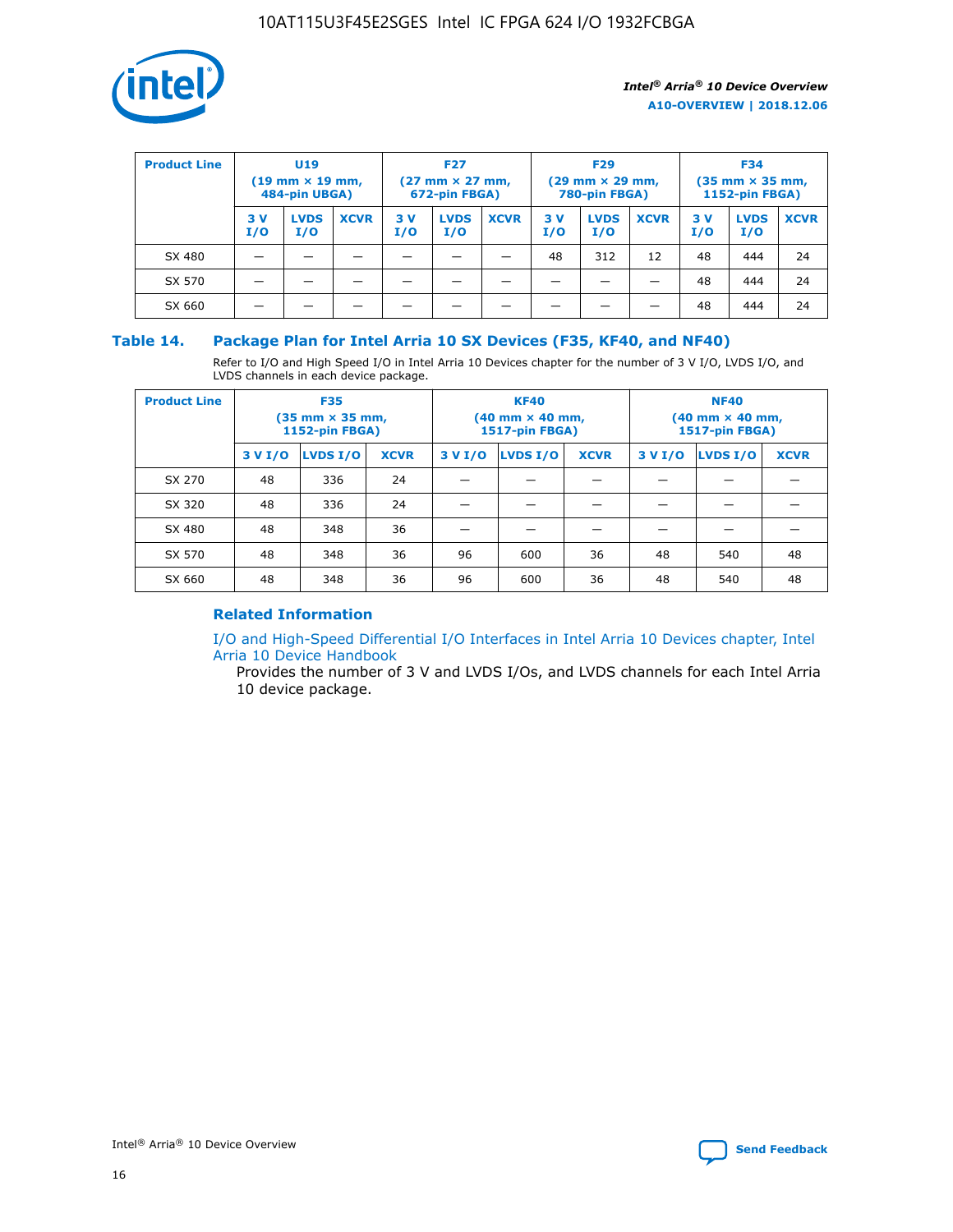

# **I/O Vertical Migration for Intel Arria 10 Devices**

#### **Figure 4. Migration Capability Across Intel Arria 10 Product Lines**

- The arrows indicate the migration paths. The devices included in each vertical migration path are shaded. Devices with fewer resources in the same path have lighter shades.
- To achieve the full I/O migration across product lines in the same migration path, restrict I/Os and transceivers usage to match the product line with the lowest I/O and transceiver counts.
- An LVDS I/O bank in the source device may be mapped to a 3 V I/O bank in the target device. To use memory interface clock frequency higher than 533 MHz, assign external memory interface pins only to banks that are LVDS I/O in both devices.
- There may be nominal 0.15 mm package height difference between some product lines in the same package type.
	- **Variant Product Line Package U19 F27 F29 F34 F35 KF40 NF40 RF40 NF45 SF45 UF45** Intel® Arria® 10 GX GX 160 GX 220 GX 270 GX 320 GX 480 GX 570 GX 660 GX 900 GX 1150 Intel Arria 10 GT GT 900 GT 1150 Intel Arria 10 SX SX 160 SX 220 SX 270 SX 320 SX 480 SX 570 SX 660
- Some migration paths are not shown in the Intel Quartus Prime software **Pin Migration View**.

*Note:* To verify the pin migration compatibility, use the **Pin Migration View** window in the Intel Quartus Prime software Pin Planner.

# **Adaptive Logic Module**

Intel Arria 10 devices use a 20 nm ALM as the basic building block of the logic fabric.

The ALM architecture is the same as the previous generation FPGAs, allowing for efficient implementation of logic functions and easy conversion of IP between the device generations.

The ALM, as shown in following figure, uses an 8-input fracturable look-up table (LUT) with four dedicated registers to help improve timing closure in register-rich designs and achieve an even higher design packing capability than the traditional two-register per LUT architecture.

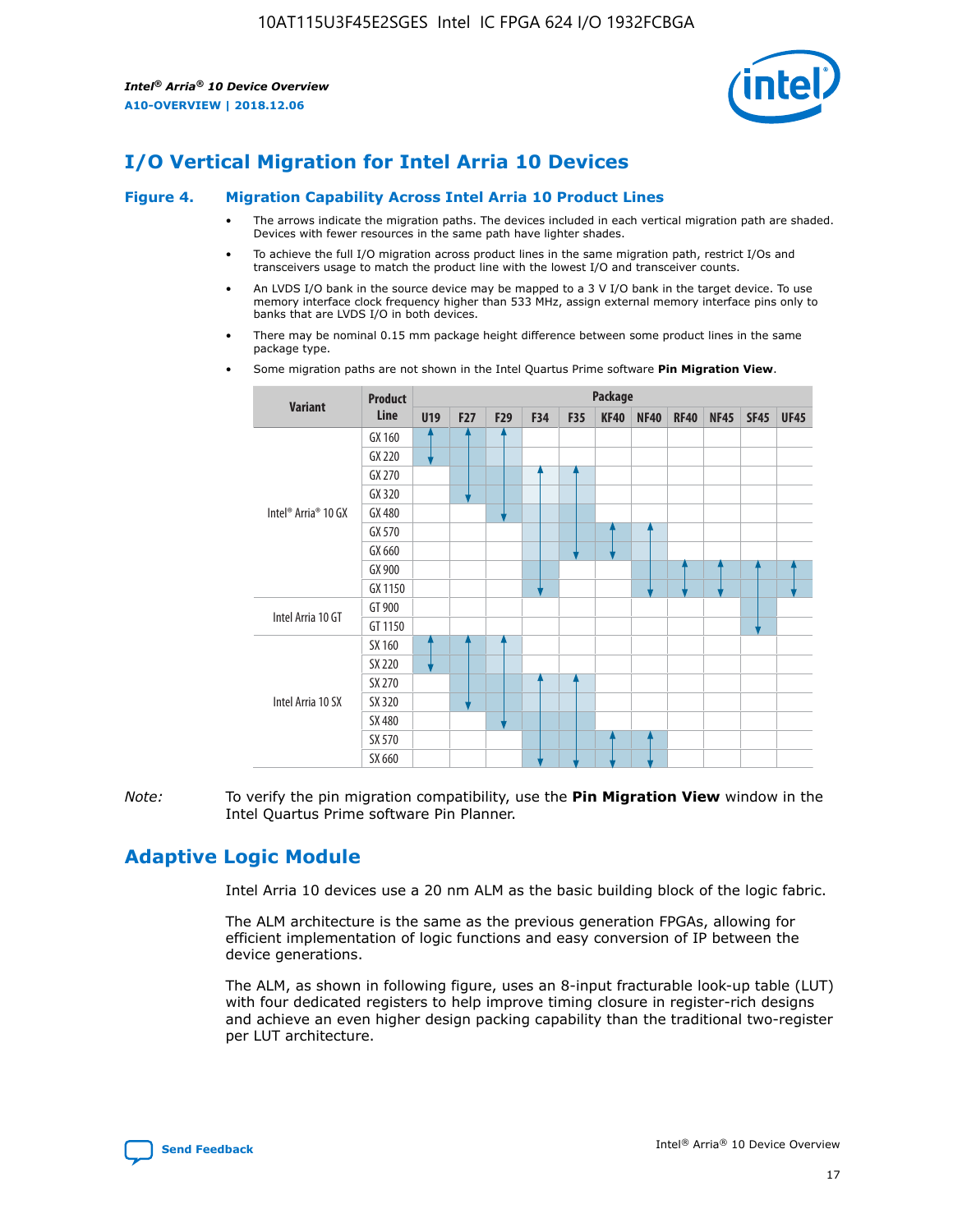

**Figure 5. ALM for Intel Arria 10 Devices**



The Intel Quartus Prime software optimizes your design according to the ALM logic structure and automatically maps legacy designs into the Intel Arria 10 ALM architecture.

## **Variable-Precision DSP Block**

The Intel Arria 10 variable precision DSP blocks support fixed-point arithmetic and floating-point arithmetic.

Features for fixed-point arithmetic:

- High-performance, power-optimized, and fully registered multiplication operations
- 18-bit and 27-bit word lengths
- Two 18 x 19 multipliers or one 27 x 27 multiplier per DSP block
- Built-in addition, subtraction, and 64-bit double accumulation register to combine multiplication results
- Cascading 19-bit or 27-bit when pre-adder is disabled and cascading 18-bit when pre-adder is used to form the tap-delay line for filtering applications
- Cascading 64-bit output bus to propagate output results from one block to the next block without external logic support
- Hard pre-adder supported in 19-bit and 27-bit modes for symmetric filters
- Internal coefficient register bank in both 18-bit and 27-bit modes for filter implementation
- 18-bit and 27-bit systolic finite impulse response (FIR) filters with distributed output adder
- Biased rounding support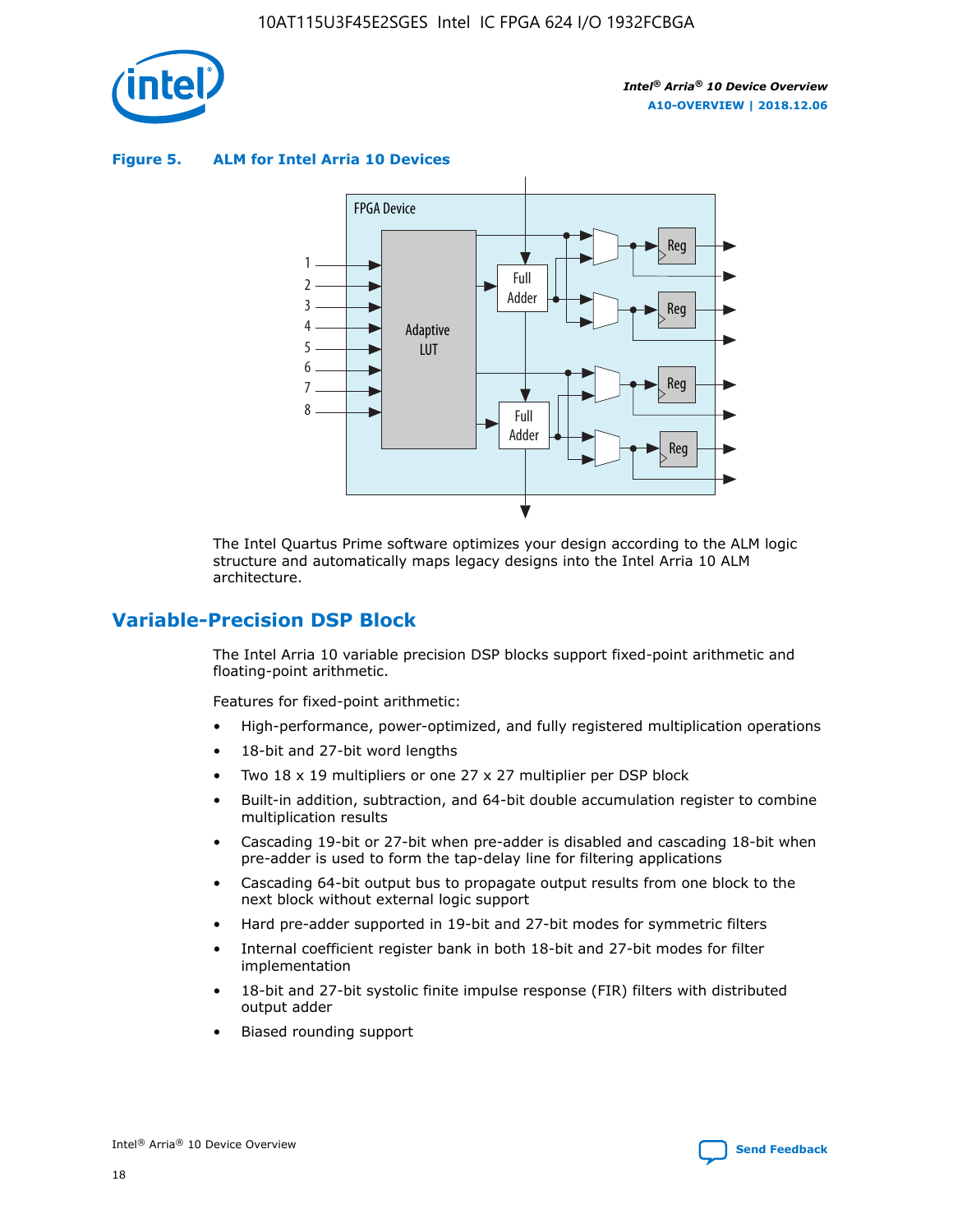

Features for floating-point arithmetic:

- A completely hardened architecture that supports multiplication, addition, subtraction, multiply-add, and multiply-subtract
- Multiplication with accumulation capability and a dynamic accumulator reset control
- Multiplication with cascade summation capability
- Multiplication with cascade subtraction capability
- Complex multiplication
- Direct vector dot product
- Systolic FIR filter

#### **Table 15. Variable-Precision DSP Block Configurations for Intel Arria 10 Devices**

| <b>Usage Example</b>                                       | <b>Multiplier Size (Bit)</b>    | <b>DSP Block Resources</b> |
|------------------------------------------------------------|---------------------------------|----------------------------|
| Medium precision fixed point                               | Two 18 x 19                     |                            |
| High precision fixed or Single precision<br>floating point | One 27 x 27                     |                            |
| Fixed point FFTs                                           | One 19 x 36 with external adder |                            |
| Very high precision fixed point                            | One 36 x 36 with external adder |                            |
| Double precision floating point                            | One 54 x 54 with external adder | 4                          |

#### **Table 16. Resources for Fixed-Point Arithmetic in Intel Arria 10 Devices**

The table lists the variable-precision DSP resources by bit precision for each Intel Arria 10 device.

| <b>Variant</b>  | <b>Product Line</b> | <b>Variable-</b><br>precision<br><b>DSP Block</b> | <b>Independent Input and Output</b><br><b>Multiplications Operator</b> |                                     | 18 x 19<br><b>Multiplier</b><br><b>Adder Sum</b> | $18 \times 18$<br><b>Multiplier</b><br><b>Adder</b> |
|-----------------|---------------------|---------------------------------------------------|------------------------------------------------------------------------|-------------------------------------|--------------------------------------------------|-----------------------------------------------------|
|                 |                     |                                                   | 18 x 19<br><b>Multiplier</b>                                           | $27 \times 27$<br><b>Multiplier</b> | <b>Mode</b>                                      | <b>Summed with</b><br>36 bit Input                  |
| AIntel Arria 10 | GX 160              | 156                                               | 312                                                                    | 156                                 | 156                                              | 156                                                 |
| GX              | GX 220              | 192                                               | 384                                                                    | 192                                 | 192                                              | 192                                                 |
|                 | GX 270              | 830                                               | 1,660                                                                  | 830                                 | 830                                              | 830                                                 |
|                 | GX 320              | 984                                               | 1,968                                                                  | 984                                 | 984                                              | 984                                                 |
|                 | GX 480              | 1,368                                             | 2,736                                                                  | 1,368                               | 1,368                                            | 1,368                                               |
|                 | GX 570              | 1,523                                             | 3,046                                                                  | 1,523                               | 1,523                                            | 1,523                                               |
|                 | GX 660              | 1,687                                             | 3,374                                                                  | 1,687                               | 1,687                                            | 1,687                                               |
|                 | GX 900              | 1,518                                             | 3,036                                                                  | 1,518                               | 1,518                                            | 1,518                                               |
|                 | GX 1150             | 1,518                                             | 3,036                                                                  | 1,518                               | 1,518                                            | 1,518                                               |
| Intel Arria 10  | GT 900              | 1,518                                             | 3,036                                                                  | 1,518                               | 1,518                                            | 1,518                                               |
| GT              | GT 1150             | 1,518                                             | 3,036                                                                  | 1,518                               | 1,518                                            | 1,518                                               |
| Intel Arria 10  | SX 160              | 156                                               | 312                                                                    | 156                                 | 156                                              | 156                                                 |
| <b>SX</b>       | SX 220              | 192                                               | 384                                                                    | 192                                 | 192                                              | 192                                                 |
|                 | SX 270              | 830                                               | 1,660                                                                  | 830                                 | 830                                              | 830                                                 |
|                 |                     |                                                   |                                                                        |                                     |                                                  | continued                                           |

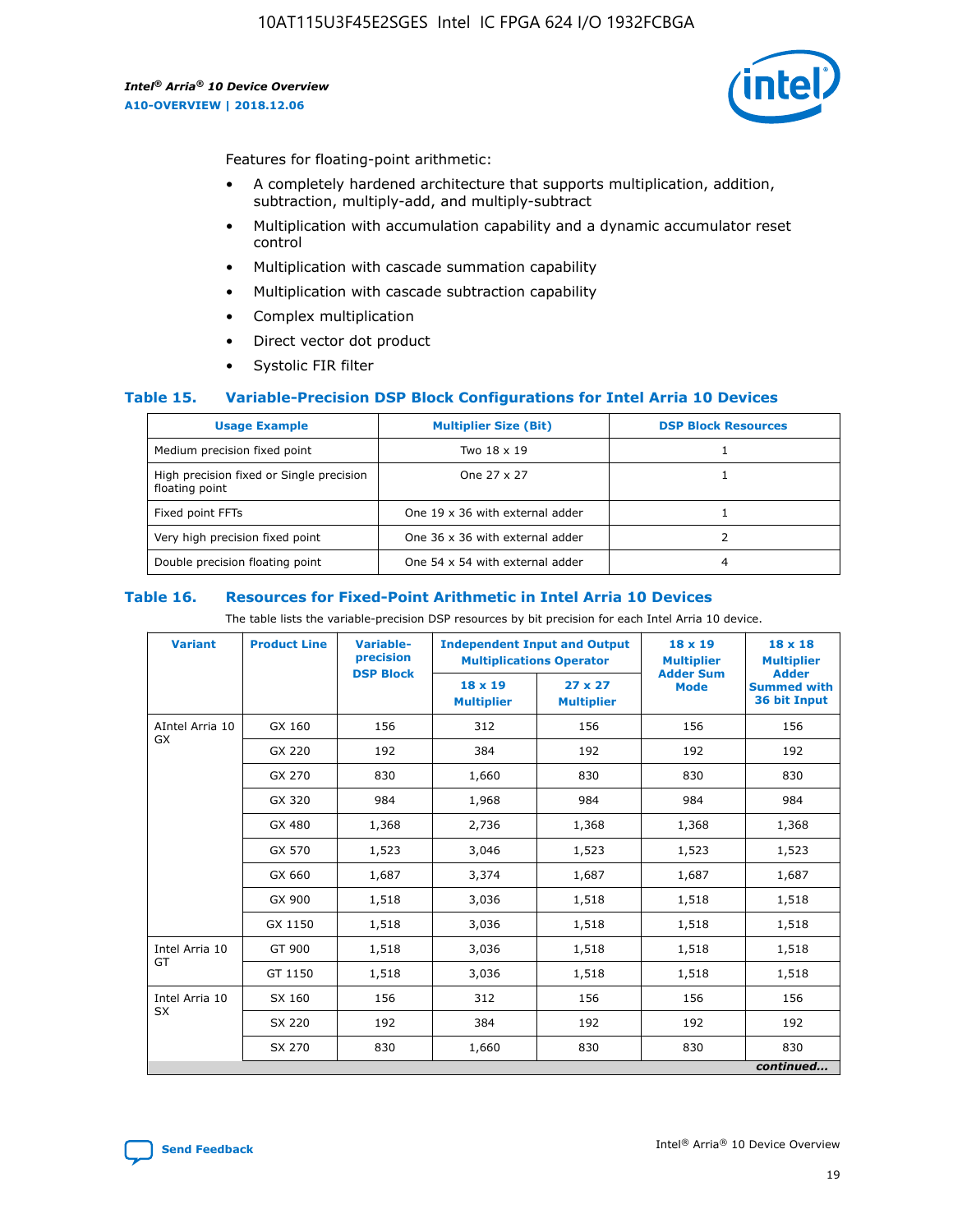

| <b>Variant</b> | <b>Product Line</b> | Variable-<br>precision | <b>Independent Input and Output</b><br><b>Multiplications Operator</b> |                                     | $18 \times 19$<br><b>Multiplier</b> | $18 \times 18$<br><b>Multiplier</b><br><b>Adder</b> |  |
|----------------|---------------------|------------------------|------------------------------------------------------------------------|-------------------------------------|-------------------------------------|-----------------------------------------------------|--|
|                |                     | <b>DSP Block</b>       | $18 \times 19$<br><b>Multiplier</b>                                    | $27 \times 27$<br><b>Multiplier</b> | <b>Adder Sum</b><br><b>Mode</b>     | <b>Summed with</b><br>36 bit Input                  |  |
|                | SX 320              | 984                    | 1,968                                                                  | 984                                 | 984                                 | 984                                                 |  |
|                | SX 480              | 1,368                  | 2,736                                                                  | 1,368                               | 1,368                               | 1,368                                               |  |
|                | SX 570              | 1,523                  | 3,046                                                                  | 1,523                               | 1,523                               | 1,523                                               |  |
|                | SX 660              | 1,687                  | 3,374                                                                  | 1,687                               | 1,687                               | 1,687                                               |  |

## **Table 17. Resources for Floating-Point Arithmetic in Intel Arria 10 Devices**

The table lists the variable-precision DSP resources by bit precision for each Intel Arria 10 device.

| <b>Variant</b> | <b>Product Line</b> | <b>Variable-</b><br>precision<br><b>DSP Block</b> | <b>Single</b><br><b>Precision</b><br><b>Floating-Point</b><br><b>Multiplication</b><br><b>Mode</b> | <b>Single-Precision</b><br><b>Floating-Point</b><br><b>Adder Mode</b> | Single-<br><b>Precision</b><br><b>Floating-Point</b><br><b>Multiply</b><br><b>Accumulate</b><br><b>Mode</b> | <b>Peak</b><br><b>Giga Floating-</b><br><b>Point</b><br><b>Operations</b><br>per Second<br>(GFLOPs) |
|----------------|---------------------|---------------------------------------------------|----------------------------------------------------------------------------------------------------|-----------------------------------------------------------------------|-------------------------------------------------------------------------------------------------------------|-----------------------------------------------------------------------------------------------------|
| Intel Arria 10 | GX 160              | 156                                               | 156                                                                                                | 156                                                                   | 156                                                                                                         | 140                                                                                                 |
| GX             | GX 220              | 192                                               | 192                                                                                                | 192                                                                   | 192                                                                                                         | 173                                                                                                 |
|                | GX 270              | 830                                               | 830                                                                                                | 830                                                                   | 830                                                                                                         | 747                                                                                                 |
|                | GX 320              | 984                                               | 984                                                                                                | 984                                                                   | 984                                                                                                         | 886                                                                                                 |
|                | GX 480              | 1,369                                             | 1,368                                                                                              | 1,368                                                                 | 1,368                                                                                                       | 1,231                                                                                               |
|                | GX 570              | 1,523                                             | 1,523                                                                                              | 1,523                                                                 | 1,523                                                                                                       | 1,371                                                                                               |
|                | GX 660              | 1,687                                             | 1,687                                                                                              | 1,687                                                                 | 1,687                                                                                                       | 1,518                                                                                               |
|                | GX 900              | 1,518                                             | 1,518                                                                                              | 1,518                                                                 | 1,518                                                                                                       | 1,366                                                                                               |
|                | GX 1150             | 1,518                                             | 1,518                                                                                              | 1,518                                                                 | 1,518                                                                                                       | 1,366                                                                                               |
| Intel Arria 10 | GT 900              | 1,518                                             | 1,518                                                                                              | 1,518                                                                 | 1,518                                                                                                       | 1,366                                                                                               |
| GT             | GT 1150             | 1,518                                             | 1,518                                                                                              | 1,518                                                                 | 1,518                                                                                                       | 1,366                                                                                               |
| Intel Arria 10 | SX 160              | 156                                               | 156                                                                                                | 156                                                                   | 156                                                                                                         | 140                                                                                                 |
| <b>SX</b>      | SX 220              | 192                                               | 192                                                                                                | 192                                                                   | 192                                                                                                         | 173                                                                                                 |
|                | SX 270              | 830                                               | 830                                                                                                | 830                                                                   | 830                                                                                                         | 747                                                                                                 |
|                | SX 320              | 984                                               | 984                                                                                                | 984                                                                   | 984                                                                                                         | 886                                                                                                 |
|                | SX 480              | 1,369                                             | 1,368                                                                                              | 1,368                                                                 | 1,368                                                                                                       | 1,231                                                                                               |
|                | SX 570              | 1,523                                             | 1,523                                                                                              | 1,523                                                                 | 1,523                                                                                                       | 1,371                                                                                               |
|                | SX 660              | 1,687                                             | 1,687                                                                                              | 1,687                                                                 | 1,687                                                                                                       | 1,518                                                                                               |

# **Embedded Memory Blocks**

The embedded memory blocks in the devices are flexible and designed to provide an optimal amount of small- and large-sized memory arrays to fit your design requirements.

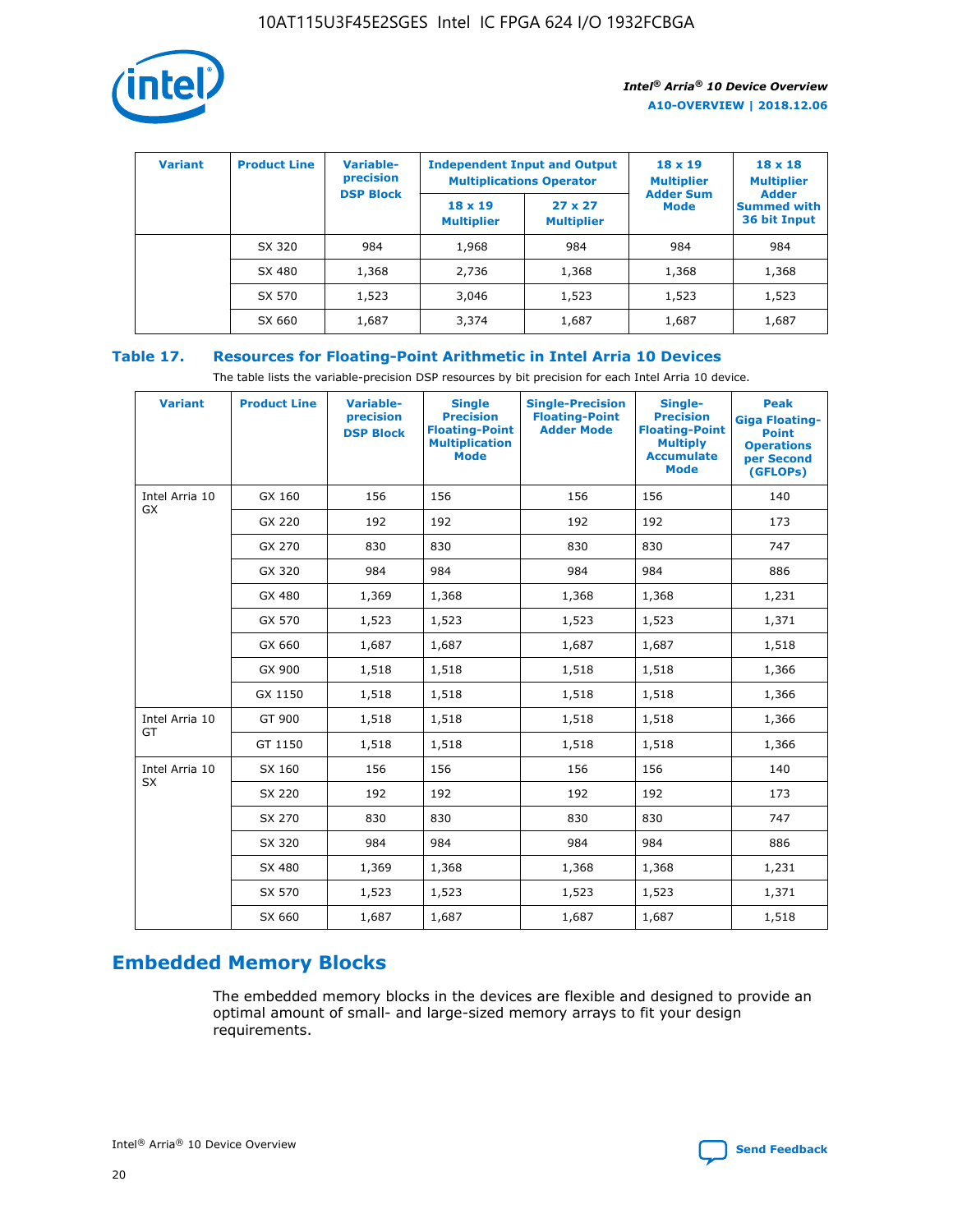

# **Types of Embedded Memory**

The Intel Arria 10 devices contain two types of memory blocks:

- 20 Kb M20K blocks—blocks of dedicated memory resources. The M20K blocks are ideal for larger memory arrays while still providing a large number of independent ports.
- 640 bit memory logic array blocks (MLABs)—enhanced memory blocks that are configured from dual-purpose logic array blocks (LABs). The MLABs are ideal for wide and shallow memory arrays. The MLABs are optimized for implementation of shift registers for digital signal processing (DSP) applications, wide and shallow FIFO buffers, and filter delay lines. Each MLAB is made up of ten adaptive logic modules (ALMs). In the Intel Arria 10 devices, you can configure these ALMs as ten 32 x 2 blocks, giving you one 32 x 20 simple dual-port SRAM block per MLAB.

# **Embedded Memory Capacity in Intel Arria 10 Devices**

|                   | <b>Product</b> | <b>M20K</b>  |                     | <b>MLAB</b>  |                     | <b>Total RAM Bit</b> |
|-------------------|----------------|--------------|---------------------|--------------|---------------------|----------------------|
| <b>Variant</b>    | <b>Line</b>    | <b>Block</b> | <b>RAM Bit (Kb)</b> | <b>Block</b> | <b>RAM Bit (Kb)</b> | (Kb)                 |
| Intel Arria 10 GX | GX 160         | 440          | 8,800               | 1,680        | 1,050               | 9,850                |
|                   | GX 220         | 587          | 11,740              | 2,703        | 1,690               | 13,430               |
|                   | GX 270         | 750          | 15,000              | 3,922        | 2,452               | 17,452               |
|                   | GX 320         | 891          | 17,820              | 4,363        | 2,727               | 20,547               |
|                   | GX 480         | 1,431        | 28,620              | 6,662        | 4,164               | 32,784               |
|                   | GX 570         | 1,800        | 36,000              | 8,153        | 5,096               | 41,096               |
|                   | GX 660         | 2,131        | 42,620              | 9,260        | 5,788               | 48,408               |
|                   | GX 900         | 2,423        | 48,460              | 15,017       | 9,386               | 57,846               |
|                   | GX 1150        | 2,713        | 54,260              | 20,774       | 12,984              | 67,244               |
| Intel Arria 10 GT | GT 900         | 2,423        | 48,460              | 15,017       | 9,386               | 57,846               |
|                   | GT 1150        | 2,713        | 54,260              | 20,774       | 12,984              | 67,244               |
| Intel Arria 10 SX | SX 160         | 440          | 8,800               | 1,680        | 1,050               | 9,850                |
|                   | SX 220         | 587          | 11,740              | 2,703        | 1,690               | 13,430               |
|                   | SX 270         | 750          | 15,000              | 3,922        | 2,452               | 17,452               |
|                   | SX 320         | 891          | 17,820              | 4,363        | 2,727               | 20,547               |
|                   | SX 480         | 1,431        | 28,620              | 6,662        | 4,164               | 32,784               |
|                   | SX 570         | 1,800        | 36,000              | 8,153        | 5,096               | 41,096               |
|                   | SX 660         | 2,131        | 42,620              | 9,260        | 5,788               | 48,408               |

#### **Table 18. Embedded Memory Capacity and Distribution in Intel Arria 10 Devices**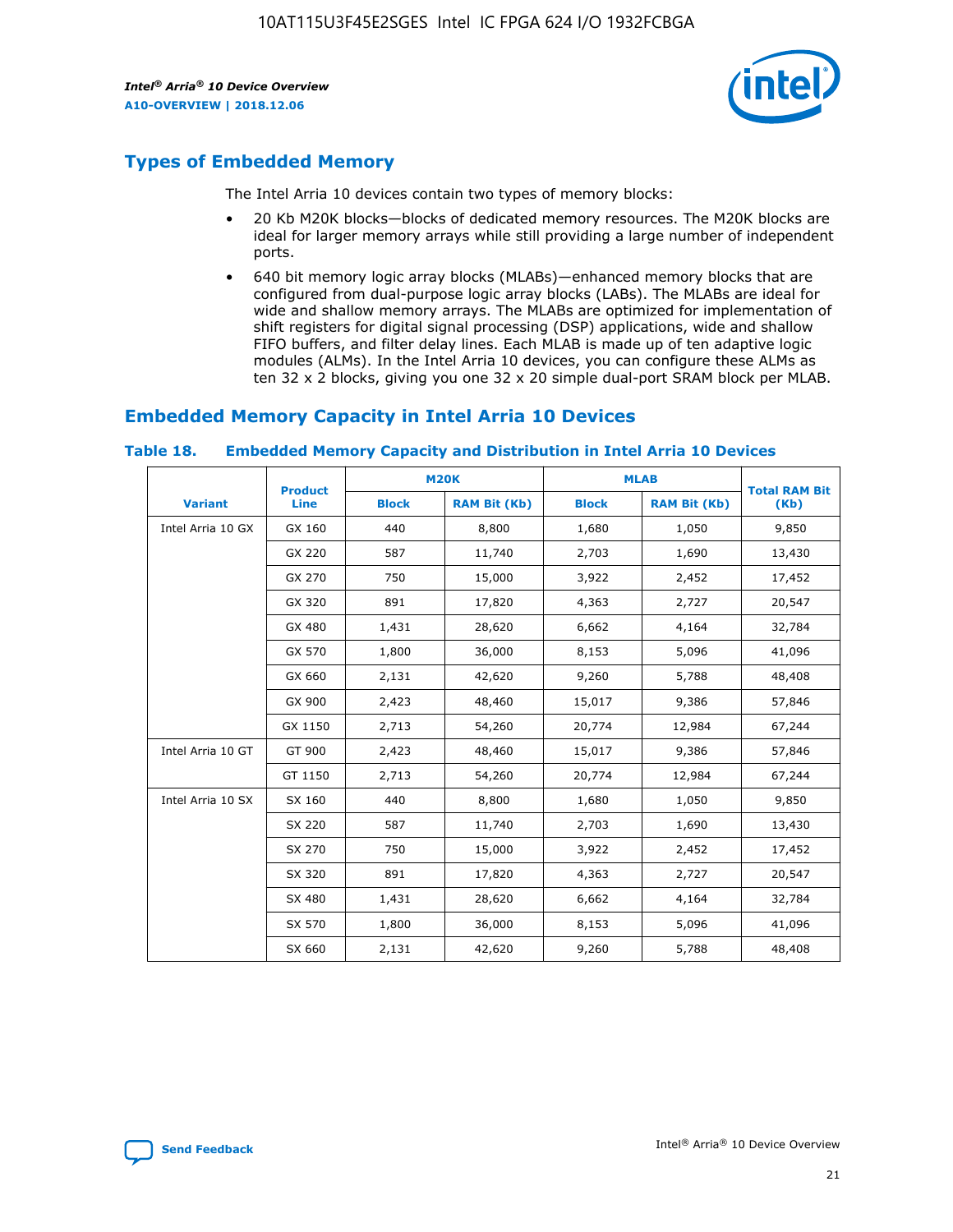

# **Embedded Memory Configurations for Single-port Mode**

#### **Table 19. Single-port Embedded Memory Configurations for Intel Arria 10 Devices**

This table lists the maximum configurations supported for single-port RAM and ROM modes.

| <b>Memory Block</b> | Depth (bits) | <b>Programmable Width</b> |
|---------------------|--------------|---------------------------|
| MLAB                | 32           | x16, x18, or x20          |
|                     | 64(10)       | x8, x9, x10               |
| M20K                | 512          | x40, x32                  |
|                     | 1K           | x20, x16                  |
|                     | 2K           | x10, x8                   |
|                     | 4K           | x5, x4                    |
|                     | 8K           | x2                        |
|                     | 16K          | x1                        |

# **Clock Networks and PLL Clock Sources**

The clock network architecture is based on Intel's global, regional, and peripheral clock structure. This clock structure is supported by dedicated clock input pins, fractional clock synthesis PLLs, and integer I/O PLLs.

## **Clock Networks**

The Intel Arria 10 core clock networks are capable of up to 800 MHz fabric operation across the full industrial temperature range. For the external memory interface, the clock network supports the hard memory controller with speeds up to 2,400 Mbps in a quarter-rate transfer.

To reduce power consumption, the Intel Quartus Prime software identifies all unused sections of the clock network and powers them down.

## **Fractional Synthesis and I/O PLLs**

Intel Arria 10 devices contain up to 32 fractional synthesis PLLs and up to 16 I/O PLLs that are available for both specific and general purpose uses in the core:

- Fractional synthesis PLLs—located in the column adjacent to the transceiver blocks
- I/O PLLs—located in each bank of the 48 I/Os

## **Fractional Synthesis PLLs**

You can use the fractional synthesis PLLs to:

- Reduce the number of oscillators that are required on your board
- Reduce the number of clock pins that are used in the device by synthesizing multiple clock frequencies from a single reference clock source

<sup>(10)</sup> Supported through software emulation and consumes additional MLAB blocks.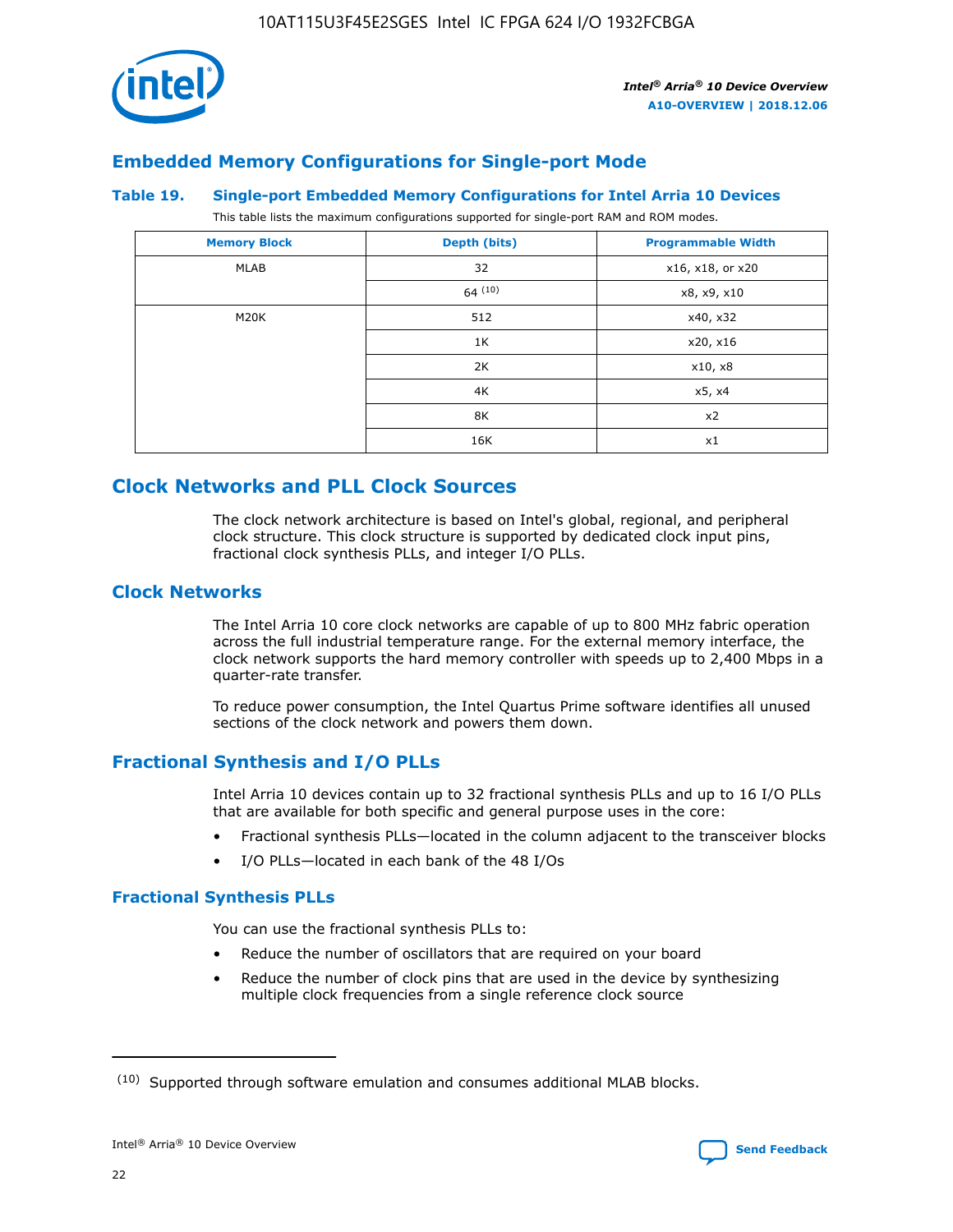

The fractional synthesis PLLs support the following features:

- Reference clock frequency synthesis for transceiver CMU and Advanced Transmit (ATX) PLLs
- Clock network delay compensation
- Zero-delay buffering
- Direct transmit clocking for transceivers
- Independently configurable into two modes:
	- Conventional integer mode equivalent to the general purpose PLL
	- Enhanced fractional mode with third order delta-sigma modulation
- PLL cascading

## **I/O PLLs**

The integer mode I/O PLLs are located in each bank of 48 I/Os. You can use the I/O PLLs to simplify the design of external memory and high-speed LVDS interfaces.

In each I/O bank, the I/O PLLs are adjacent to the hard memory controllers and LVDS SERDES. Because these PLLs are tightly coupled with the I/Os that need to use them, it makes it easier to close timing.

You can use the I/O PLLs for general purpose applications in the core such as clock network delay compensation and zero-delay buffering.

Intel Arria 10 devices support PLL-to-PLL cascading.

# **FPGA General Purpose I/O**

Intel Arria 10 devices offer highly configurable GPIOs. Each I/O bank contains 48 general purpose I/Os and a high-efficiency hard memory controller.

The following list describes the features of the GPIOs:

- Consist of 3 V I/Os for high-voltage application and LVDS I/Os for differential signaling
	- Up to two 3 V I/O banks, available in some devices, that support up to 3 V I/O standards
	- LVDS I/O banks that support up to 1.8 V I/O standards
- Support a wide range of single-ended and differential I/O interfaces
- LVDS speeds up to 1.6 Gbps
- Each LVDS pair of pins has differential input and output buffers, allowing you to configure the LVDS direction for each pair.
- Programmable bus hold and weak pull-up
- Programmable differential output voltage  $(V_{OD})$  and programmable pre-emphasis

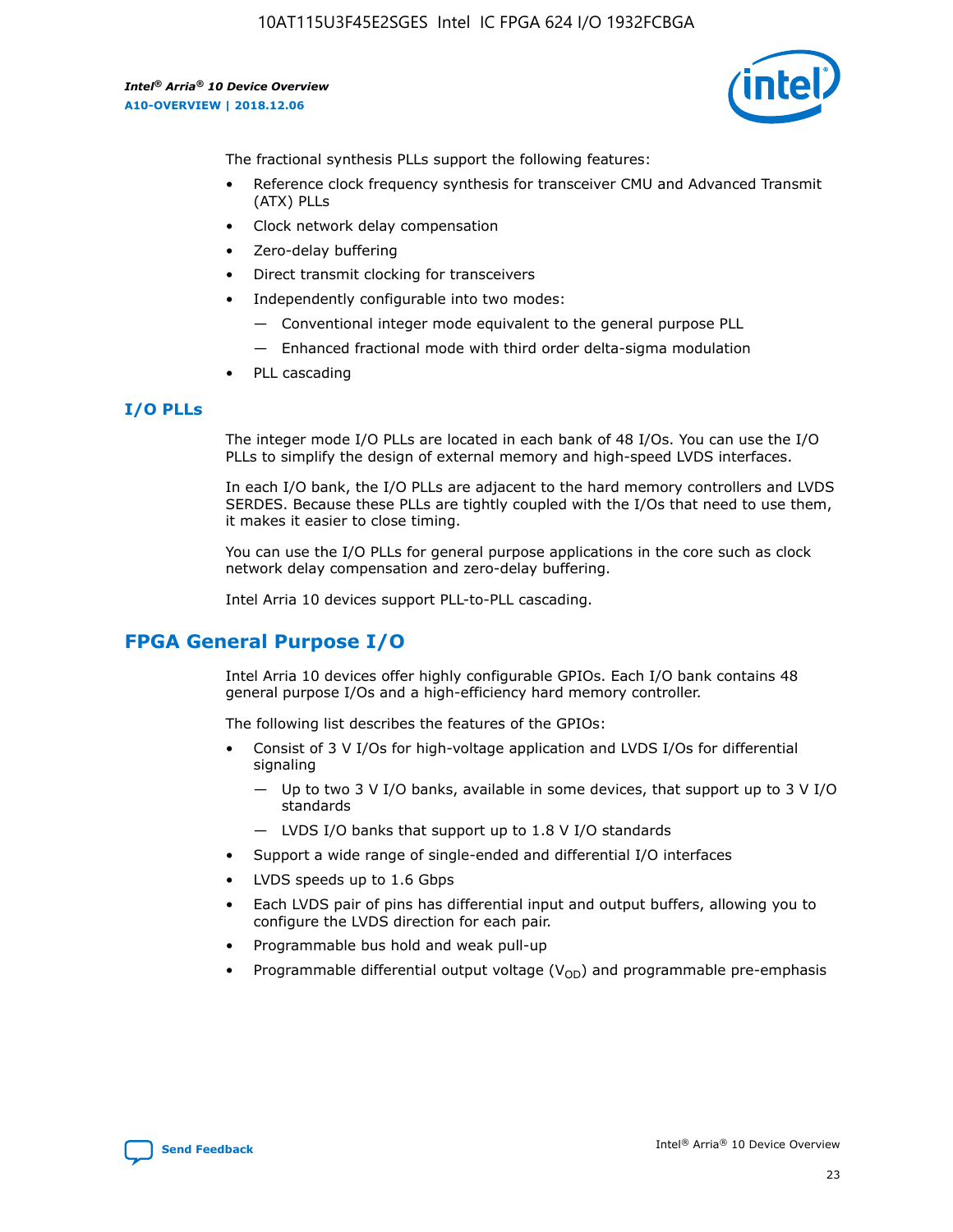

- Series (R<sub>S</sub>) and parallel (R<sub>T</sub>) on-chip termination (OCT) for all I/O banks with OCT calibration to limit the termination impedance variation
- On-chip dynamic termination that has the ability to swap between series and parallel termination, depending on whether there is read or write on a common bus for signal integrity
- Easy timing closure support using the hard read FIFO in the input register path, and delay-locked loop (DLL) delay chain with fine and coarse architecture

# **External Memory Interface**

Intel Arria 10 devices offer massive external memory bandwidth, with up to seven 32 bit DDR4 memory interfaces running at up to 2,400 Mbps. This bandwidth provides additional ease of design, lower power, and resource efficiencies of hardened highperformance memory controllers.

The memory interface within Intel Arria 10 FPGAs and SoCs delivers the highest performance and ease of use. You can configure up to a maximum width of 144 bits when using the hard or soft memory controllers. If required, you can bypass the hard memory controller and use a soft controller implemented in the user logic.

Each I/O contains a hardened DDR read/write path (PHY) capable of performing key memory interface functionality such as read/write leveling, FIFO buffering to lower latency and improve margin, timing calibration, and on-chip termination.

The timing calibration is aided by the inclusion of hard microcontrollers based on Intel's Nios® II technology, specifically tailored to control the calibration of multiple memory interfaces. This calibration allows the Intel Arria 10 device to compensate for any changes in process, voltage, or temperature either within the Intel Arria 10 device itself, or within the external memory device. The advanced calibration algorithms ensure maximum bandwidth and robust timing margin across all operating conditions.

In addition to parallel memory interfaces, Intel Arria 10 devices support serial memory technologies such as the Hybrid Memory Cube (HMC). The HMC is supported by the Intel Arria 10 high-speed serial transceivers which connect up to four HMC links, with each link running at data rates up to 15 Gbps.

#### **Related Information**

#### [External Memory Interface Spec Estimator](http://www.altera.com/technology/memory/estimator/mem-emif-index.html)

Provides a parametric tool that allows you to find and compare the performance of the supported external memory interfaces in IntelFPGAs.

## **Memory Standards Supported by Intel Arria 10 Devices**

The I/Os are designed to provide high performance support for existing and emerging external memory standards.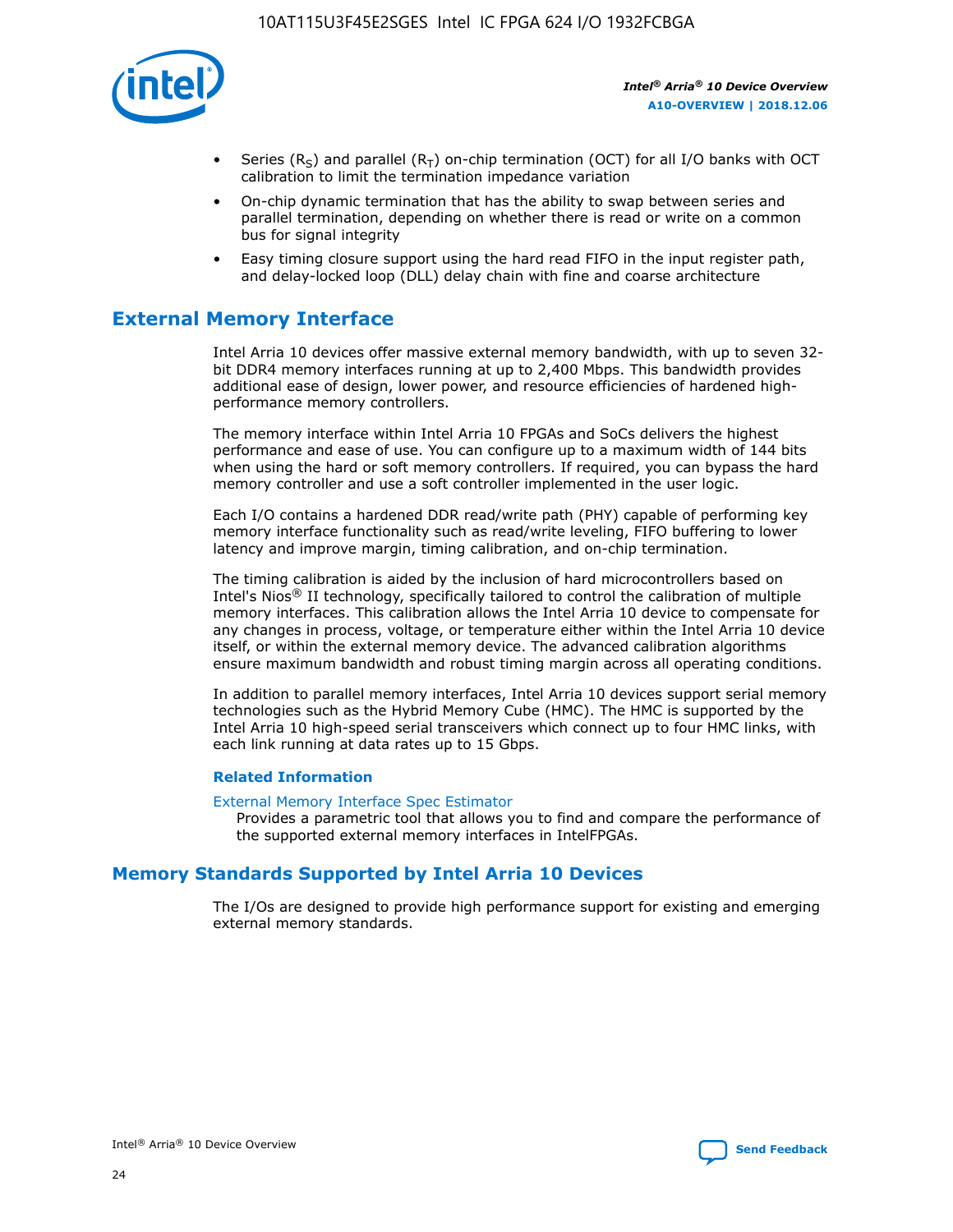

#### **Table 20. Memory Standards Supported by the Hard Memory Controller**

This table lists the overall capability of the hard memory controller. For specific details, refer to the External Memory Interface Spec Estimator and Intel Arria 10 Device Datasheet.

| <b>Memory Standard</b> | <b>Rate Support</b> | <b>Ping Pong PHY Support</b> | <b>Maximum Frequency</b><br>(MHz) |
|------------------------|---------------------|------------------------------|-----------------------------------|
| <b>DDR4 SDRAM</b>      | Quarter rate        | Yes                          | 1,067                             |
|                        |                     |                              | 1,200                             |
| DDR3 SDRAM             | Half rate           | Yes                          | 533                               |
|                        |                     |                              | 667                               |
|                        | Quarter rate        | Yes                          | 1,067                             |
|                        |                     |                              | 1,067                             |
| <b>DDR3L SDRAM</b>     | Half rate           | Yes                          | 533                               |
|                        |                     |                              | 667                               |
|                        | Quarter rate        | Yes                          | 933                               |
|                        |                     |                              | 933                               |
| LPDDR3 SDRAM           | Half rate           |                              | 533                               |
|                        | Quarter rate        |                              | 800                               |

#### **Table 21. Memory Standards Supported by the Soft Memory Controller**

| <b>Memory Standard</b>      | <b>Rate Support</b> | <b>Maximum Frequency</b><br>(MHz) |
|-----------------------------|---------------------|-----------------------------------|
| <b>RLDRAM 3 (11)</b>        | Quarter rate        | 1,200                             |
| ODR IV SRAM <sup>(11)</sup> | Quarter rate        | 1,067                             |
| <b>ODR II SRAM</b>          | Full rate           | 333                               |
|                             | Half rate           | 633                               |
| <b>ODR II+ SRAM</b>         | Full rate           | 333                               |
|                             | Half rate           | 633                               |
| <b>ODR II+ Xtreme SRAM</b>  | Full rate           | 333                               |
|                             | Half rate           | 633                               |

#### **Table 22. Memory Standards Supported by the HPS Hard Memory Controller**

The hard processor system (HPS) is available in Intel Arria 10 SoC devices only.

| <b>Memory Standard</b> | <b>Rate Support</b> | <b>Maximum Frequency</b><br>(MHz) |
|------------------------|---------------------|-----------------------------------|
| <b>DDR4 SDRAM</b>      | Half rate           | 1,200                             |
| <b>DDR3 SDRAM</b>      | Half rate           | 1,067                             |
| <b>DDR3L SDRAM</b>     | Half rate           | 933                               |

<sup>(11)</sup> Intel Arria 10 devices support this external memory interface using hard PHY with soft memory controller.

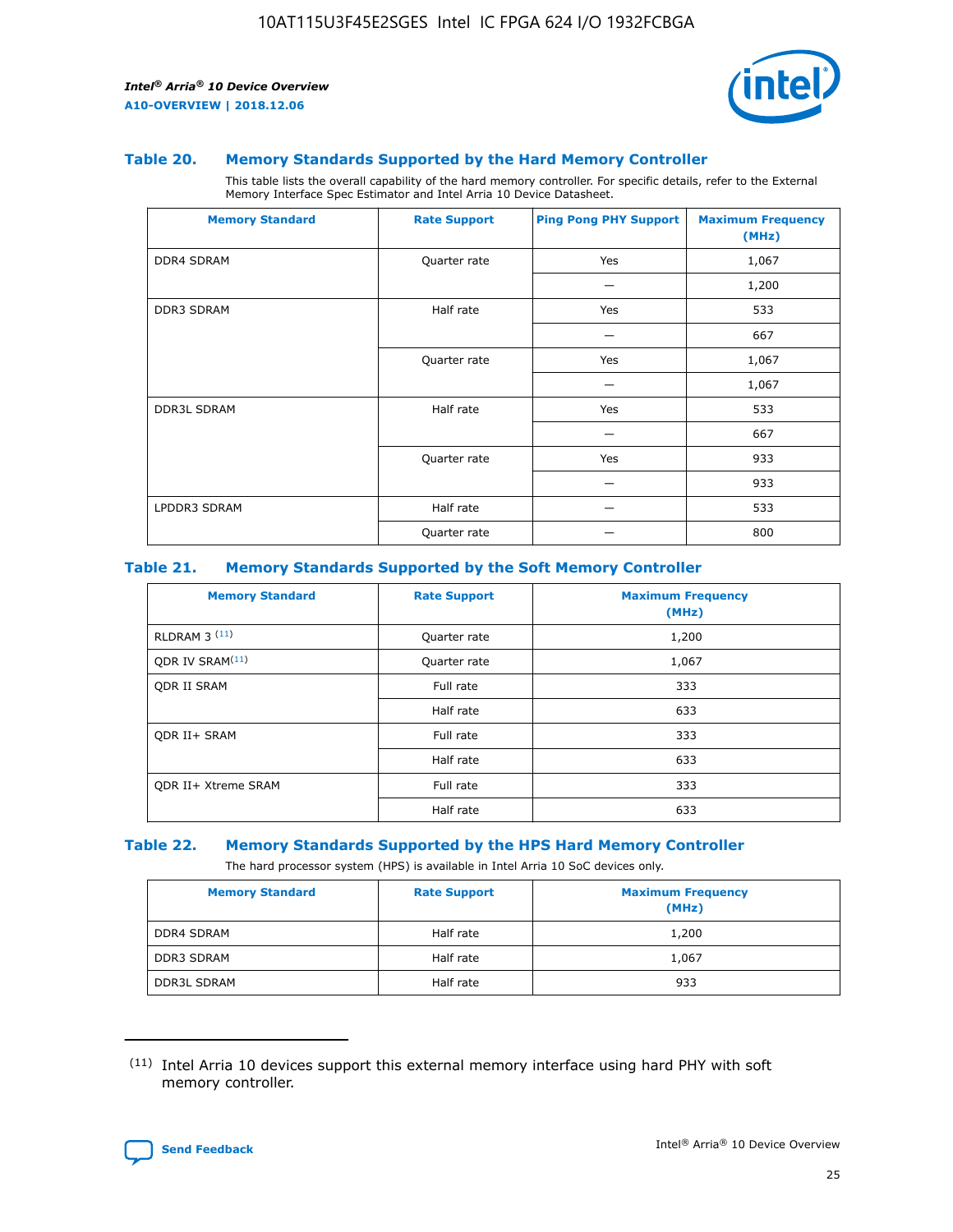

#### **Related Information**

#### [Intel Arria 10 Device Datasheet](https://www.intel.com/content/www/us/en/programmable/documentation/mcn1413182292568.html#mcn1413182153340)

Lists the memory interface performance according to memory interface standards, rank or chip select configurations, and Intel Arria 10 device speed grades.

# **PCIe Gen1, Gen2, and Gen3 Hard IP**

Intel Arria 10 devices contain PCIe hard IP that is designed for performance and ease-of-use:

- Includes all layers of the PCIe stack—transaction, data link and physical layers.
- Supports PCIe Gen3, Gen2, and Gen1 Endpoint and Root Port in x1, x2, x4, or x8 lane configuration.
- Operates independently from the core logic—optional configuration via protocol (CvP) allows the PCIe link to power up and complete link training in less than 100 ms while the Intel Arria 10 device completes loading the programming file for the rest of the FPGA.
- Provides added functionality that makes it easier to support emerging features such as Single Root I/O Virtualization (SR-IOV) and optional protocol extensions.
- Provides improved end-to-end datapath protection using ECC.
- Supports FPGA configuration via protocol (CvP) using PCIe at Gen3, Gen2, or Gen1 speed.

#### **Related Information**

PCS Features on page 30

# **Enhanced PCS Hard IP for Interlaken and 10 Gbps Ethernet**

## **Interlaken Support**

The Intel Arria 10 enhanced PCS hard IP provides integrated Interlaken PCS supporting rates up to 25.8 Gbps per lane.

The Interlaken PCS is based on the proven functionality of the PCS developed for Intel's previous generation FPGAs, which demonstrated interoperability with Interlaken ASSP vendors and third-party IP suppliers. The Interlaken PCS is present in every transceiver channel in Intel Arria 10 devices.

#### **Related Information**

PCS Features on page 30

## **10 Gbps Ethernet Support**

The Intel Arria 10 enhanced PCS hard IP supports 10GBASE-R PCS compliant with IEEE 802.3 10 Gbps Ethernet (10GbE). The integrated hard IP support for 10GbE and the 10 Gbps transceivers save external PHY cost, board space, and system power.

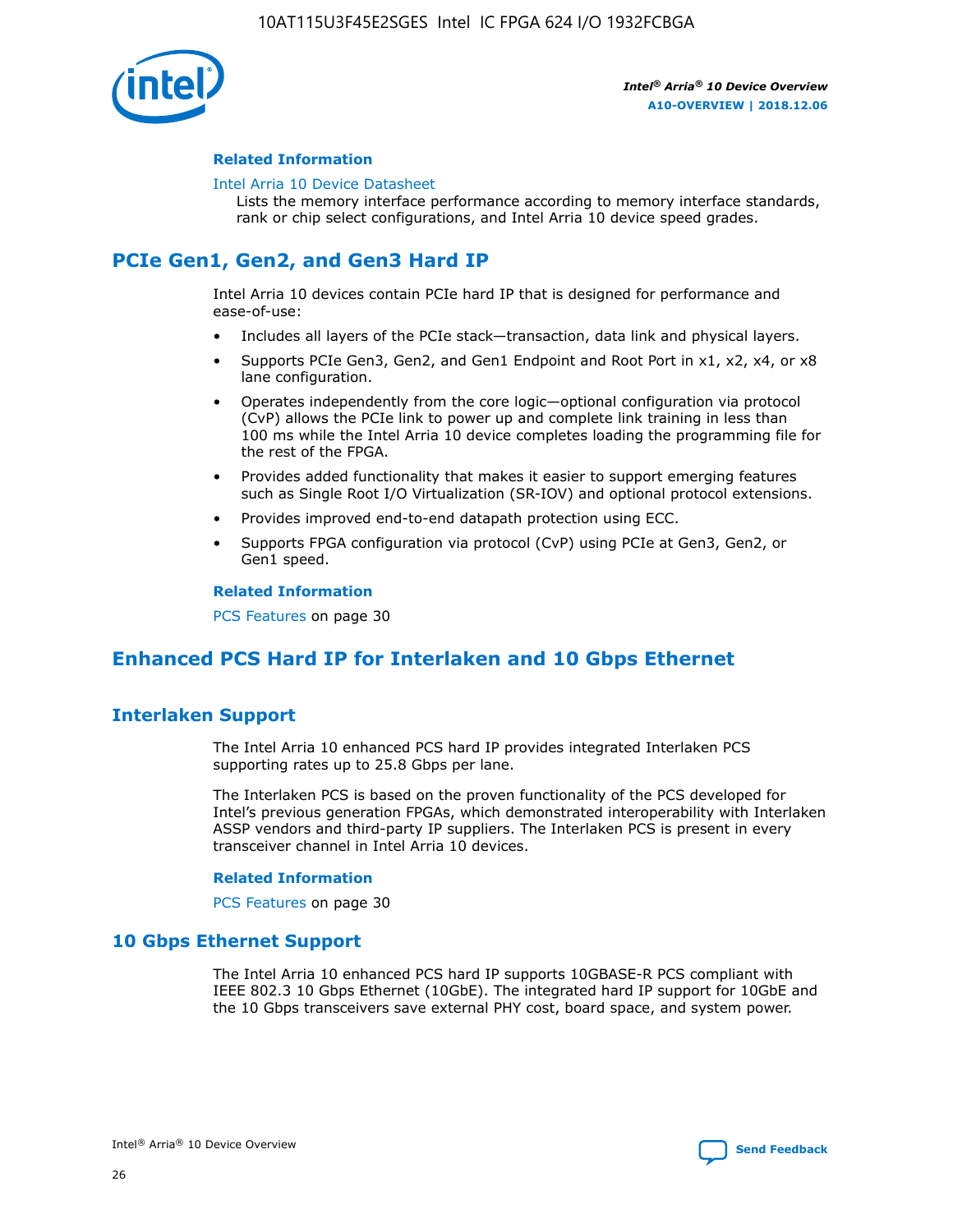

The scalable hard IP supports multiple independent 10GbE ports while using a single PLL for all the 10GBASE-R PCS instantiations, which saves on core logic resources and clock networks:

- Simplifies multiport 10GbE systems compared to XAUI interfaces that require an external XAUI-to-10G PHY.
- Incorporates Electronic Dispersion Compensation (EDC), which enables direct connection to standard 10 Gbps XFP and SFP+ pluggable optical modules.
- Supports backplane Ethernet applications and includes a hard 10GBASE-KR Forward Error Correction (FEC) circuit that you can use for 10 Gbps and 40 Gbps applications.

The 10 Gbps Ethernet PCS hard IP and 10GBASE-KR FEC are present in every transceiver channel.

#### **Related Information**

PCS Features on page 30

# **Low Power Serial Transceivers**

Intel Arria 10 FPGAs and SoCs include lowest power transceivers that deliver high bandwidth, throughput and low latency.

Intel Arria 10 devices deliver the industry's lowest power consumption per transceiver channel:

- 12.5 Gbps transceivers at as low as 242 mW
- 10 Gbps transceivers at as low as 168 mW
- 6 Gbps transceivers at as low as 117 mW

Intel Arria 10 transceivers support various data rates according to application:

- Chip-to-chip and chip-to-module applications—from 1 Gbps up to 25.8 Gbps
- Long reach and backplane applications—from 1 Gbps up to 12.5 with advanced adaptive equalization
- Critical power sensitive applications—from 1 Gbps up to 11.3 Gbps using lower power modes

The combination of 20 nm process technology and architectural advances provide the following benefits:

- Significant reduction in die area and power consumption
- Increase of up to two times in transceiver I/O density compared to previous generation devices while maintaining optimal signal integrity
- Up to 72 total transceiver channels—you can configure up to 6 of these channels to run as fast as 25.8 Gbps
- All channels feature continuous data rate support up to the maximum rated speed

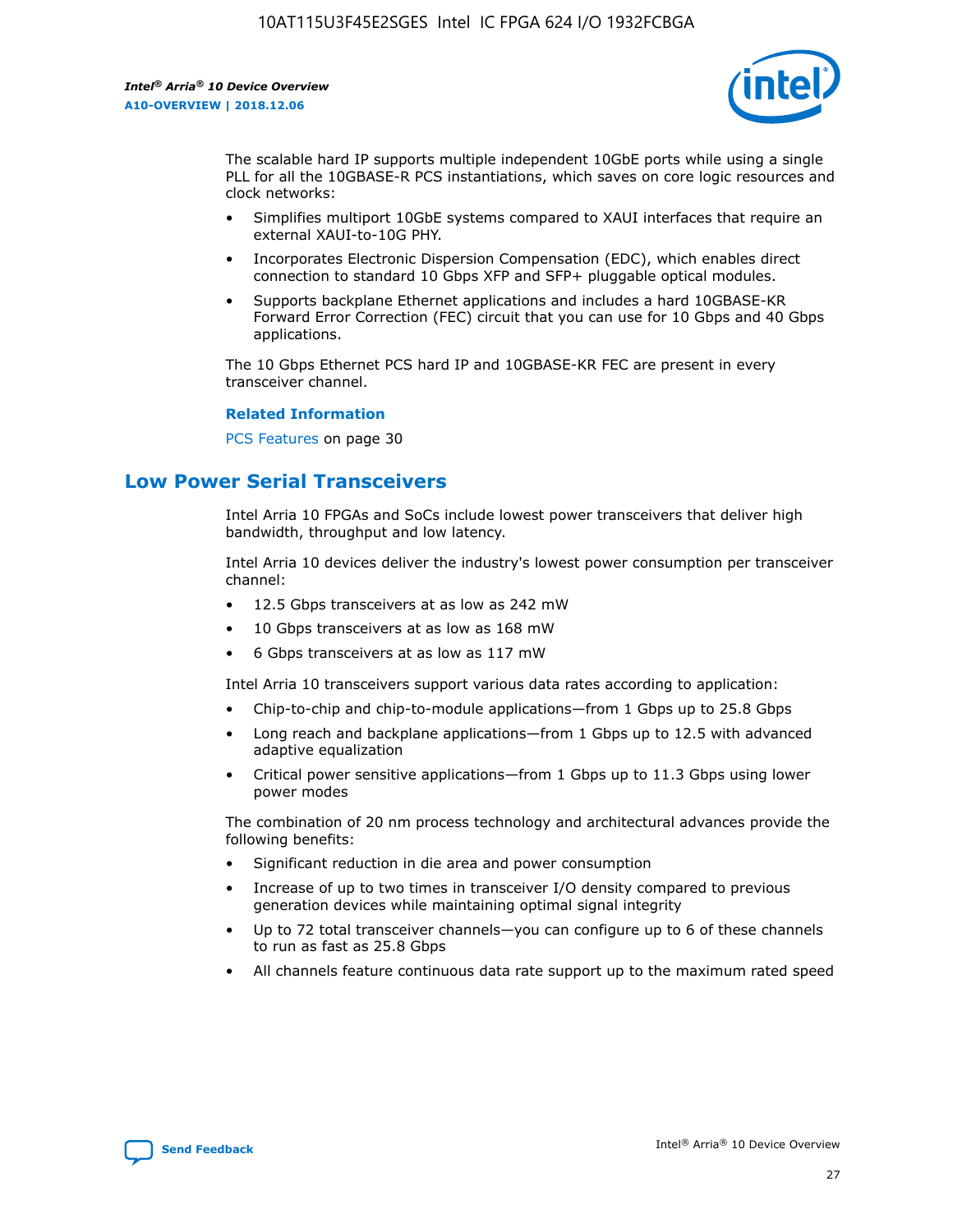



## **Figure 6. Intel Arria 10 Transceiver Block Architecture**

## **Transceiver Channels**

All transceiver channels feature a dedicated Physical Medium Attachment (PMA) and a hardened Physical Coding Sublayer (PCS).

- The PMA provides primary interfacing capabilities to physical channels.
- The PCS typically handles encoding/decoding, word alignment, and other preprocessing functions before transferring data to the FPGA core fabric.

A transceiver channel consists of a PMA and a PCS block. Most transceiver banks have 6 channels. There are some transceiver banks that contain only 3 channels.

A wide variety of bonded and non-bonded data rate configurations is possible using a highly configurable clock distribution network. Up to 80 independent transceiver data rates can be configured.

The following figures are graphical representations of top views of the silicon die, which correspond to reverse views for flip chip packages. Different Intel Arria 10 devices may have different floorplans than the ones shown in the figures.

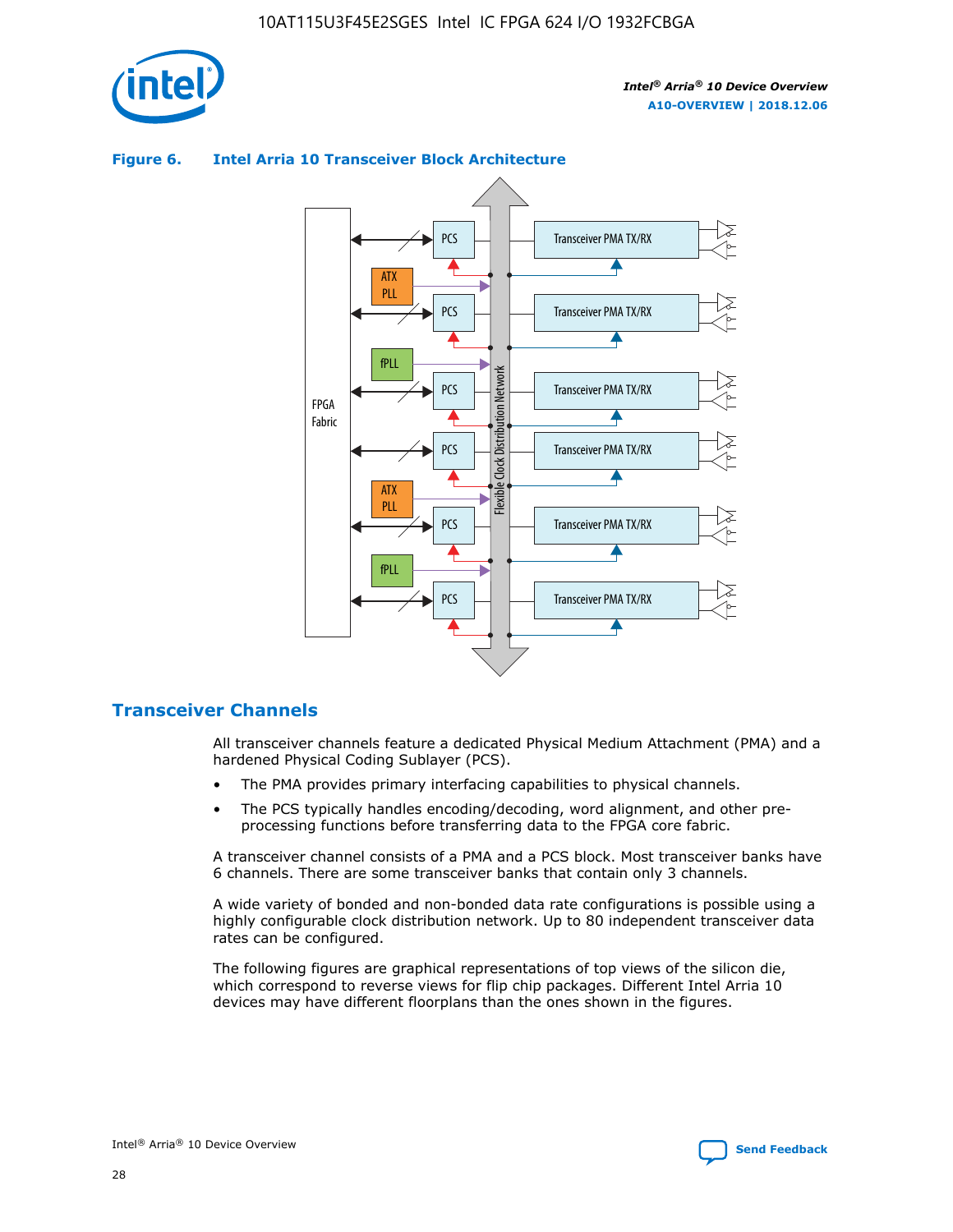

## **Figure 7. Device Chip Overview for Intel Arria 10 GX and GT Devices**





## **PMA Features**

Intel Arria 10 transceivers provide exceptional signal integrity at data rates up to 25.8 Gbps. Clocking options include ultra-low jitter ATX PLLs (LC tank based), clock multiplier unit (CMU) PLLs, and fractional PLLs.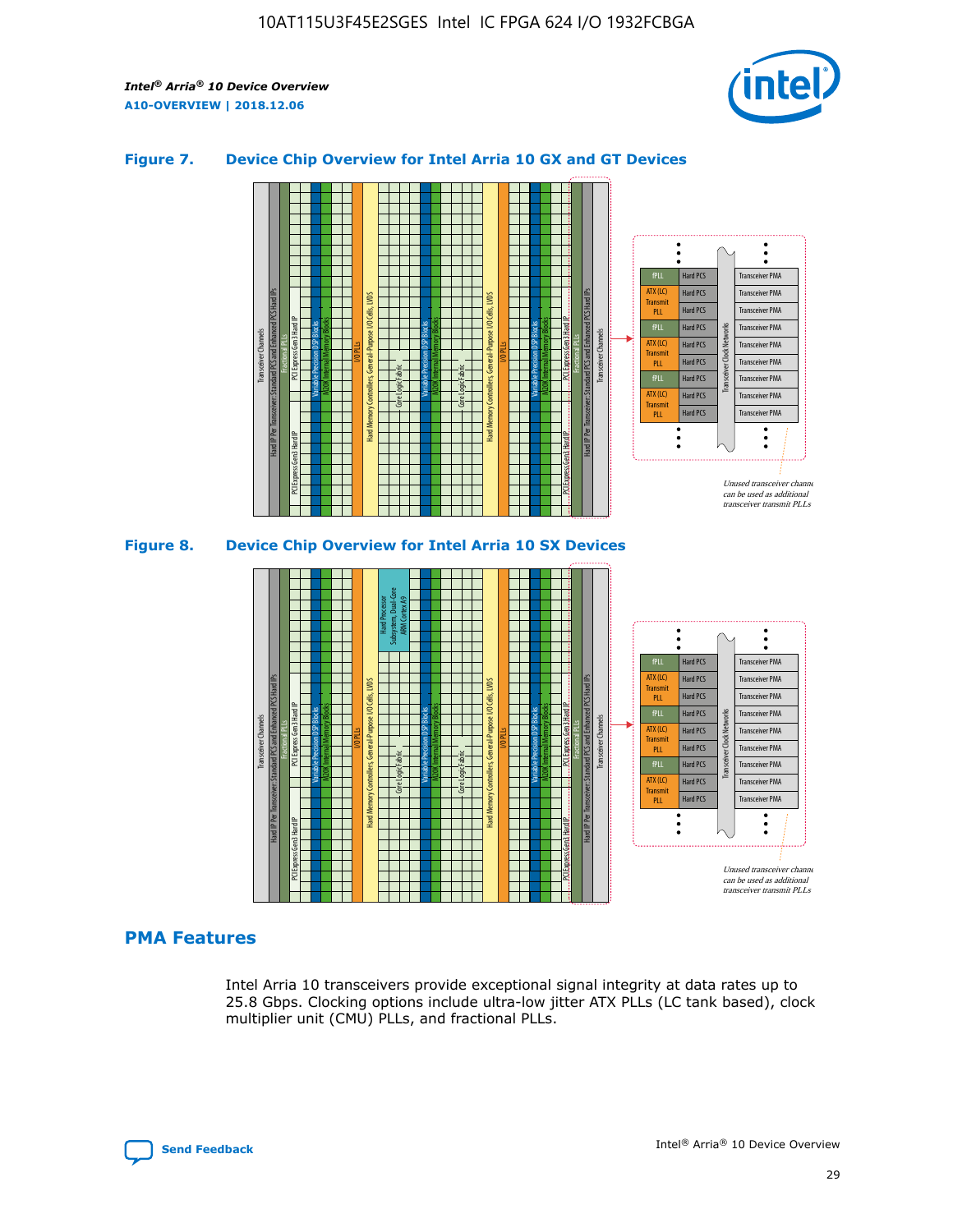

Each transceiver channel contains a channel PLL that can be used as the CMU PLL or clock data recovery (CDR) PLL. In CDR mode, the channel PLL recovers the receiver clock and data in the transceiver channel. Up to 80 independent data rates can be configured on a single Intel Arria 10 device.

## **Table 23. PMA Features of the Transceivers in Intel Arria 10 Devices**

| <b>Feature</b>                                             | <b>Capability</b>                                                                                                                                                                                                             |
|------------------------------------------------------------|-------------------------------------------------------------------------------------------------------------------------------------------------------------------------------------------------------------------------------|
| Chip-to-Chip Data Rates                                    | 1 Gbps to 17.4 Gbps (Intel Arria 10 GX devices)<br>1 Gbps to 25.8 Gbps (Intel Arria 10 GT devices)                                                                                                                            |
| <b>Backplane Support</b>                                   | Drive backplanes at data rates up to 12.5 Gbps                                                                                                                                                                                |
| Optical Module Support                                     | SFP+/SFP, XFP, CXP, QSFP/QSFP28, CFP/CFP2/CFP4                                                                                                                                                                                |
| Cable Driving Support                                      | SFP+ Direct Attach, PCI Express over cable, eSATA                                                                                                                                                                             |
| Transmit Pre-Emphasis                                      | 4-tap transmit pre-emphasis and de-emphasis to compensate for system channel loss                                                                                                                                             |
| Continuous Time Linear<br>Equalizer (CTLE)                 | Dual mode, high-gain, and high-data rate, linear receive equalization to compensate for<br>system channel loss                                                                                                                |
| Decision Feedback Equalizer<br>(DFE)                       | 7-fixed and 4-floating tap DFE to equalize backplane channel loss in the presence of<br>crosstalk and noisy environments                                                                                                      |
| Variable Gain Amplifier                                    | Optimizes the signal amplitude prior to the CDR sampling and operates in fixed and<br>adaptive modes                                                                                                                          |
| Altera Digital Adaptive<br>Parametric Tuning (ADAPT)       | Fully digital adaptation engine to automatically adjust all link equalization parameters-<br>including CTLE, DFE, and variable gain amplifier blocks—that provide optimal link margin<br>without intervention from user logic |
| Precision Signal Integrity<br>Calibration Engine (PreSICE) | Hardened calibration controller to quickly calibrate all transceiver control parameters on<br>power-up, which provides the optimal signal integrity and jitter performance                                                    |
| Advanced Transmit (ATX)<br><b>PLL</b>                      | Low jitter ATX (LC tank based) PLLs with continuous tuning range to cover a wide range of<br>standard and proprietary protocols                                                                                               |
| <b>Fractional PLLs</b>                                     | On-chip fractional frequency synthesizers to replace on-board crystal oscillators and reduce<br>system cost                                                                                                                   |
| Digitally Assisted Analog<br><b>CDR</b>                    | Superior jitter tolerance with fast lock time                                                                                                                                                                                 |
| Dynamic Partial<br>Reconfiguration                         | Allows independent control of the Avalon memory-mapped interface of each transceiver<br>channel for the highest transceiver flexibility                                                                                       |
| Multiple PCS-PMA and PCS-<br>PLD interface widths          | 8-, 10-, 16-, 20-, 32-, 40-, or 64-bit interface widths for flexibility of deserialization width,<br>encoding, and reduced latency                                                                                            |

## **PCS Features**

This table summarizes the Intel Arria 10 transceiver PCS features. You can use the transceiver PCS to support a wide range of protocols ranging from 1 Gbps to 25.8 Gbps.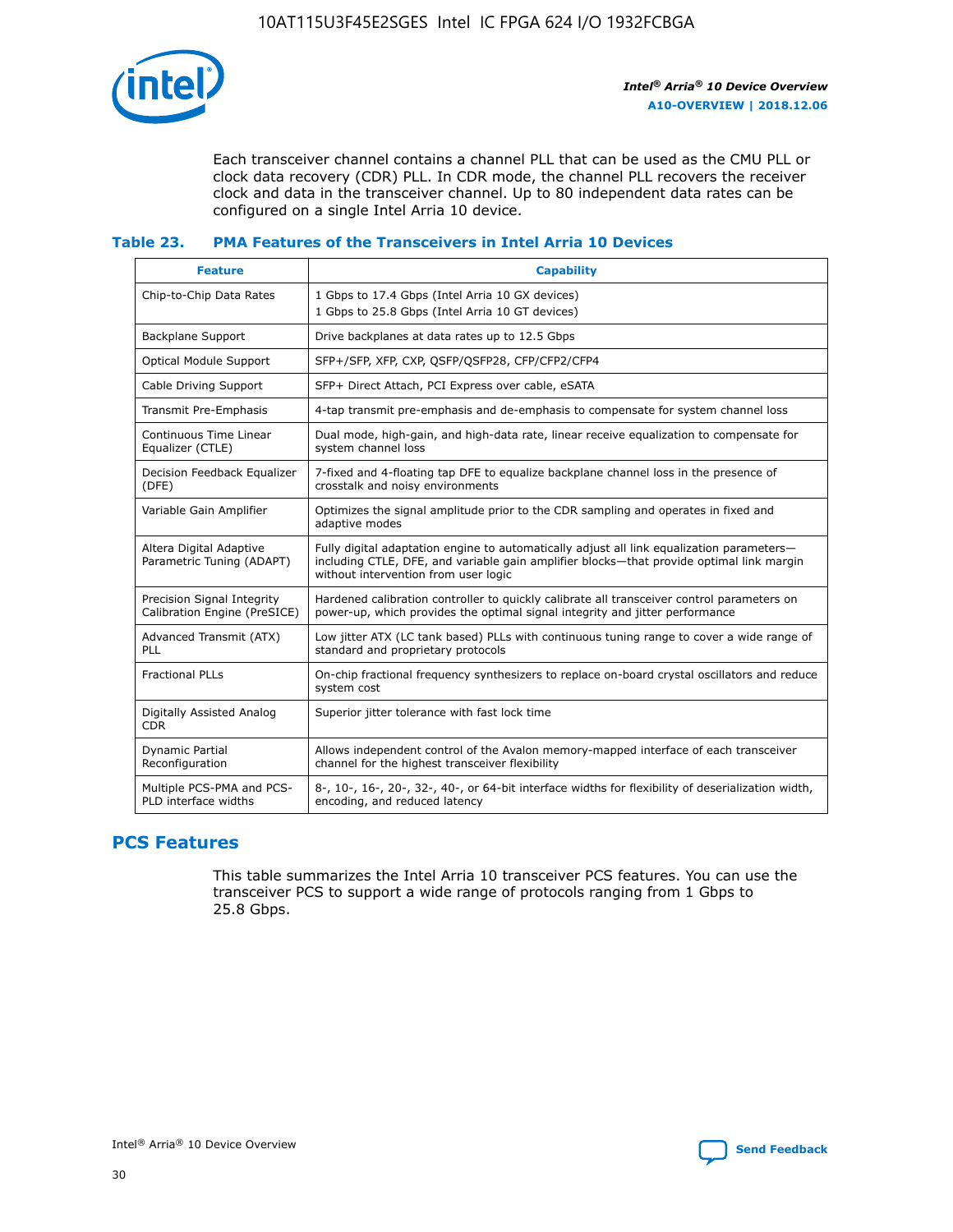

| <b>PCS</b>    | <b>Description</b>                                                                                                                                                                                                                                                                                                                                                                                             |
|---------------|----------------------------------------------------------------------------------------------------------------------------------------------------------------------------------------------------------------------------------------------------------------------------------------------------------------------------------------------------------------------------------------------------------------|
| Standard PCS  | Operates at a data rate up to 12 Gbps<br>Supports protocols such as PCI-Express, CPRI 4.2+, GigE, IEEE 1588 in Hard PCS<br>Implements other protocols using Basic/Custom (Standard PCS) transceiver<br>configuration rules.                                                                                                                                                                                    |
| Enhanced PCS  | Performs functions common to most serial data industry standards, such as word<br>alignment, encoding/decoding, and framing, before data is sent or received off-chip<br>through the PMA<br>• Handles data transfer to and from the FPGA fabric<br>Handles data transfer internally to and from the PMA<br>Provides frequency compensation<br>Performs channel bonding for multi-channel low skew applications |
| PCIe Gen3 PCS | Supports the seamless switching of Data and Clock between the Gen1, Gen2, and Gen3<br>data rates<br>Provides support for PIPE 3.0 features<br>Supports the PIPE interface with the Hard IP enabled, as well as with the Hard IP<br>bypassed                                                                                                                                                                    |

#### **Related Information**

- PCIe Gen1, Gen2, and Gen3 Hard IP on page 26
- Interlaken Support on page 26
- 10 Gbps Ethernet Support on page 26

## **PCS Protocol Support**

This table lists some of the protocols supported by the Intel Arria 10 transceiver PCS. For more information about the blocks in the transmitter and receiver data paths, refer to the related information.

| <b>Protocol</b>                                 | <b>Data Rate</b><br>(Gbps) | <b>Transceiver IP</b>       | <b>PCS Support</b>                      |
|-------------------------------------------------|----------------------------|-----------------------------|-----------------------------------------|
| PCIe Gen3 x1, x2, x4, x8                        | 8.0                        | Native PHY (PIPE)           | Standard PCS and PCIe<br>Gen3 PCS       |
| PCIe Gen2 x1, x2, x4, x8                        | 5.0                        | Native PHY (PIPE)           | <b>Standard PCS</b>                     |
| PCIe Gen1 x1, x2, x4, x8                        | 2.5                        | Native PHY (PIPE)           | Standard PCS                            |
| 1000BASE-X Gigabit Ethernet                     | 1.25                       | Native PHY                  | <b>Standard PCS</b>                     |
| 1000BASE-X Gigabit Ethernet with<br>IEEE 1588v2 | 1.25                       | Native PHY                  | Standard PCS                            |
| 10GBASE-R                                       | 10.3125                    | Native PHY                  | <b>Enhanced PCS</b>                     |
| 10GBASE-R with IEEE 1588v2                      | 10.3125                    | Native PHY                  | <b>Enhanced PCS</b>                     |
| 10GBASE-R with KR FEC                           | 10.3125                    | Native PHY                  | <b>Enhanced PCS</b>                     |
| 10GBASE-KR and 1000BASE-X                       | 10.3125                    | 1G/10GbE and 10GBASE-KR PHY | Standard PCS and<br><b>Enhanced PCS</b> |
| Interlaken (CEI-6G/11G)                         | 3.125 to 17.4              | Native PHY                  | <b>Enhanced PCS</b>                     |
| SFI-S/SFI-5.2                                   | 11.2                       | Native PHY                  | <b>Enhanced PCS</b>                     |
| $10G$ SDI                                       | 10.692                     | Native PHY                  | <b>Enhanced PCS</b>                     |
|                                                 |                            |                             | continued                               |

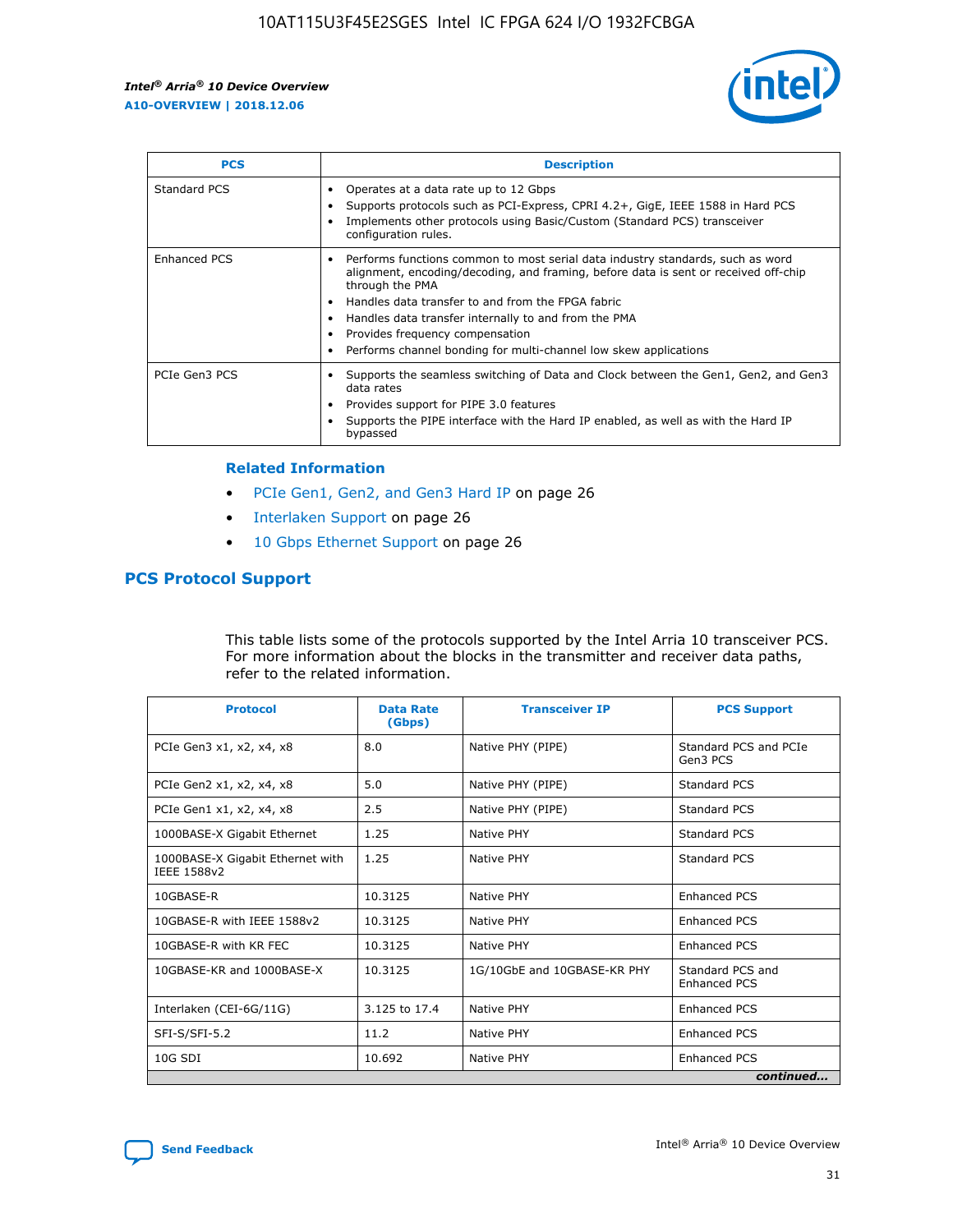

| <b>Protocol</b>      | <b>Data Rate</b><br>(Gbps) | <b>Transceiver IP</b> | <b>PCS Support</b> |
|----------------------|----------------------------|-----------------------|--------------------|
| CPRI 6.0 (64B/66B)   | 0.6144 to<br>10.1376       | Native PHY            | Enhanced PCS       |
| CPRI 4.2 (8B/10B)    | 0.6144 to<br>9.8304        | Native PHY            | Standard PCS       |
| OBSAI RP3 v4.2       | 0.6144 to 6.144            | Native PHY            | Standard PCS       |
| SD-SDI/HD-SDI/3G-SDI | $0.143(12)$ to<br>2.97     | Native PHY            | Standard PCS       |

## **Related Information**

#### [Intel Arria 10 Transceiver PHY User Guide](https://www.intel.com/content/www/us/en/programmable/documentation/nik1398707230472.html#nik1398707091164)

Provides more information about the supported transceiver protocols and PHY IP, the PMA architecture, and the standard, enhanced, and PCIe Gen3 PCS architecture.

# **SoC with Hard Processor System**

Each SoC device combines an FPGA fabric and a hard processor system (HPS) in a single device. This combination delivers the flexibility of programmable logic with the power and cost savings of hard IP in these ways:

- Reduces board space, system power, and bill of materials cost by eliminating a discrete embedded processor
- Allows you to differentiate the end product in both hardware and software, and to support virtually any interface standard
- Extends the product life and revenue through in-field hardware and software updates

 $(12)$  The 0.143 Gbps data rate is supported using oversampling of user logic that you must implement in the FPGA fabric.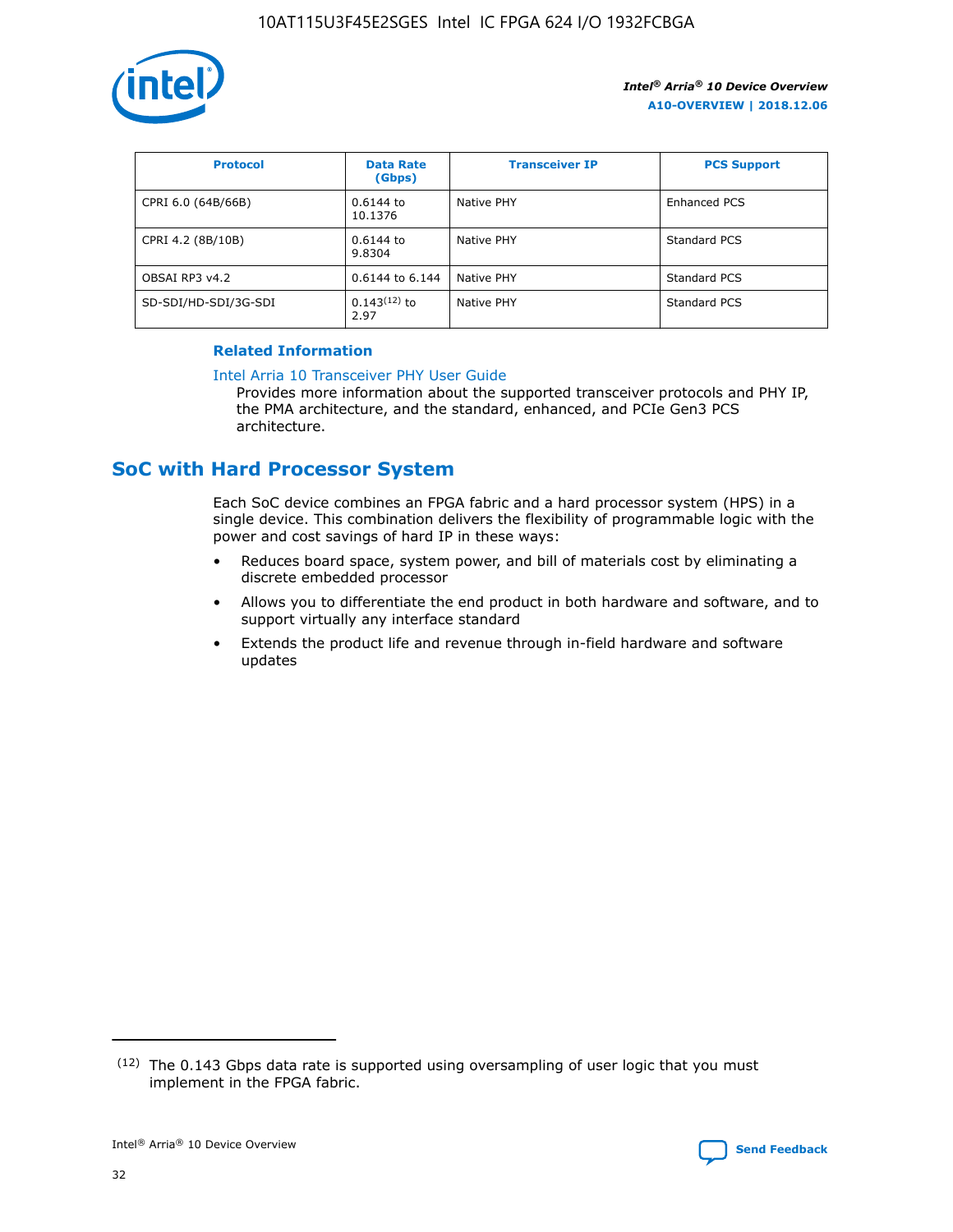

#### **Figure 9. HPS Block Diagram**

This figure shows a block diagram of the HPS with the dual ARM Cortex-A9 MPCore processor.



## **Key Advantages of 20-nm HPS**

The 20-nm HPS strikes a balance between enabling maximum software compatibility with 28-nm SoCs while still improving upon the 28-nm HPS architecture. These improvements address the requirements of the next generation target markets such as wireless and wireline communications, compute and storage equipment, broadcast and military in terms of performance, memory bandwidth, connectivity via backplane and security.

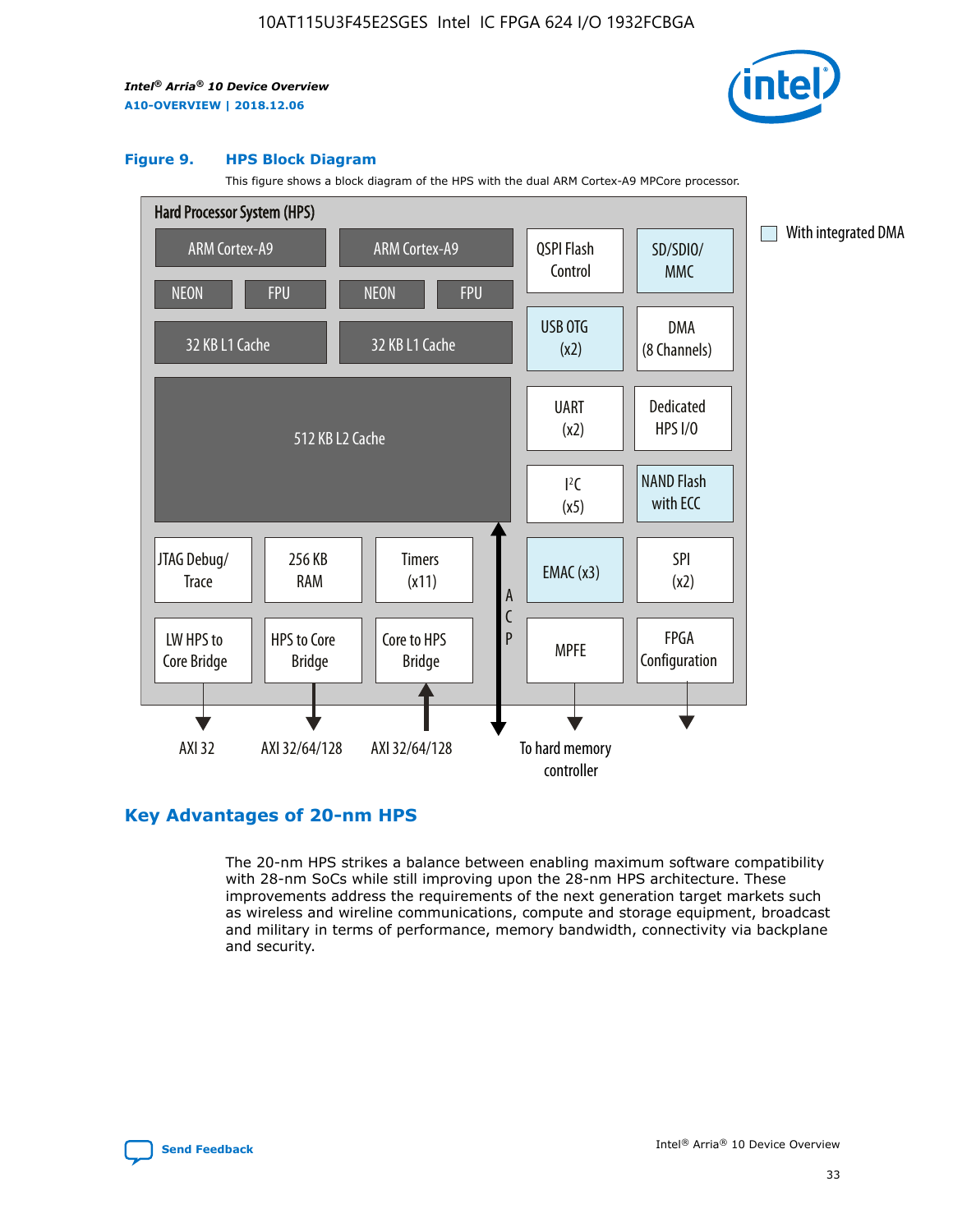

## **Table 24. Improvements in 20 nm HPS**

This table lists the key improvements of the 20 nm HPS compared to the 28 nm HPS.

| Advantages/<br><b>Improvements</b>                          | <b>Description</b>                                                                                                                                                                                                                                                                                                                                                                                                                                                                                                                                                                                                                                                                                                                                                                                                                                                                                                                                |
|-------------------------------------------------------------|---------------------------------------------------------------------------------------------------------------------------------------------------------------------------------------------------------------------------------------------------------------------------------------------------------------------------------------------------------------------------------------------------------------------------------------------------------------------------------------------------------------------------------------------------------------------------------------------------------------------------------------------------------------------------------------------------------------------------------------------------------------------------------------------------------------------------------------------------------------------------------------------------------------------------------------------------|
| Increased performance and<br>overdrive capability           | While the nominal processor frequency is 1.2 GHz, the 20 nm HPS offers an "overdrive"<br>feature which enables a higher processor operating frequency. This requires a higher supply<br>voltage value that is unique to the HPS and may require a separate regulator.                                                                                                                                                                                                                                                                                                                                                                                                                                                                                                                                                                                                                                                                             |
| Increased processor memory<br>bandwidth and DDR4<br>support | Up to 64-bit DDR4 memory at 2,400 Mbps support is available for the processor. The hard<br>memory controller for the HPS comprises a multi-port front end that manages connections<br>to a single port memory controller. The multi-port front end allows logic core and the HPS<br>to share ports and thereby the available bandwidth of the memory controller.                                                                                                                                                                                                                                                                                                                                                                                                                                                                                                                                                                                  |
| Flexible I/O sharing                                        | An advanced I/O pin muxing scheme allows improved sharing of I/O between the HPS and<br>the core logic. The following types of I/O are available for SoC:<br>$\bullet$<br>17 dedicated I/Os-physically located inside the HPS block and are not accessible to<br>logic within the core. The 17 dedicated I/Os are used for HPS clock, resets, and<br>interfacing with boot devices, QSPI, and SD/MMC.<br>48 direct shared I/O-located closest to the HPS block and are ideal for high speed HPS<br>$\bullet$<br>peripherals such as EMAC, USB, and others. There is one bank of 48 I/Os that supports<br>direct sharing where the 48 I/Os can be shared 12 I/Os at a time.<br>Standard (shared) I/O-all standard I/Os can be shared by the HPS peripherals and any<br>logic within the core. For designs where more than 48 I/Os are required to fully use all<br>the peripherals in the HPS, these I/Os can be connected through the core logic. |
| <b>EMAC</b> core                                            | Three EMAC cores are available in the HPS. The EMAC cores enable an application to<br>support two redundant Ethernet connections; for example, backplane, or two EMAC cores<br>for managing IEEE 1588 time stamp information while allowing a third EMAC core for debug<br>and configuration. All three EMACs can potentially share the same time stamps, simplifying<br>the 1588 time stamping implementation. A new serial time stamp interface allows core<br>logic to access and read the time stamp values. The integrated EMAC controllers can be<br>connected to external Ethernet PHY through the provided MDIO or I <sup>2</sup> C interface.                                                                                                                                                                                                                                                                                            |
| On-chip memory                                              | The on-chip memory is updated to 256 KB support and can support larger data sets and<br>real time algorithms.                                                                                                                                                                                                                                                                                                                                                                                                                                                                                                                                                                                                                                                                                                                                                                                                                                     |
| <b>ECC</b> enhancements                                     | Improvements in L2 Cache ECC management allow identification of errors down to the<br>address level. ECC enhancements also enable improved error injection and status reporting<br>via the introduction of new memory mapped access to syndrome and data signals.                                                                                                                                                                                                                                                                                                                                                                                                                                                                                                                                                                                                                                                                                 |
| HPS to FPGA Interconnect<br>Backbone                        | Although the HPS and the Logic Core can operate independently, they are tightly coupled<br>via a high-bandwidth system interconnect built from high-performance ARM AMBA AXI bus<br>bridges. IP bus masters in the FPGA fabric have access to HPS bus slaves via the FPGA-to-<br>HPS interconnect. Similarly, HPS bus masters have access to bus slaves in the core fabric<br>via the HPS-to-FPGA bridge. Both bridges are AMBA AXI-3 compliant and support<br>simultaneous read and write transactions. Up to three masters within the core fabric can<br>share the HPS SDRAM controller with the processor. Additionally, the processor can be used<br>to configure the core fabric under program control via a dedicated 32-bit configuration port.                                                                                                                                                                                            |
| FPGA configuration and HPS<br>booting                       | The FPGA fabric and HPS in the SoCs are powered independently. You can reduce the clock<br>frequencies or gate the clocks to reduce dynamic power.<br>You can configure the FPGA fabric and boot the HPS independently, in any order, providing<br>you with more design flexibility.                                                                                                                                                                                                                                                                                                                                                                                                                                                                                                                                                                                                                                                              |
| Security                                                    | New security features have been introduced for anti-tamper management, secure boot,<br>encryption (AES), and authentication (SHA).                                                                                                                                                                                                                                                                                                                                                                                                                                                                                                                                                                                                                                                                                                                                                                                                                |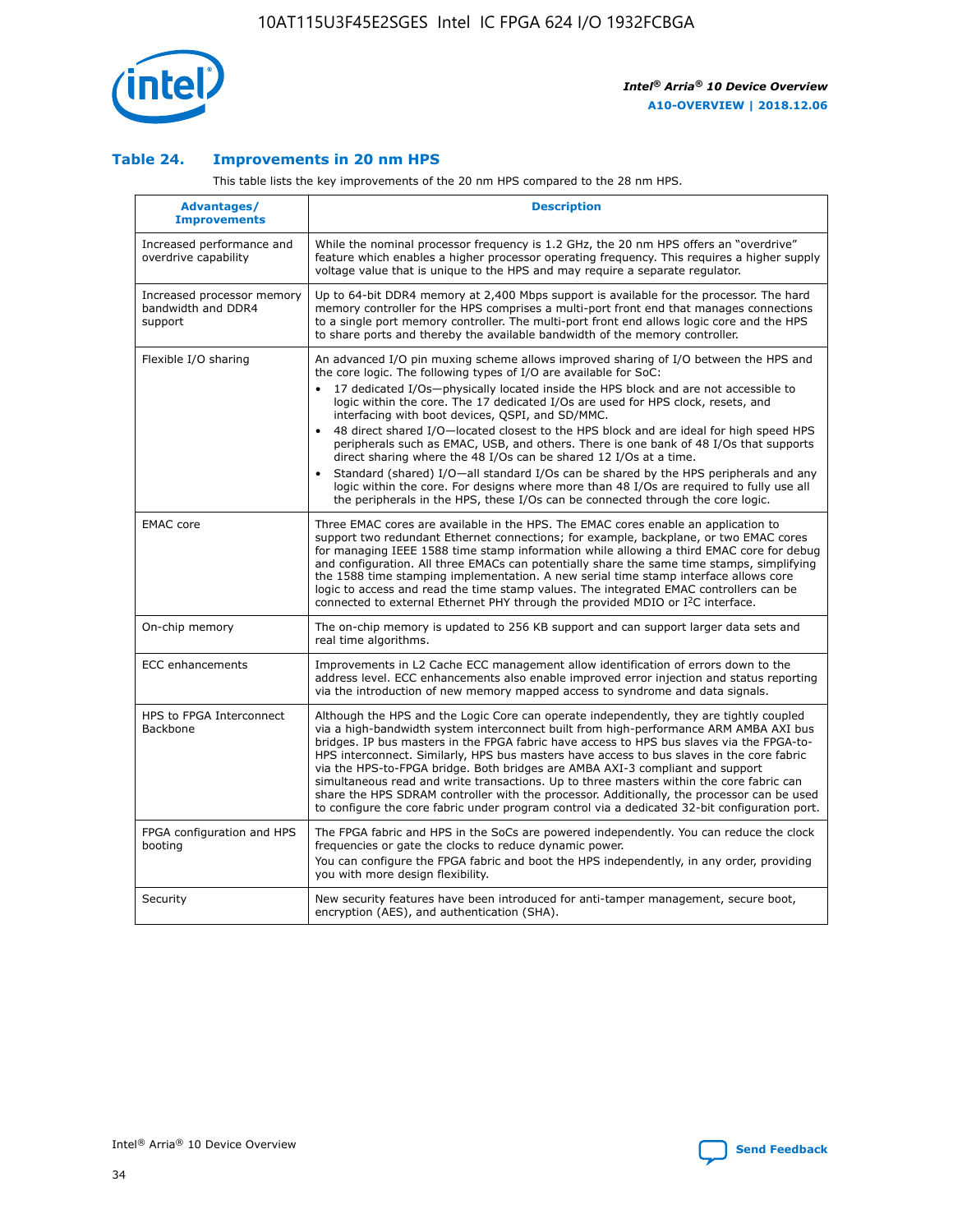

## **Features of the HPS**

The HPS has the following features:

- 1.2-GHz, dual-core ARM Cortex-A9 MPCore processor with up to 1.5-GHz via overdrive
	- ARMv7-A architecture that runs 32-bit ARM instructions, 16-bit and 32-bit Thumb instructions, and 8-bit Java byte codes in Jazelle style
	- Superscalar, variable length, out-of-order pipeline with dynamic branch prediction
	- Instruction Efficiency 2.5 MIPS/MHz, which provides total performance of 7500 MIPS at 1.5 GHz
- Each processor core includes:
	- 32 KB of L1 instruction cache, 32 KB of L1 data cache
	- Single- and double-precision floating-point unit and NEON media engine
	- CoreSight debug and trace technology
	- Snoop Control Unit (SCU) and Acceleration Coherency Port (ACP)
- 512 KB of shared L2 cache
- 256 KB of scratch RAM
- Hard memory controller with support for DDR3, DDR4 and optional error correction code (ECC) support
- Multiport Front End (MPFE) Scheduler interface to the hard memory controller
- 8-channel direct memory access (DMA) controller
- QSPI flash controller with SIO, DIO, QIO SPI Flash support
- NAND flash controller (ONFI 1.0 or later) with DMA and ECC support, updated to support 8 and 16-bit Flash devices and new command DMA to offload CPU for fast power down recovery
- Updated SD/SDIO/MMC controller to eMMC 4.5 with DMA with CE-ATA digital command support
- 3 10/100/1000 Ethernet media access control (MAC) with DMA
- 2 USB On-the-Go (OTG) controllers with DMA
- $\bullet$  5 I<sup>2</sup>C controllers (3 can be used by EMAC for MIO to external PHY)
- 2 UART 16550 Compatible controllers
- 4 serial peripheral interfaces (SPI) (2 Master, 2 Slaves)
- 62 programmable general-purpose I/Os, which includes 48 direct share I/Os that allows the HPS peripherals to connect directly to the FPGA I/Os
- 7 general-purpose timers
- 4 watchdog timers
- Anti-tamper, Secure Boot, Encryption (AES) and Authentication (SHA)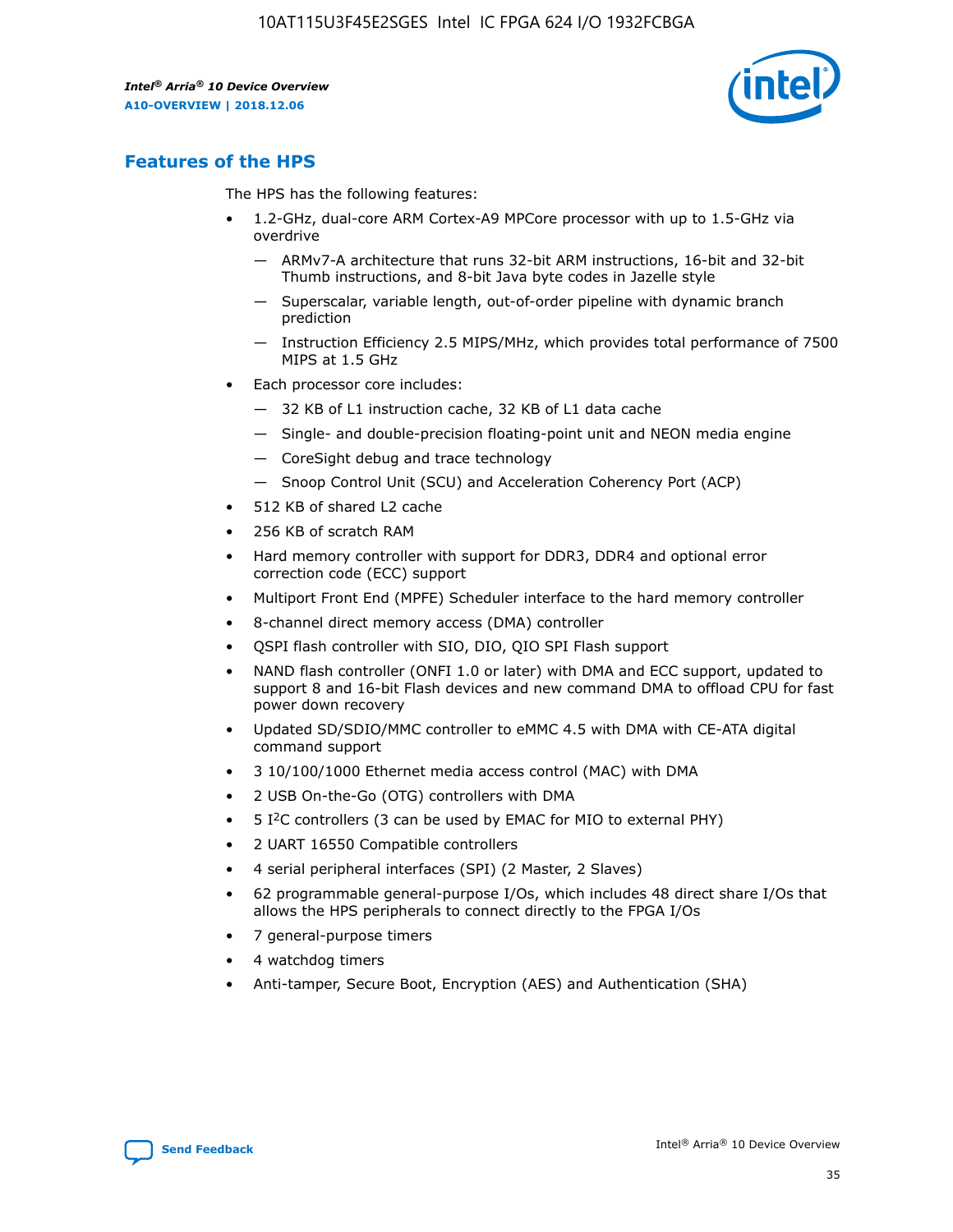

## **System Peripherals and Debug Access Port**

Each Ethernet MAC, USB OTG, NAND flash controller, and SD/MMC controller module has an integrated DMA controller. For modules without an integrated DMA controller, an additional DMA controller module provides up to eight channels of high-bandwidth data transfers. Peripherals that communicate off-chip are multiplexed with other peripherals at the HPS pin level. This allows you to choose which peripherals interface with other devices on your PCB.

The debug access port provides interfaces to industry standard JTAG debug probes and supports ARM CoreSight debug and core traces to facilitate software development.

#### **HPS–FPGA AXI Bridges**

The HPS–FPGA bridges, which support the Advanced Microcontroller Bus Architecture (AMBA) Advanced eXtensible Interface (AXI™) specifications, consist of the following bridges:

- FPGA-to-HPS AMBA AXI bridge—a high-performance bus supporting 32, 64, and 128 bit data widths that allows the FPGA fabric to issue transactions to slaves in the HPS.
- HPS-to-FPGA Avalon/AMBA AXI bridge—a high-performance bus supporting 32, 64, and 128 bit data widths that allows the HPS to issue transactions to slaves in the FPGA fabric.
- Lightweight HPS-to-FPGA AXI bridge—a lower latency 32 bit width bus that allows the HPS to issue transactions to soft peripherals in the FPGA fabric. This bridge is primarily used for control and status register (CSR) accesses to peripherals in the FPGA fabric.

The HPS–FPGA AXI bridges allow masters in the FPGA fabric to communicate with slaves in the HPS logic, and vice versa. For example, the HPS-to-FPGA AXI bridge allows you to share memories instantiated in the FPGA fabric with one or both microprocessors in the HPS, while the FPGA-to-HPS AXI bridge allows logic in the FPGA fabric to access the memory and peripherals in the HPS.

Each HPS–FPGA bridge also provides asynchronous clock crossing for data transferred between the FPGA fabric and the HPS.

#### **HPS SDRAM Controller Subsystem**

The HPS SDRAM controller subsystem contains a multiport SDRAM controller and DDR PHY that are shared between the FPGA fabric (through the FPGA-to-HPS SDRAM interface), the level 2 (L2) cache, and the level 3 (L3) system interconnect. The FPGA-to-HPS SDRAM interface supports AMBA AXI and Avalon® Memory-Mapped (Avalon-MM) interface standards, and provides up to six individual ports for access by masters implemented in the FPGA fabric.

The HPS SDRAM controller supports up to 3 masters (command ports), 3x 64-bit read data ports and 3x 64-bit write data ports.

To maximize memory performance, the SDRAM controller subsystem supports command and data reordering, deficit round-robin arbitration with aging, and high-priority bypass features.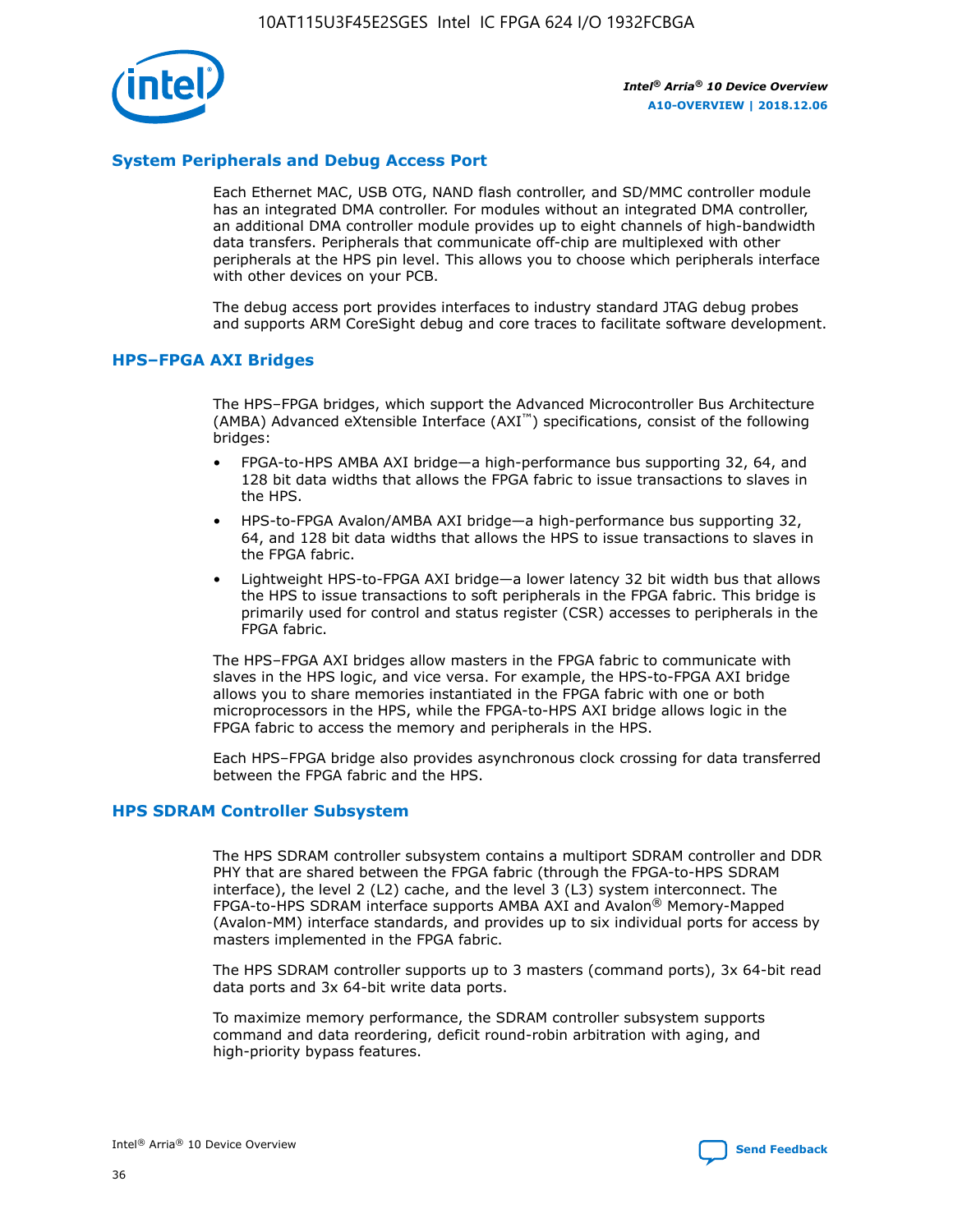

## **FPGA Configuration and HPS Booting**

The FPGA fabric and HPS in the SoC FPGA must be powered at the same time. You can reduce the clock frequencies or gate the clocks to reduce dynamic power.

Once powered, the FPGA fabric and HPS can be configured independently thus providing you with more design flexibility:

- You can boot the HPS independently. After the HPS is running, the HPS can fully or partially reconfigure the FPGA fabric at any time under software control. The HPS can also configure other FPGAs on the board through the FPGA configuration controller.
- Configure the FPGA fabric first, and then boot the HPS from memory accessible to the FPGA fabric.

## **Hardware and Software Development**

For hardware development, you can configure the HPS and connect your soft logic in the FPGA fabric to the HPS interfaces using the Platform Designer system integration tool in the Intel Quartus Prime software.

For software development, the ARM-based SoC FPGA devices inherit the rich software development ecosystem available for the ARM Cortex-A9 MPCore processor. The software development process for Intel SoC FPGAs follows the same steps as those for other SoC devices from other manufacturers. Support for Linux\*, VxWorks\*, and other operating systems are available for the SoC FPGAs. For more information on the operating systems support availability, contact the Intel FPGA sales team.

You can begin device-specific firmware and software development on the Intel SoC FPGA Virtual Target. The Virtual Target is a fast PC-based functional simulation of a target development system—a model of a complete development board. The Virtual Target enables the development of device-specific production software that can run unmodified on actual hardware.

## **Dynamic and Partial Reconfiguration**

The Intel Arria 10 devices support dynamic and partial reconfiguration. You can use dynamic and partial reconfiguration simultaneously to enable seamless reconfiguration of both the device core and transceivers.

## **Dynamic Reconfiguration**

You can reconfigure the PMA and PCS blocks while the device continues to operate. This feature allows you to change the data rates, protocol, and analog settings of a channel in a transceiver bank without affecting on-going data transfer in other transceiver banks. This feature is ideal for applications that require dynamic multiprotocol or multirate support.

## **Partial Reconfiguration**

Using partial reconfiguration, you can reconfigure some parts of the device while keeping the device in operation.

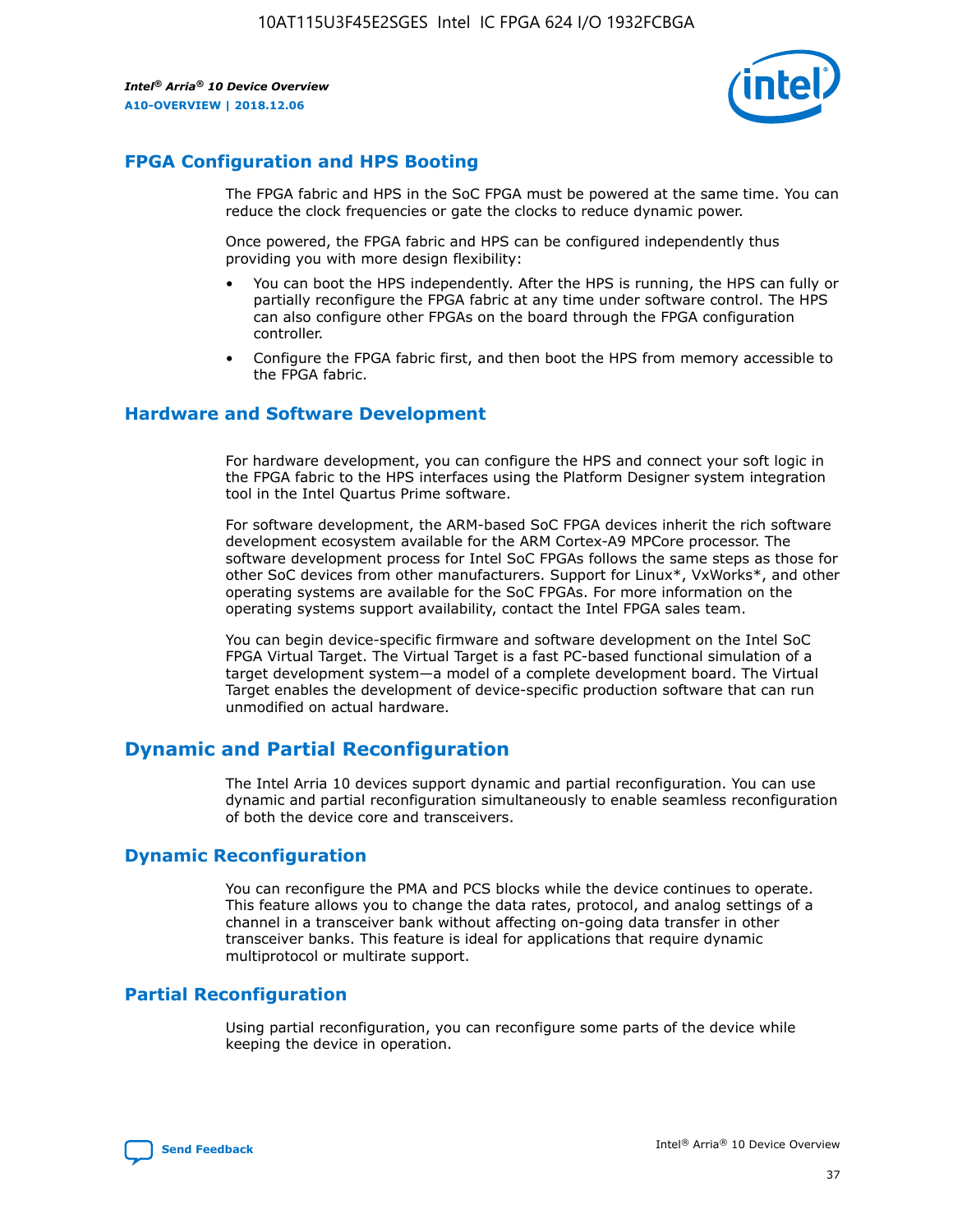

Instead of placing all device functions in the FPGA fabric, you can store some functions that do not run simultaneously in external memory and load them only when required. This capability increases the effective logic density of the device, and lowers cost and power consumption.

In the Intel solution, you do not have to worry about intricate device architecture to perform a partial reconfiguration. The partial reconfiguration capability is built into the Intel Quartus Prime design software, making such time-intensive task simple.

Intel Arria 10 devices support partial reconfiguration in the following configuration options:

- Using an internal host:
	- All supported configuration modes where the FPGA has access to external memory devices such as serial and parallel flash memory.
	- Configuration via Protocol [CvP (PCIe)]
- Using an external host—passive serial (PS), fast passive parallel (FPP) x8, FPP x16, and FPP x32 I/O interface.

# **Enhanced Configuration and Configuration via Protocol**

## **Table 25. Configuration Schemes and Features of Intel Arria 10 Devices**

Intel Arria 10 devices support 1.8 V programming voltage and several configuration schemes.

| <b>Scheme</b>                                                          | <b>Data</b><br><b>Width</b> | <b>Max Clock</b><br>Rate<br>(MHz) | <b>Max Data</b><br>Rate<br>(Mbps)<br>(13) | <b>Decompression</b> | <b>Design</b><br>Security <sup>(1</sup><br>4) | <b>Partial</b><br><b>Reconfiguration</b><br>(15) | <b>Remote</b><br><b>System</b><br><b>Update</b> |
|------------------------------------------------------------------------|-----------------------------|-----------------------------------|-------------------------------------------|----------------------|-----------------------------------------------|--------------------------------------------------|-------------------------------------------------|
| <b>JTAG</b>                                                            | 1 bit                       | 33                                | 33                                        |                      |                                               | Yes(16)                                          |                                                 |
| Active Serial (AS)<br>through the<br>EPCO-L<br>configuration<br>device | 1 bit,<br>4 bits            | 100                               | 400                                       | Yes                  | Yes                                           | $Y_{PS}(16)$                                     | Yes                                             |
| Passive serial (PS)<br>through CPLD or<br>external<br>microcontroller  | 1 bit                       | 100                               | 100                                       | Yes                  | Yes                                           | Yes(16)                                          | Parallel<br>Flash<br>Loader<br>(PFL) IP<br>core |
|                                                                        | continued                   |                                   |                                           |                      |                                               |                                                  |                                                 |

<sup>(13)</sup> Enabling either compression or design security features affects the maximum data rate. Refer to the Intel Arria 10 Device Datasheet for more information.

<sup>(14)</sup> Encryption and compression cannot be used simultaneously.

 $(15)$  Partial reconfiguration is an advanced feature of the device family. If you are interested in using partial reconfiguration, contact Intel for support.

 $(16)$  Partial configuration can be performed only when it is configured as internal host.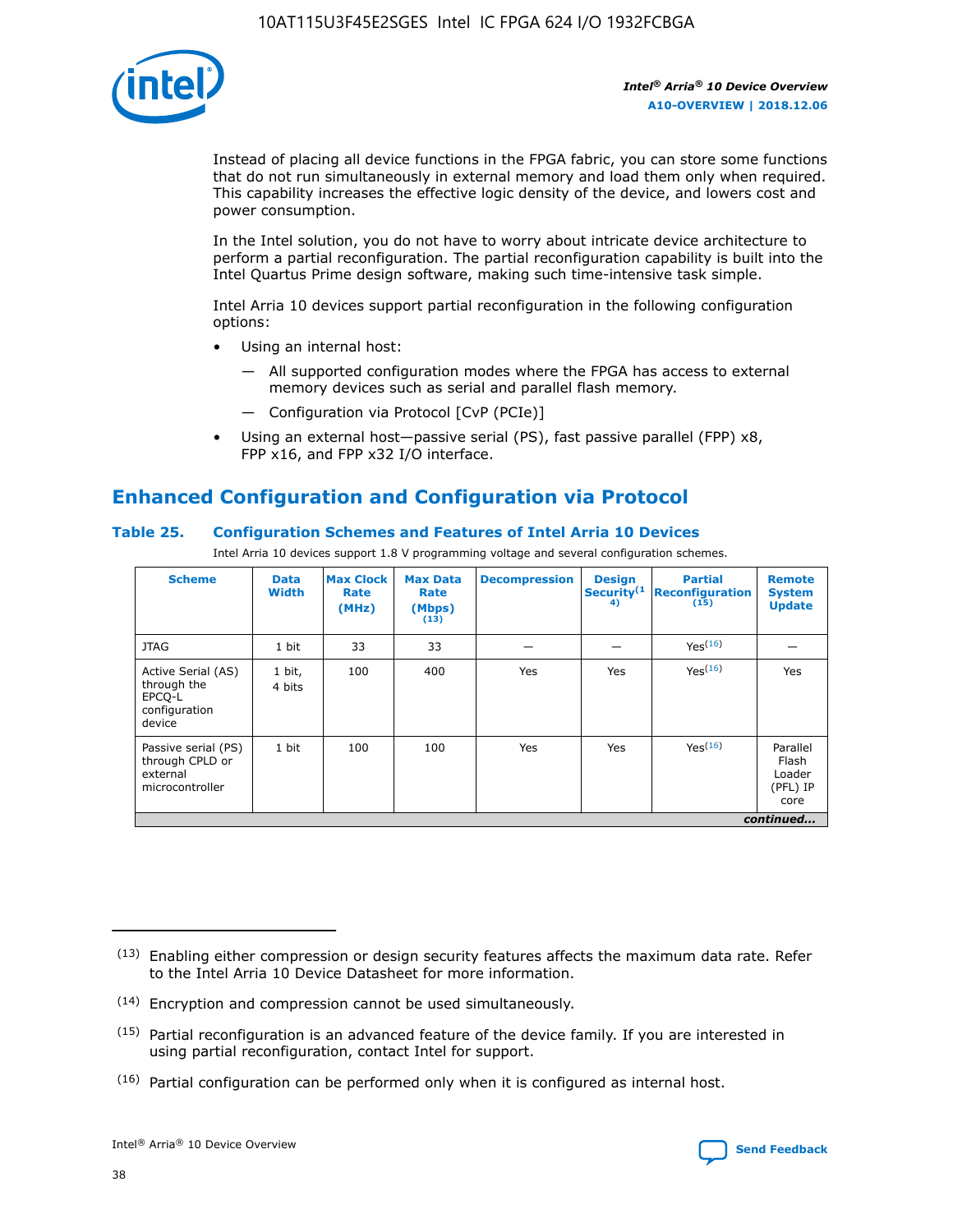

| <b>Scheme</b>                                    | <b>Data</b><br><b>Width</b> | <b>Max Clock</b><br>Rate<br>(MHz) | <b>Max Data</b><br>Rate<br>(Mbps)<br>(13) | <b>Decompression</b> | <b>Design</b><br>Security <sup>(1</sup><br>4) | <b>Partial</b><br><b>Reconfiguration</b><br>(15) | <b>Remote</b><br><b>System</b><br><b>Update</b> |
|--------------------------------------------------|-----------------------------|-----------------------------------|-------------------------------------------|----------------------|-----------------------------------------------|--------------------------------------------------|-------------------------------------------------|
| Fast passive                                     | 8 bits                      | 100                               | 3200                                      | Yes                  | Yes                                           | Yes(17)                                          | PFL IP                                          |
| parallel (FPP)<br>through CPLD or                | 16 bits                     |                                   |                                           | Yes                  | Yes                                           |                                                  | core                                            |
| external<br>microcontroller                      | 32 bits                     |                                   |                                           | Yes                  | Yes                                           |                                                  |                                                 |
| Configuration via                                | 16 bits                     | 100                               | 3200                                      | Yes                  | Yes                                           | Yes <sup>(17)</sup>                              |                                                 |
| <b>HPS</b>                                       | 32 bits                     |                                   |                                           | Yes                  | Yes                                           |                                                  |                                                 |
| Configuration via<br>Protocol [CvP<br>$(PCIe^*)$ | x1, x2,<br>x4, x8<br>lanes  |                                   | 8000                                      | Yes                  | Yes                                           | Yes(16)                                          |                                                 |

You can configure Intel Arria 10 devices through PCIe using Configuration via Protocol (CvP). The Intel Arria 10 CvP implementation conforms to the PCIe 100 ms power-up-to-active time requirement.

#### **Related Information**

[Configuration via Protocol \(CvP\) Implementation in Intel FPGAs User Guide](https://www.intel.com/content/www/us/en/programmable/documentation/dsu1441819344145.html#dsu1442269728522) Provides more information about the CvP configuration scheme.

# **SEU Error Detection and Correction**

Intel Arria 10 devices offer robust and easy-to-use single-event upset (SEU) error detection and correction circuitry.

The detection and correction circuitry includes protection for Configuration RAM (CRAM) programming bits and user memories. The CRAM is protected by a continuously running CRC error detection circuit with integrated ECC that automatically corrects one or two errors and detects higher order multi-bit errors. When more than two errors occur, correction is available through reloading of the core programming file, providing a complete design refresh while the FPGA continues to operate.

The physical layout of the Intel Arria 10 CRAM array is optimized to make the majority of multi-bit upsets appear as independent single-bit or double-bit errors which are automatically corrected by the integrated CRAM ECC circuitry. In addition to the CRAM protection, the M20K memory blocks also include integrated ECC circuitry and are layout-optimized for error detection and correction. The MLAB does not have ECC.

(14) Encryption and compression cannot be used simultaneously.

<sup>(17)</sup> Supported at a maximum clock rate of 100 MHz.



 $(13)$  Enabling either compression or design security features affects the maximum data rate. Refer to the Intel Arria 10 Device Datasheet for more information.

 $(15)$  Partial reconfiguration is an advanced feature of the device family. If you are interested in using partial reconfiguration, contact Intel for support.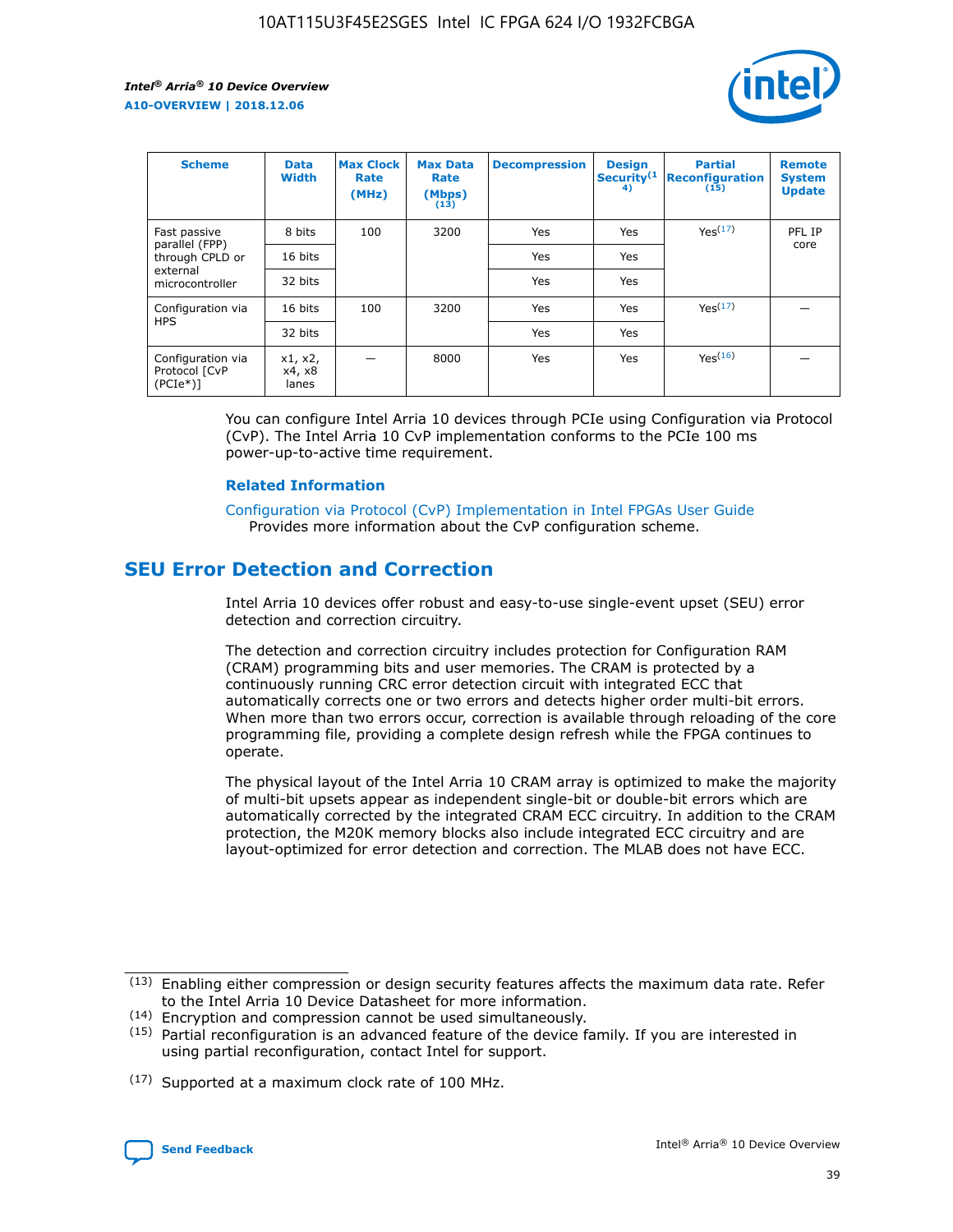

## **Power Management**

Intel Arria 10 devices leverage the advanced 20 nm process technology, a low 0.9 V core power supply, an enhanced core architecture, and several optional power reduction techniques to reduce total power consumption by as much as 40% compared to Arria V devices and as much as 60% compared to Stratix V devices.

The optional power reduction techniques in Intel Arria 10 devices include:

- **SmartVID**—a code is programmed into each device during manufacturing that allows a smart regulator to operate the device at lower core  $V_{CC}$  while maintaining performance
- **Programmable Power Technology**—non-critical timing paths are identified by the Intel Quartus Prime software and the logic in these paths is biased for low power instead of high performance
- **Low Static Power Options**—devices are available with either standard static power or low static power while maintaining performance

Furthermore, Intel Arria 10 devices feature Intel's industry-leading low power transceivers and include a number of hard IP blocks that not only reduce logic resources but also deliver substantial power savings compared to soft implementations. In general, hard IP blocks consume up to 90% less power than the equivalent soft logic implementations.

# **Incremental Compilation**

The Intel Quartus Prime software incremental compilation feature reduces compilation time and helps preserve performance to ease timing closure. The incremental compilation feature enables the partial reconfiguration flow for Intel Arria 10 devices.

Incremental compilation supports top-down, bottom-up, and team-based design flows. This feature facilitates modular, hierarchical, and team-based design flows where different designers compile their respective design sections in parallel. Furthermore, different designers or IP providers can develop and optimize different blocks of the design independently. These blocks can then be imported into the top level project.

# **Document Revision History for Intel Arria 10 Device Overview**

| <b>Document</b><br><b>Version</b> | <b>Changes</b>                                                                                                                                                                                                                                                              |
|-----------------------------------|-----------------------------------------------------------------------------------------------------------------------------------------------------------------------------------------------------------------------------------------------------------------------------|
| 2018.12.06                        | Added links to Intel Arria 10 device errata documents.<br>Removed automotive temperature option from the Intel Arria 10 GX devices.<br>Removed -3 fabric speed grade from the Intel Arria 10 GT devices.<br>Updated power options for the Intel Arria 10 GX and GT devices. |
| 2018.04.09                        | Updated the lowest $V_{CC}$ from 0.83 V to 0.82 V in the topic listing a summary of the device features.                                                                                                                                                                    |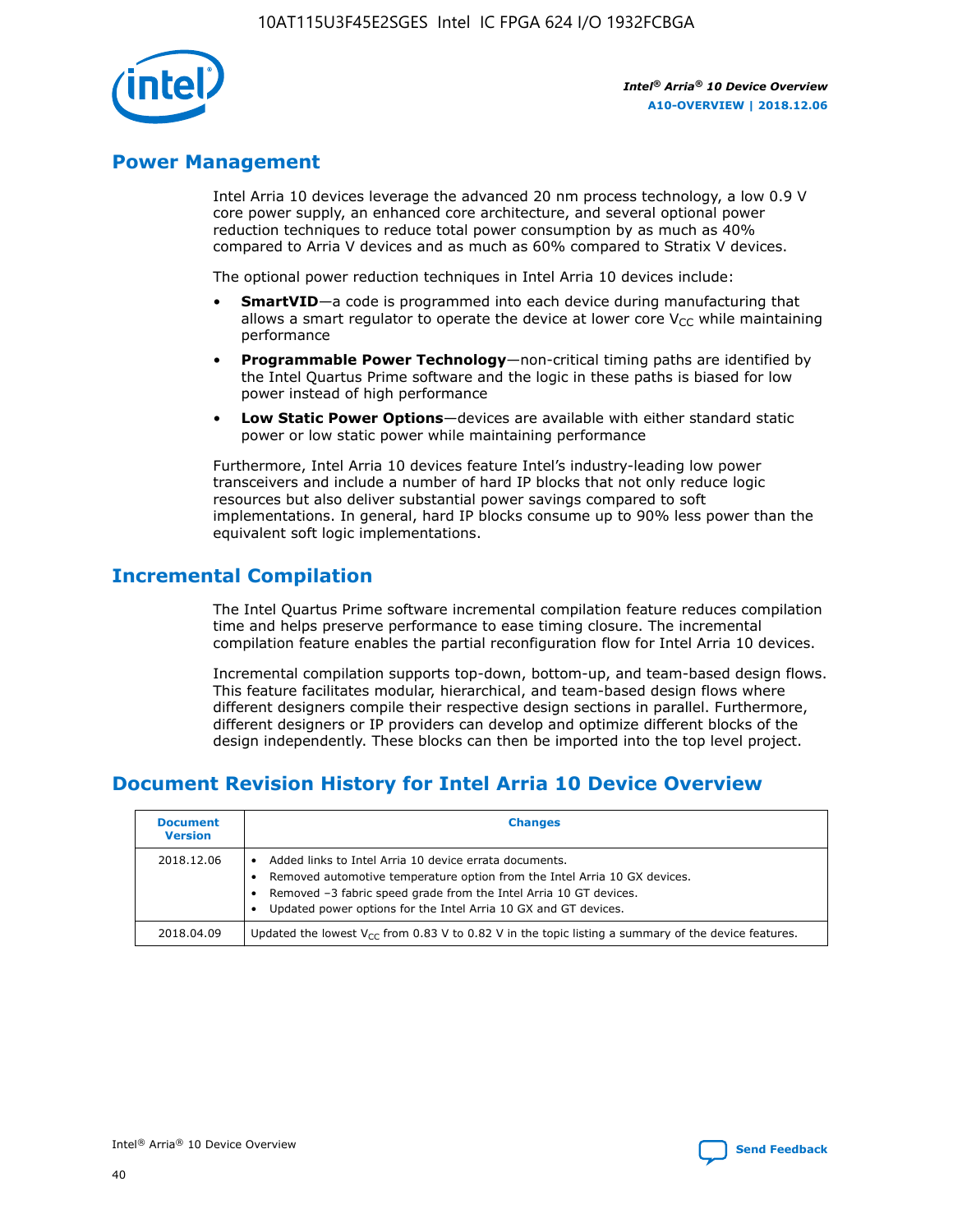

| <b>Date</b>    | <b>Version</b> | <b>Changes</b>                                                                                                                                                                                                                                                                                                                                                                                                                                                                                                                                                                                                                                                                                                                                                                                                                                                                                                                                               |
|----------------|----------------|--------------------------------------------------------------------------------------------------------------------------------------------------------------------------------------------------------------------------------------------------------------------------------------------------------------------------------------------------------------------------------------------------------------------------------------------------------------------------------------------------------------------------------------------------------------------------------------------------------------------------------------------------------------------------------------------------------------------------------------------------------------------------------------------------------------------------------------------------------------------------------------------------------------------------------------------------------------|
| January 2018   | 2018.01.17     | Updated the maximum data rate for HPS (Intel Arria 10 SX devices<br>external memory interface DDR3 controller from 2,166 Mbps to 2,133<br>Mbps.<br>Updated maximum frequency supported for half rate QDRII and QDRII<br>+ SRAM to 633 MHz in Memory Standards Supported by the Soft<br>Memory Controller table.<br>Updated transceiver backplane capability to 12.5 Gbps.<br>Removed transceiver speed grade 5 in Sample Ordering Core and<br>Available Options for Intel Arria 10 GX Devices figure.<br>Removed package code 40, low static power, SmartVID, industrial, and<br>military operating temperature support from Sample Ordering Core and<br>Available Options for Intel Arria 10 GT Devices figure.<br>Updated short reach transceiver rate for Intel Arria 10 GT devices to<br>25.8 Gbps.<br>Removed On-Die Instrumentation - EyeQ and Jitter Margin Tool<br>support from PMA Features of the Transceivers in Intel Arria 10 Devices<br>table. |
| September 2017 | 2017.09.20     | Updated the maximum speed of the DDR4 external memory interface from<br>1,333 MHz/2,666 Mbps to 1,200 MHz/2,400 Mbps.                                                                                                                                                                                                                                                                                                                                                                                                                                                                                                                                                                                                                                                                                                                                                                                                                                        |
| July 2017      | 2017.07.13     | Corrected the automotive temperature range in the figure showing the<br>available options for the Intel Arria 10 GX devices from "-40°C to 100°C"<br>to "-40°C to 125°C".                                                                                                                                                                                                                                                                                                                                                                                                                                                                                                                                                                                                                                                                                                                                                                                    |
| July 2017      | 2017.07.06     | Added automotive temperature option to Intel Arria 10 GX device family.                                                                                                                                                                                                                                                                                                                                                                                                                                                                                                                                                                                                                                                                                                                                                                                                                                                                                      |
| May 2017       | 2017.05.08     | Corrected protocol names with "1588" to "IEEE 1588v2".<br>$\bullet$<br>Updated the vertical migration table to remove vertical migration<br>$\bullet$<br>between Intel Arria 10 GX and Intel Arria 10 SX device variants.<br>Removed all "Preliminary" marks.<br>$\bullet$                                                                                                                                                                                                                                                                                                                                                                                                                                                                                                                                                                                                                                                                                   |
| March 2017     | 2017.03.15     | Removed the topic about migration from Intel Arria 10 to Intel Stratix<br>$\bullet$<br>10 devices.<br>Rebranded as Intel.<br>$\bullet$                                                                                                                                                                                                                                                                                                                                                                                                                                                                                                                                                                                                                                                                                                                                                                                                                       |
| October 2016   | 2016.10.31     | Removed package F36 from Intel Arria 10 GX devices.<br>Updated Intel Arria 10 GT sample ordering code and maximum GX<br>$\bullet$<br>transceiver count. Intel Arria 10 GT devices are available only in the<br>SF45 package option with a maximum of 72 transceivers.                                                                                                                                                                                                                                                                                                                                                                                                                                                                                                                                                                                                                                                                                        |
| May 2016       | 2016.05.02     | Updated the FPGA Configuration and HPS Booting topic.<br>$\bullet$<br>Remove V <sub>CC</sub> PowerManager from the Summary of Features, Power<br>Management and Arria 10 Device Variants and packages topics. This<br>feature is no longer supported in Arria 10 devices.<br>Removed LPDDR3 from the Memory Standards Supported by the HPS<br>Hard Memory Controller table in the Memory Standards Supported by<br>Intel Arria 10 Devices topic. This standard is only supported by the<br><b>FPGA</b><br>Removed transceiver speed grade 5 from the Device Variants and<br>Packages topic for Arria 10 GX and SX devices.                                                                                                                                                                                                                                                                                                                                   |
| February 2016  | 2016.02.11     | Changed the maximum Arria 10 GT datarate to 25.8 Gbps and the<br>$\bullet$<br>minimum datarate to 1 Gbps globally.<br>Revised the state for Core clock networks in the Summary of Features<br>$\bullet$<br>topic.<br>Changed the transceiver parameters in the "Summary of Features for<br>$\bullet$<br>Arria 10 Devices" table.<br>Changed the transceiver parameters in the "Maximum Resource Counts<br>for Arria 10 GT Devices" table.<br>Changed the package availability for GT devices in the "Package Plan<br>for Arria 10 GT Devices" table.<br>Changed the package configurations for GT devices in the "Migration"<br>Capability Across Arria 10 Product Lines" figure.<br>continued                                                                                                                                                                                                                                                               |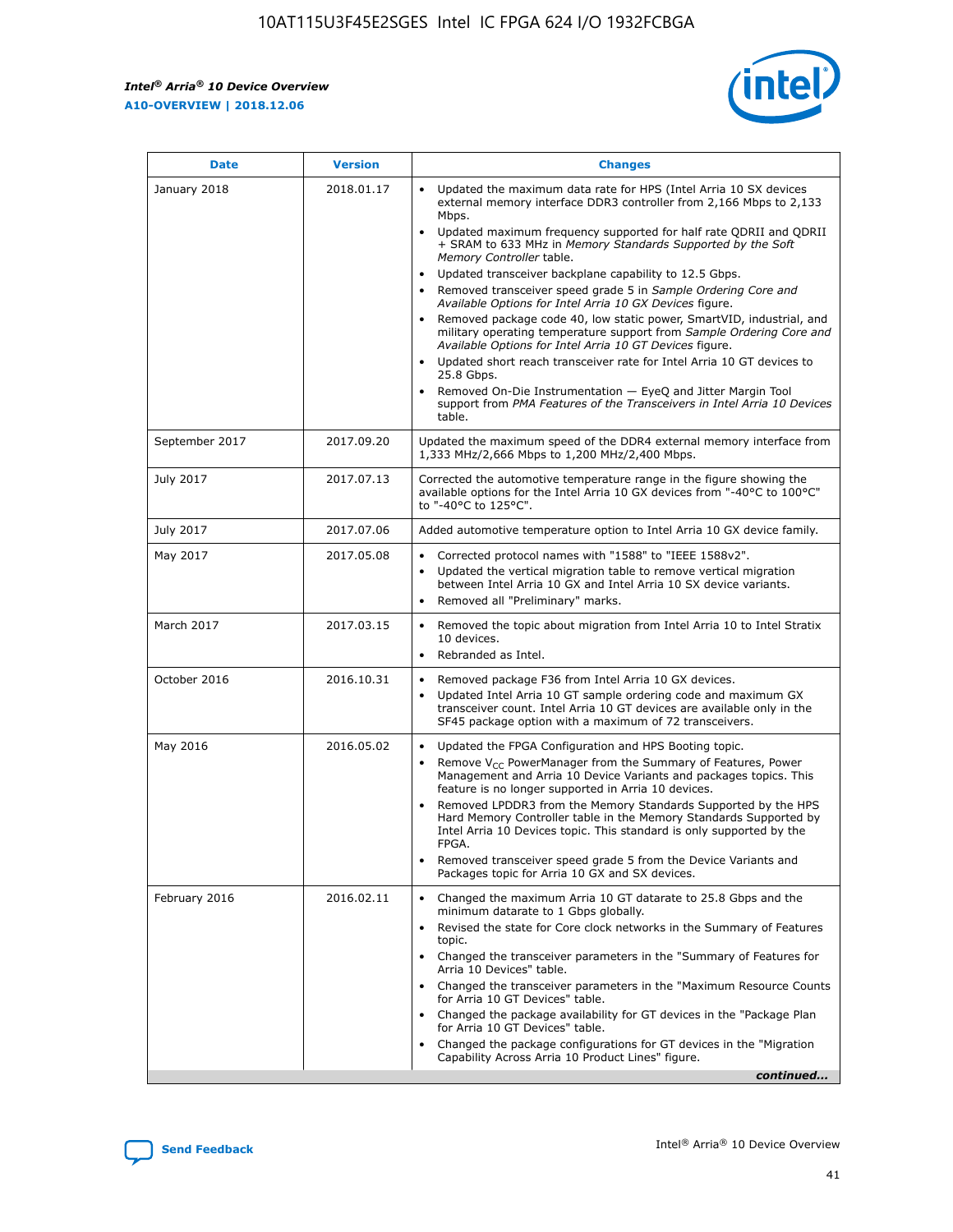

| <b>Date</b>   | <b>Version</b> | <b>Changes</b>                                                                                                                                                               |
|---------------|----------------|------------------------------------------------------------------------------------------------------------------------------------------------------------------------------|
|               |                | • Changed transceiver parameters in the "Low Power Serial Transceivers"<br>section.                                                                                          |
|               |                | • Changed the transceiver descriptions in the "Device Variants for the<br>Arria 10 Device Family" table.                                                                     |
|               |                | Changed the "Sample Ordering Code and Available Options for Arria 10<br>$\bullet$<br>GT Devices" figure.                                                                     |
|               |                | Changed the datarates for GT devices in the "PMA Features" section.                                                                                                          |
|               |                | Changed the datarates for GT devices in the "PCS Features" section.<br>$\bullet$                                                                                             |
| December 2015 | 2015.12.14     | Updated the number of M20K memory blocks for Arria 10 GX 660 from<br>2133 to 2131 and corrected the total RAM bit from 48,448 Kb to<br>48,408 Kb.                            |
|               |                | Corrected the number of DSP blocks for Arria 10 GX 660 from 1688 to<br>1687 in the table listing floating-point arithmetic resources.                                        |
| November 2015 | 2015.11.02     | Updated the maximum resources for Arria 10 GX 220, GX 320, GX 480,<br>$\bullet$<br>GX 660, SX 220, SX 320, SX 480, and SX 660.                                               |
|               |                | • Updated resource count for Arria 10 GX 320, GX 480, GX 660, SX 320,<br>SX 480, a SX 660 devices in Number of Multipliers in Intel Arria 10<br><b>Devices</b> table.        |
|               |                | Updated the available options for Arria 10 GX, GT, and SX.                                                                                                                   |
|               |                | Changed instances of Quartus II to Quartus Prime.<br>$\bullet$                                                                                                               |
| June 2015     | 2015.06.15     | Corrected label for Intel Arria 10 GT product lines in the vertical migration<br>figure.                                                                                     |
| May 2015      | 2015.05.15     | Corrected the DDR3 half rate and quarter rate maximum frequencies in the<br>table that lists the memory standards supported by the Intel Arria 10 hard<br>memory controller. |
| May 2015      | 2015.05.04     | • Added support for 13.5G JESD204b in the Summary of Features table.                                                                                                         |
|               |                | • Added a link to Arria 10 GT Channel Usage in the Arria 10 GT Package<br>Plan topic.                                                                                        |
|               |                | • Added a note to the table, Maximum Resource Counts for Arria 10 GT<br>devices.                                                                                             |
|               |                | • Updated the power requirements of the transceivers in the Low Power<br>Serial Transceivers topic.                                                                          |
| January 2015  | 2015.01.23     | • Added floating point arithmetic features in the Summary of Features<br>table.                                                                                              |
|               |                | • Updated the total embedded memory from 38.38 megabits (Mb) to<br>65.6 Mb.                                                                                                  |
|               |                | • Updated the table that lists the memory standards supported by Intel<br>Arria 10 devices.                                                                                  |
|               |                | Removed support for DDR3U, LPDDR3 SDRAM, RLDRAM 2, and DDR2.                                                                                                                 |
|               |                | Moved RLDRAM 3 support from hard memory controller to soft memory<br>controller. RLDRAM 3 support uses hard PHY with soft memory<br>controller.                              |
|               |                | Added soft memory controller support for QDR IV.<br>٠                                                                                                                        |
|               |                | Updated the maximum resource count table to include the number of<br>hard memory controllers available in each device variant.                                               |
|               |                | Updated the transceiver PCS data rate from 12.5 Gbps to 12 Gbps.<br>$\bullet$                                                                                                |
|               |                | Updated the max clock rate of PS, FPP x8, FPP x16, and Configuration<br>via HPS from 125 MHz to 100 MHz.                                                                     |
|               |                | Added a feature for fractional synthesis PLLs: PLL cascading.                                                                                                                |
|               |                | Updated the HPS programmable general-purpose I/Os from 54 to 62.<br>$\bullet$                                                                                                |
|               |                | continued                                                                                                                                                                    |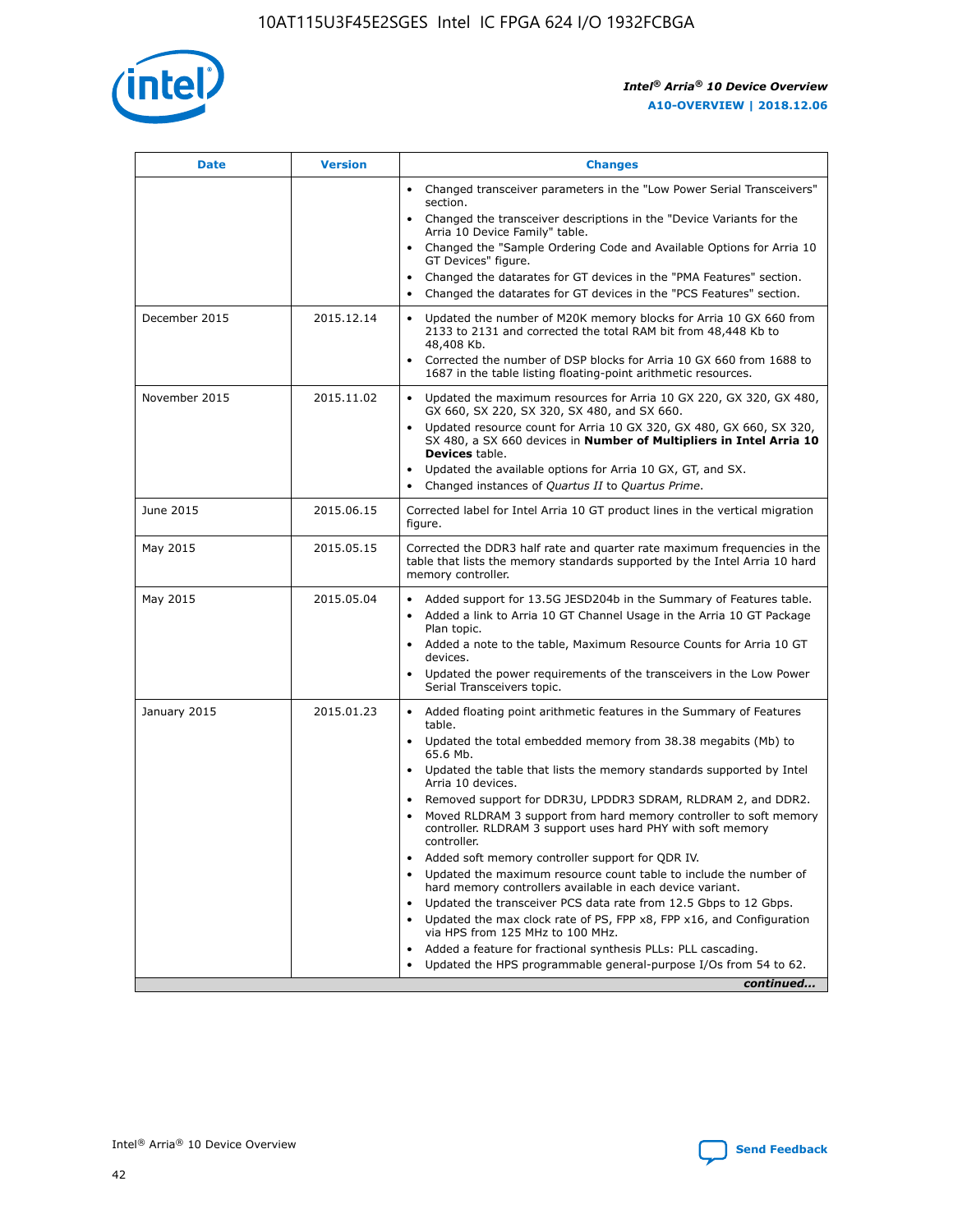

| <b>Date</b>    | <b>Version</b> | <b>Changes</b>                                                                                                                                                                                                                                                                                                                                                                                                                                                                                                                                      |
|----------------|----------------|-----------------------------------------------------------------------------------------------------------------------------------------------------------------------------------------------------------------------------------------------------------------------------------------------------------------------------------------------------------------------------------------------------------------------------------------------------------------------------------------------------------------------------------------------------|
| September 2014 | 2014.09.30     | Corrected the 3 V I/O and LVDS I/O counts for F35 and F36 packages<br>$\bullet$<br>of Arria 10 GX.<br>Corrected the 3 V I/O, LVDS I/O, and transceiver counts for the NF40<br>$\bullet$<br>package of the Arria GX 570 and 660.<br>Removed 3 V I/O, LVDS I/O, and transceiver counts for the NF40<br>$\bullet$<br>package of the Arria GX 900 and 1150. The NF40 package is not<br>available for Arria 10 GX 900 and 1150.                                                                                                                          |
| August 2014    | 2014.08.18     | Updated Memory (Kb) M20K maximum resources for Arria 10 GX 660<br>devices from 42,660 to 42,620.<br>Added GPIO columns consisting of LVDS I/O Bank and 3V I/O Bank in<br>$\bullet$<br>the Package Plan table.<br>Added how to use memory interface clock frequency higher than 533<br>$\bullet$<br>MHz in the I/O vertical migration.<br>Added information to clarify that RLDRAM3 support uses hard PHY with<br>$\bullet$<br>soft memory controller.<br>Added variable precision DSP blocks support for floating-point<br>$\bullet$<br>arithmetic. |
| June 2014      | 2014.06.19     | Updated number of dedicated I/Os in the HPS block to 17.                                                                                                                                                                                                                                                                                                                                                                                                                                                                                            |
| February 2014  | 2014.02.21     | Updated transceiver speed grade options for GT devices in Figure 2.                                                                                                                                                                                                                                                                                                                                                                                                                                                                                 |
| February 2014  | 2014.02.06     | Updated data rate for Arria 10 GT devices from 28.1 Gbps to 28.3 Gbps.                                                                                                                                                                                                                                                                                                                                                                                                                                                                              |
| December 2013  | 2013.12.10     | Updated the HPS memory standards support from LPDDR2 to LPDDR3.<br>$\bullet$<br>Updated HPS block diagram to include dedicated HPS I/O and FPGA<br>$\bullet$<br>Configuration blocks as well as repositioned SD/SDIO/MMC, DMA, SPI<br>and NAND Flash with ECC blocks.                                                                                                                                                                                                                                                                               |
| December 2013  | 2013.12.02     | Initial release.                                                                                                                                                                                                                                                                                                                                                                                                                                                                                                                                    |